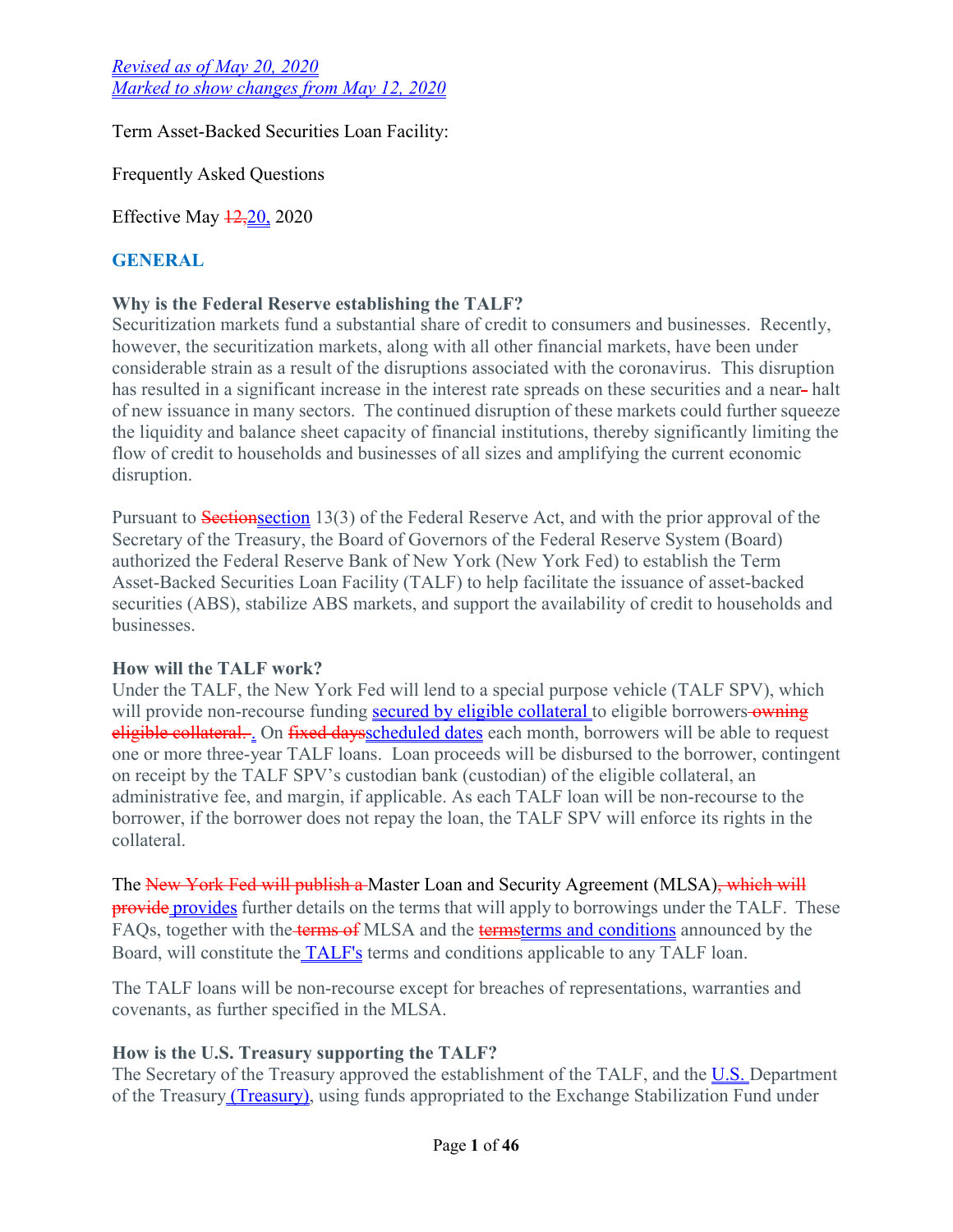Term Asset-Backed Securities Loan Facility:

Frequently Asked Questions

Effective May  $\frac{12,20}{20,2020}$ 

section 4027 of the Coronavirus Aid, Relief, and Economic Security Act ("CARES Act"), will make a \$10 billion equity investment in the TALF SPV.

**When will the TALF become operational?**

Further information will be forthcoming.

**Over what time period will the TALF operate?**

No new TALF loans will be made after September 30, 2020 (TALF Termination Date), unless the Board and the Secretary of the Treasury extend the facility.

**Where should questions regarding the TALF be directed?**

Questions should be submitted via email to **[NYTALF@ny.frb.org](mailto:NYTALF@ny.frb.org).** [NYTALF@ny.frb.org.](mailto:nyTALF@ny.frb.org)

**How may I receive updates regarding changes to TALF documents?** [Sign up for email alerts.](https://public.govdelivery.com/accounts/USFRBNEWYORK/subscriber/new?topic_id=USFRBNEWYORK_86)

## **Will the Federal Reserve disclose information regarding the TALF?**

The Federal Reserve will publicly disclose information on a monthly basis regarding the TALF during the operation of the facility, including information identifying each borrower and other participant in the facility, information identifying each Material Investor of a borrower, the amount borrowed by each borrower, the interest rate paid by each borrower, the types and amounts of ABS collateral pledged by each borrower, and overall costs, revenues, and other fees for the facility. A Material Investor is a person who owns, directly or indirectly, 10 percent or more of any outstanding class of securities of an entity.

Balance sheet items related to the TALF SPV and TALF will be reported weekly, on an aggregated basis, on the H.4.1 statistical release titled "Factors Affecting Reserve Balances of Depository Institutions and Condition Statement of Federal Reserve Banks," published by the Federal Reserve.

In addition, the Federal Reserve will disclose to Congress information pursuant to **Sectionsection** 13(3) of the Federal Reserve Act, as amended by the Dodd-Frank Wall Street Reform and Consumer Protection Act, and the Board's Regulation A.

## **Is there a unique regulatory capital treatment for TALF-financed ABS held by a depository institution or bank holding company?**

The regulatory capital requirements for securities financed by a TALF loan are the same as those for securities that are not financed by a TALF loan.

**Do compensation, stock repurchase and capital distributions restrictions apply to the TALF?**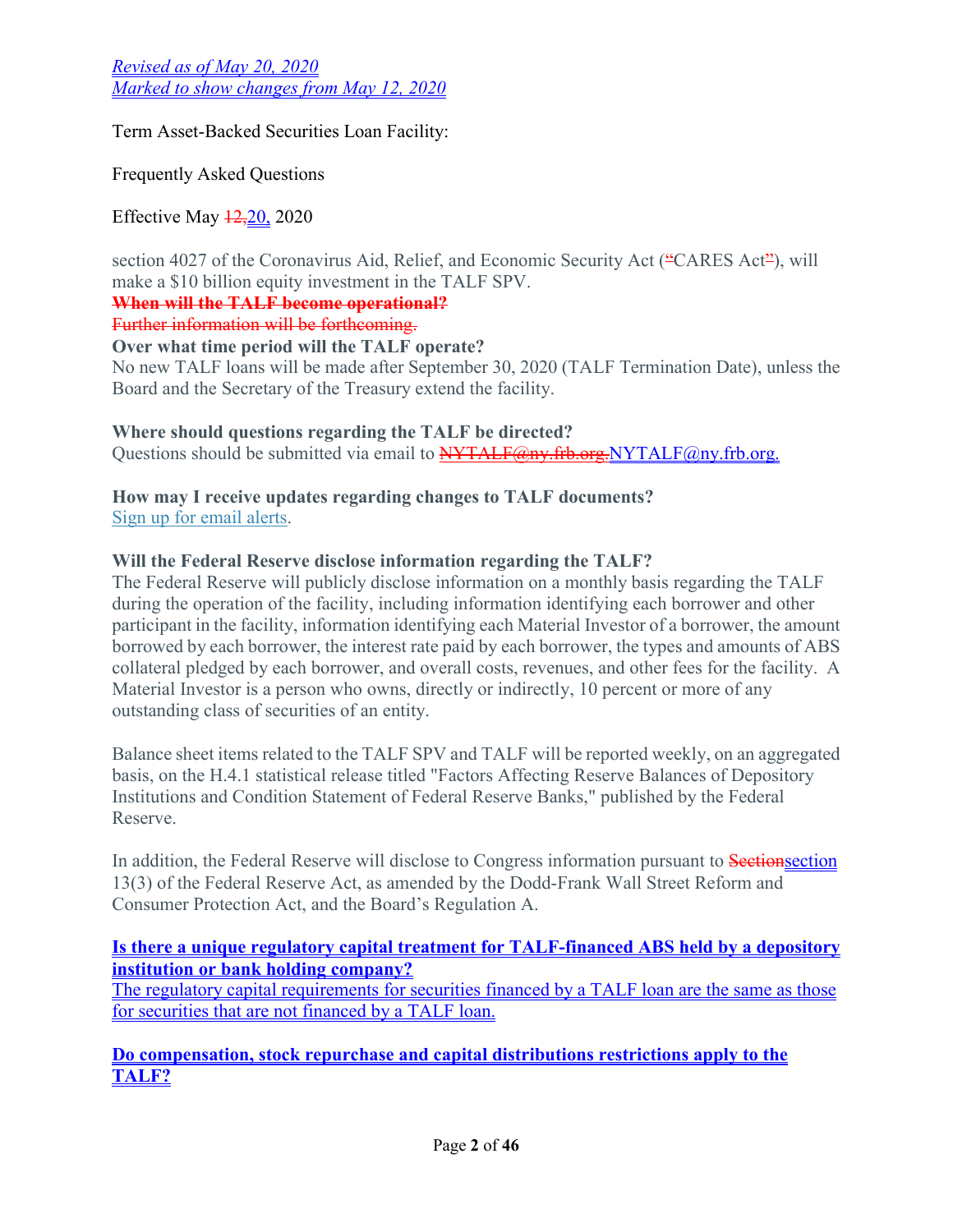Term Asset-Backed Securities Loan Facility:

Frequently Asked Questions

Effective May  $\frac{12,20}{20,2020}$ 

The compensation, stock repurchase, and capital distribution restrictions that apply to direct loan programs under section  $4003(c)(3)(A)(ii)$  of the CARES Act do not apply to the TALF.

## **BORROWER ELIGIBILITY**

## **Who may borrow under the TALF?**

A U.S. business that owns eligible collateral may borrow from the TALF if it is (a) is created or organized in the United States or under the laws of the United States, (b) has significant operations in and a majority of its employees based in the United States, and (c) maintains an account relationship with a TALF Agent.

### How is <u>""significant operations in and a majority of its employees based in the United</u> **States"" evaluated for purposes of meeting the eligibility requirement that a borrower be a U.S. business?**

If a borrower is not an investment fund (as defined below), the borrower, on a consolidated basis (i.e., together with its consolidated subsidiaries), must have significant operations in and a majority of its employees based in the United States, and the Federal Reserve would not consider any parent company or sister affiliate under this test.

For a borrower organized as an investment fund, the investment manager must have significant operations in and a majority of its employees based in the United States.

## **What does "** significant operations in the United States" mean?

While not an exhaustive definition, the following are examples of what would constitute significant operations in the United States for a borrower seeking to participate in the TALF: A borrower (or an investment manager in the case of investment funds) with greater than 50 percent of its consolidated assets in, annual consolidated net income generated in, annual consolidated net operating revenues generated in, or annual consolidated operating expenses (excluding interest expense and any other expenses associated with debt service) generated in the United States as reflected in its most recent audited financial statements.

### **Is a U.S. subsidiary or U.S. branch or agency of a foreign bank considered to be created or organized in the United States or under the laws of the United States for purposes of meeting the eligibility requirement that a borrower be a U.S. business?**

Yes, a U.S. subsidiary or U.S. branch or agency of a foreign bank would be considered to be created or organized in the United States or under the laws of the United States for purposes of meeting the U.S. business requirement, as described in the above FAQ, but such branch or agency must also satisfy all of the other relevant criteria to qualify as an eligible borrower under the TALF.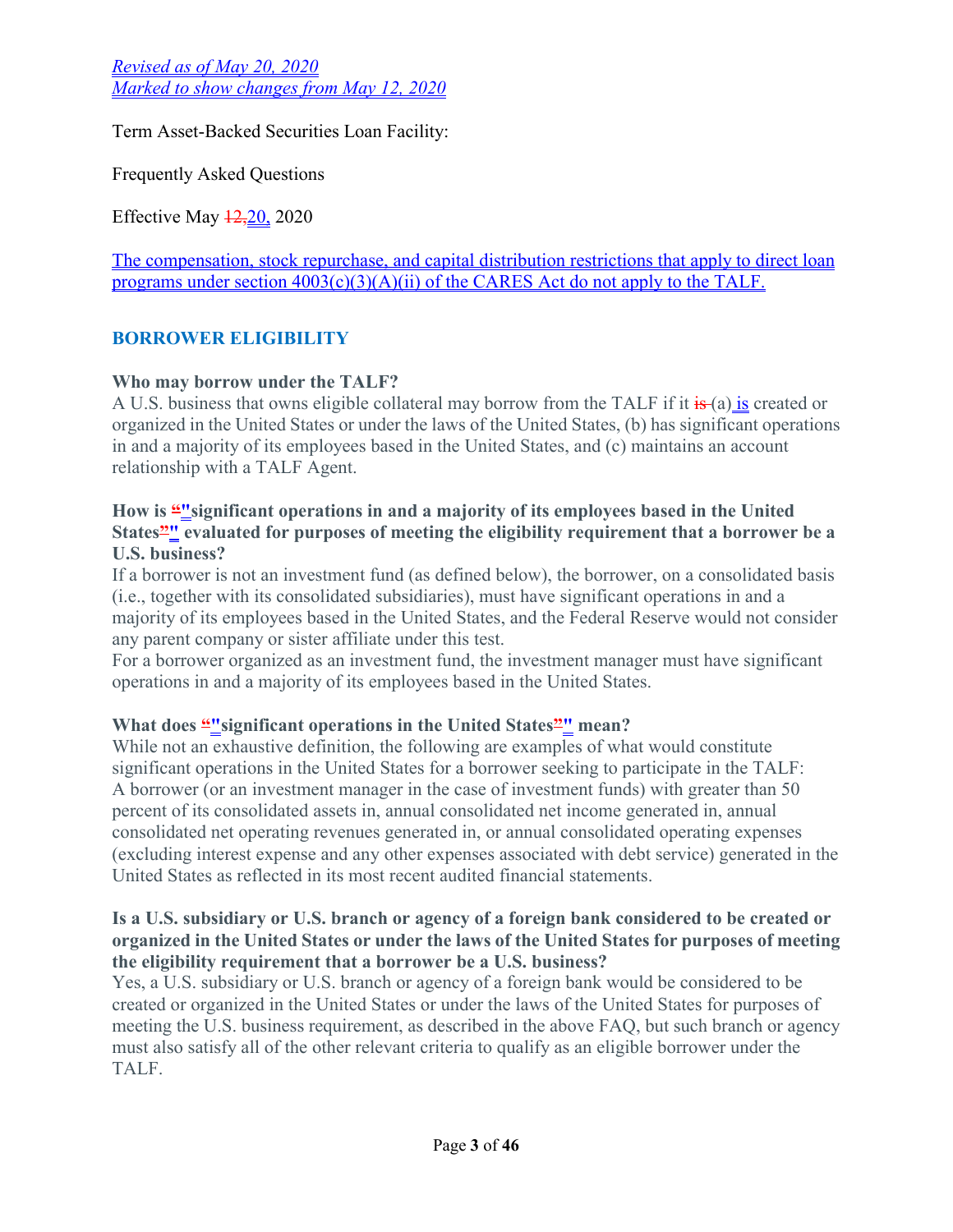Term Asset-Backed Securities Loan Facility:

Frequently Asked Questions

Effective May  $\frac{12,20}{2020}$ 

## **Is a U.S. business with a Material Investor that is a foreign government eligible to borrow under the TALF?**

No, a U.S. business with any Material Investor that is a foreign government is not eligible to borrow under the TALF. In addition, in the case of an investment fund that borrows under the TALF, the investment manager of such an investment fund must not have any Material Investors that are foreign governments.

## **What representations or information will TALF borrowers be required to provide to the TALF Agent?**

Under the MLSA, each borrower makes a continuous representation that such borrower is an eligible borrower, which requires the borrower to at all times meet the eligibility requirements (as described in these FAQs). Accordingly, a TALF borrower is expected to have a mechanism for continuously monitoring its direct and indirect investors as long as the TALF loan is outstanding. If any entity's direct or indirect ownership interest in the borrower reaches the Material Investor threshold (as defined above), the borrower must escalate such Material Investor to its TALF Agent for due diligence review. These eligibility requirements will beare included in the MLSA.

## **What certifications or attestations will TALF borrowers be required to make?**

A TALF borrower will be required to **eertify** certify that it is unable to secure adequate credit accommodations from other banking institutions and that it is not insolvent. Each eligible borrower will also be required to **eertif[ycertify](https://newyorkfedpublicsitescm.ws.frb.org/medialibrary/media/markets/talfdocs/talf-mlsa-appendix2c)** as to the conflicts of interest requirements of section 4019 of the CARES Act. The borrower certifications with more detailed instructions will be forthcoming.

## **For the purposes of participating in the TALF, what does it mean for a TALF borrower to certify that it is unable to secure adequate credit accommodations?**

As discussed above in the first FAQ, the Board authorized the establishment of the TALF in response to market dislocations in the ABS markets. In the days prior to the initiation of the program, there was a significant rise in the interest rate spreads on ABS, including on ABS traded in the secondary market, and new issuance in many ABS sectors nearly halted. Under ordinary circumstances, issuers of ABS would have been able to issue new ABS in the primary market with little disruption, and sellers of ABS would have been able to sell with relative ease. The New York Fed must obtain evidence that participants in the TALF are unable to secure adequate credit accommodations from other banking institutions. This certification may be based on unusual economic conditions in the market or markets intended to be addressed by the TALF. Lack of adequate credit does not mean that no credit is available. Lending may be available, but at prices or on conditions that are inconsistent with a normal, well-functioning market.

# **What forms of business entities and institutions may borrow from the TALF?**

Eligible business entities or institutions include entities organized as limited liability companies, partnerships, banks, corporations, and business or other non-personal trusts.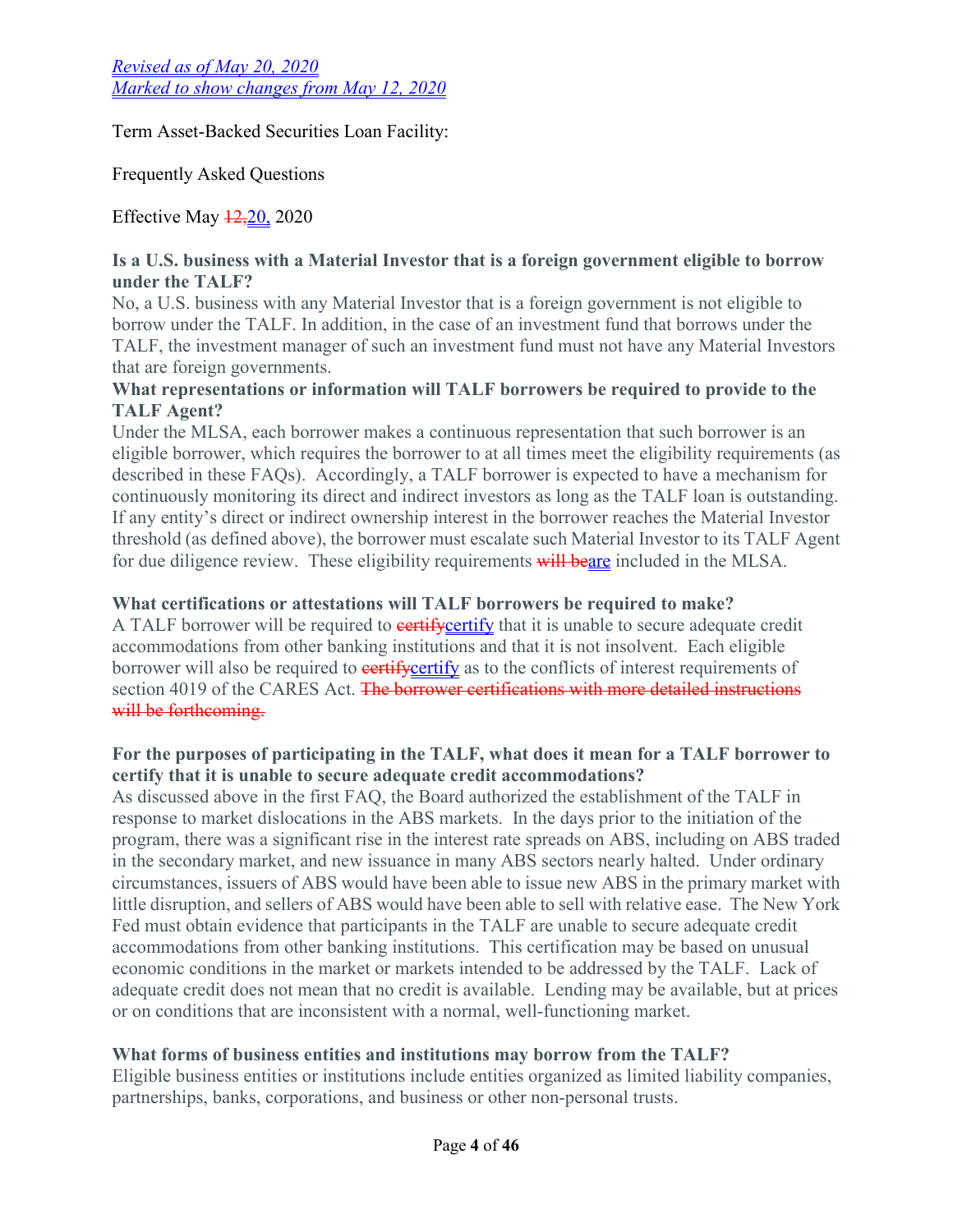Term Asset-Backed Securities Loan Facility:

Frequently Asked Questions

Effective May  $\frac{12,20}{2020}$ 

## **Is the TALF designed to provide loans directly to businesses or consumers?**

No, the TALF is designed to increase credit availability for businesses and consumers by facilitating the issuance of ABS backed by loans to consumers and businesses at more normal interest rate spreads.

## **What types of investment funds are eligible borrowers?**

Investment funds that are created or organized in the United States and managed by an investment manager that is created or organized in the United States and has significant operations in and a majority of its employees based in the United States are eligible borrowers for purposes of the TALF.

# What is an <u>""</u>investment fund" for purposes of the TALF eligible borrower definition?

An investment fund includes  $(1)$  any type of pooled investment vehicle that is organized as a business entity or institution, including without limitation a hedge fund, a private equity fund, and a mutual fund, and  $(2ii)$  any type of single-investor vehicle that is organized as a business entity or institution.

## **To be considered an eligible borrower, does an investment fund need to primarily or exclusively invest in TALF eligible ABS or can it be a multi-strategy fund?**

An eligible investment fund includes funds that only invest in TALF eligible ABS and only borrow from the TALF, as well as funds that invest in a mix of TALF eligible ABS and other assets.

## **Can a newly formed investment fund borrow from the TALF?**

Yes, as long as it satisfies all the eligible borrower requirements set forth above.

# **Can a company that originates loans securitize its own loan originations, acquire the triple-A-rated tranche of the securitization, and finance it using the TALF?**

No, eligible collateral for a particular borrower must not be backed by loans originated or securitized by the borrower or by an affiliate of the borrower.

A borrower, however, is not restricted from using an SBA Pool Certificate or Development Company Participation Certificate as collateral for its TALF loan even if the loans underlying the SBA ABS were originated by such borrower or its affiliates, provided that the borrower has no knowledge that the loans were originated by it or its affiliates. For purposes of this requirement, the definition of ""affiliate"" shall be as set forth in the MLSA.

## **Can a borrower under a commercial mortgage loan that backs a commercial mortgage backed security (CMBS), or an affiliate of such a borrower, borrow from the TALF and pledge the same CMBS as collateral?**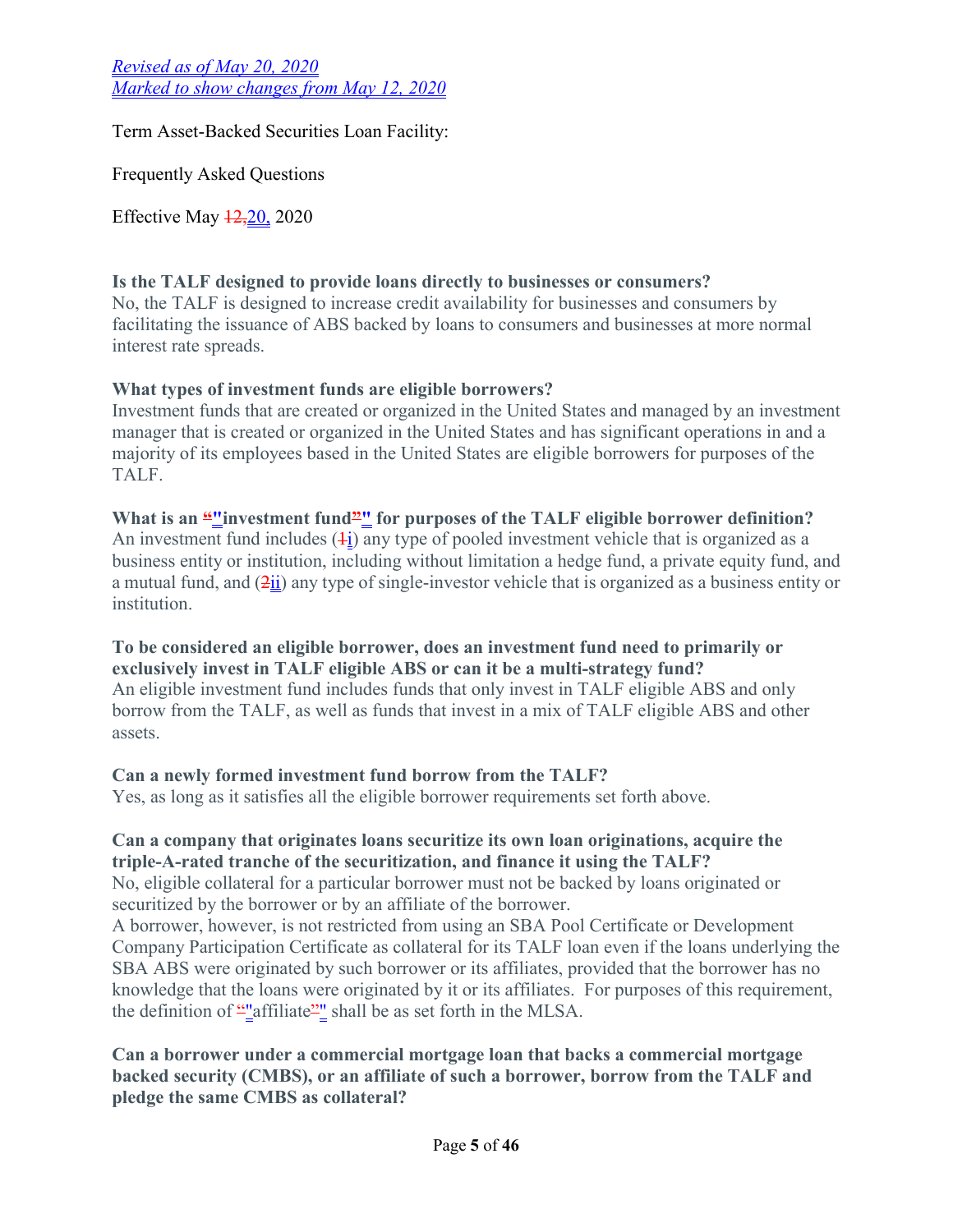Term Asset-Backed Securities Loan Facility:

Frequently Asked Questions

## Effective May  $\frac{12,20}{20,2020}$

A CMBS will not be eligible collateral for a particular borrower if the borrower is, or is an affiliate of, a borrower under a mortgage loan backing the CMBS, unless that loan, and each other mortgage loan in the CMBS mortgage pool made to an affiliate of the TALF borrower or an affiliate, together constitute no more than five percent of the aggregate principal balance of the mortgage loans in the pool as of the subscription date. For purposes of this requirement, the definition of ""affiliate"" shall be as set forth in the MLSA.

## **Can a borrower under a floorplan loan or a lessee under a fleet lease that backs an ABS, or an affiliate of such a borrower or lessee, borrow from the TALF and pledge the same ABS as collateral?**

An ABS will not be eligible collateral for a particular borrower if the borrower is, or is an affiliate of, an obligor under a floorplan loan, a rental fleet lease, or a commercial or government fleet lease backing the ABS, unless that loan or lease, and each other loan or lease in the ABS pool made to the borrower or its affiliate, together constitute no more than 10 percent of the aggregate principal balance of all of the loans or leases in the pool as of the subscription date. For purposes of this requirement, the definition of  $\frac{u}{v}$  affiliate<sup> $\frac{u}{v}$ </sup> shall be as set forth in the MLSA. In the case of leases, the term ""aggregate principal balance"" refers to the securitization value of the leases in the pool.

## **Can a borrower under a leveraged loan that backs a collateralized loan obligation (CLO), or an affiliate of such a borrower, borrow from the TALF and pledge the same CLO as collateral?**

A CLO will not be eligible collateral for a particular borrower if the borrower is, or is an affiliate of, a borrower under a leveraged loan backing the CLO, unless that loan, and each other leveraged loan in the CLO loan portfolio made to an affiliate of the TALF borrower or an affiliate, together constitute no more than four percent of the aggregate principal balance of the leveraged loans in the loan portfolio as of the subscription date. For purposes of this requirement, the definition of "" affiliate" shall be as set forth in the MLSA. In the case of leveraged loans, the term ""aggregate" principal balance<sup>21</sup> refers to the securitization value of the leveraged loans in the pool.

## **Can a manufacturer, producer or seller of a product, or the provider of a service, the sale, provision or lease of which is financed by the loans or leases in a pool supporting an ABS, borrow from the TALF and pledge the same ABS as collateral?**

An ABS will not be eligible collateral for a particular borrower if the borrower, or any of its affiliates, is the manufacturer, producer or seller of any products, or the provider of any services, the sale, provision, or lease of which is financed by the loans or leases in the pool supporting that ABS unless the loans or leases relating to such products or services together constitute no more than ten percent of the aggregate principal balance of the loans and leases in the pool supporting such ABS as of the subscription date of such ABS. For purposes of this requirement, products include financial products such as insurance, and services include education, and the definition of ""affiliate"" shall be as set forth in the MLSA. In the case of leases, the term ""aggregate principal" balance<sup>21</sup> refers to the securitization value of the leases in the pool.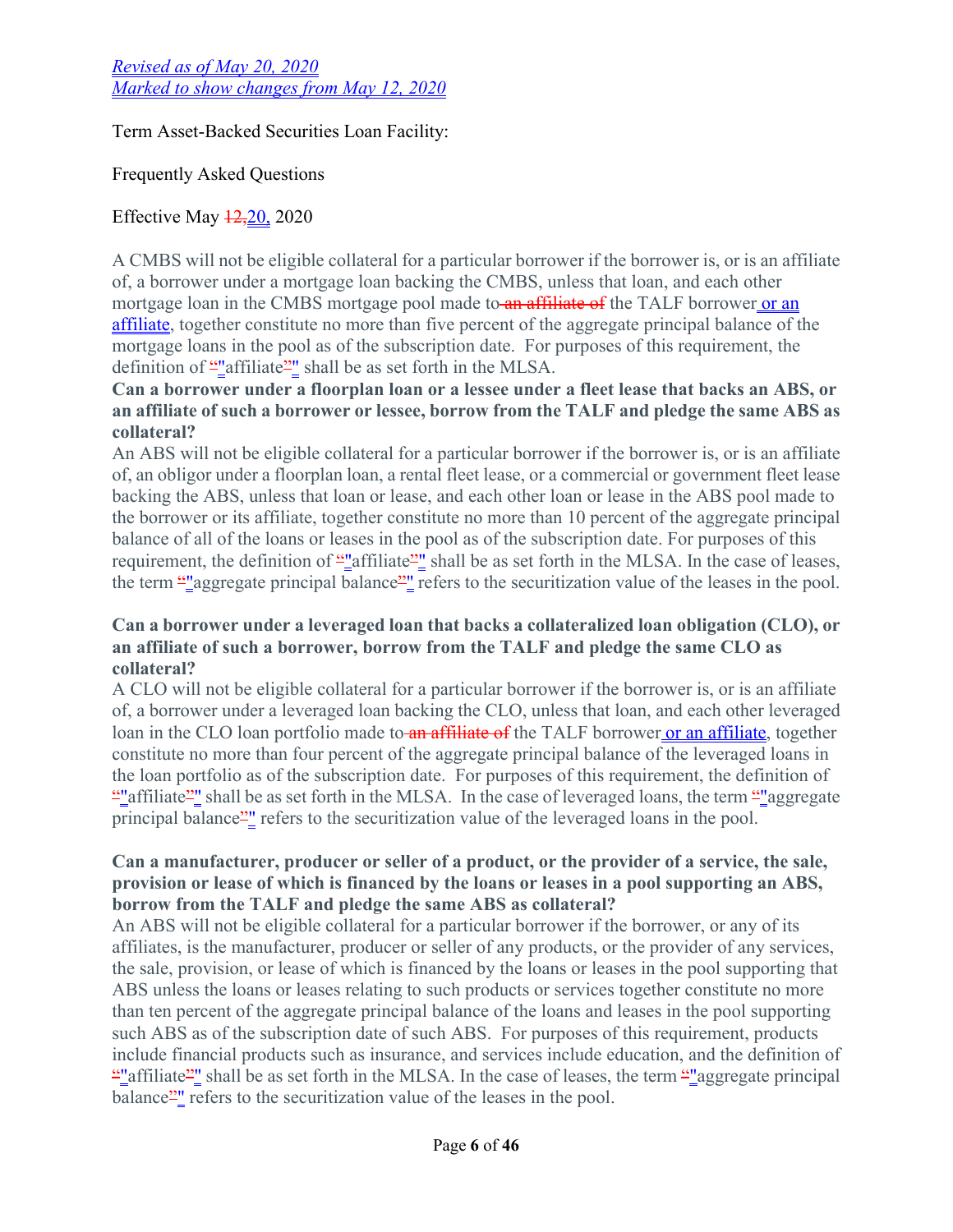Term Asset-Backed Securities Loan Facility:

Frequently Asked Questions

Effective May  $\frac{12,20}{2020}$ 

## **ELIGIBLE ABS**

## **What types of ABS are eligible collateral under the TALF?**

Eligible collateral (eligible ABS) include U.S. dollar-denominated cash (that is, not synthetic) ABS that (i) have a credit rating in the highest long-term or, if no long-term rating is available, the highest short-term investment-grade rating category from at least two eligible nationally recognized statistical rating organizations (NRSROs), (ii) do not have a credit rating below the highest investment-grade rating category from an eligible NRSRO, and (iii) contain underlying assets as described in  $H_E^{\text{L}}E_L$  and  $H_E^{\text{L}}E_L$  and  $H_E^{\text{L}}E_L$  and  $H_E^{\text{L}}E_L$  and  $H_E^{\text{L}}E_L$  below.

For CLOs, only static CLOs collateralized by leveraged loans are eligible collateral, as described more fully below. The manager of a CLO must have its principal place of business in the U.S. CLOs backed by commercial real estate are not eligible collateral.

CMBS may not be backed by only a single asset or obligations **tooly** only a single borrower. The CMBS must entitle its holders to payments of principal and interest (that is, must not be an interest-only or principal-only security). Each CMBS must bear interest at a pass-through rate that is fixed or based on the weighted average of the underlying fixed mortgage rates.

Eligible small business ABS (SBA ABS) include ABS that are, or for which all of the underlying assets are, fully guaranteed by the full faith and credit of the U.S. government-and backed by loans made pursuant to (i) section 7(a) of the Small Business Act (SBA Pool Certificates) and (ii) the Certified Development Company/504 loan program of the U.S. Small Business Administration (Development Company Participation Certificates).

Eligible ABS do not include ABS that bear interest payments that step up or step down to pre-determined predetermined levels on specific dates.

Eligible ABS must be cleared through the Depository Trust Company.

With the exception of CMBS and SBA Pool Certificates or Development Company Participation Certificates, eligible ABS must be issued on or after March 23, 2020. CMBS issued on or after March 23, 2020, will not be eligible. SBA Pool Certificates or Development Company Participation Certificates must be issued on or after January 1, 2019.

The set of permissible underlying assets of eligible ABS may be expanded later to other asset classes.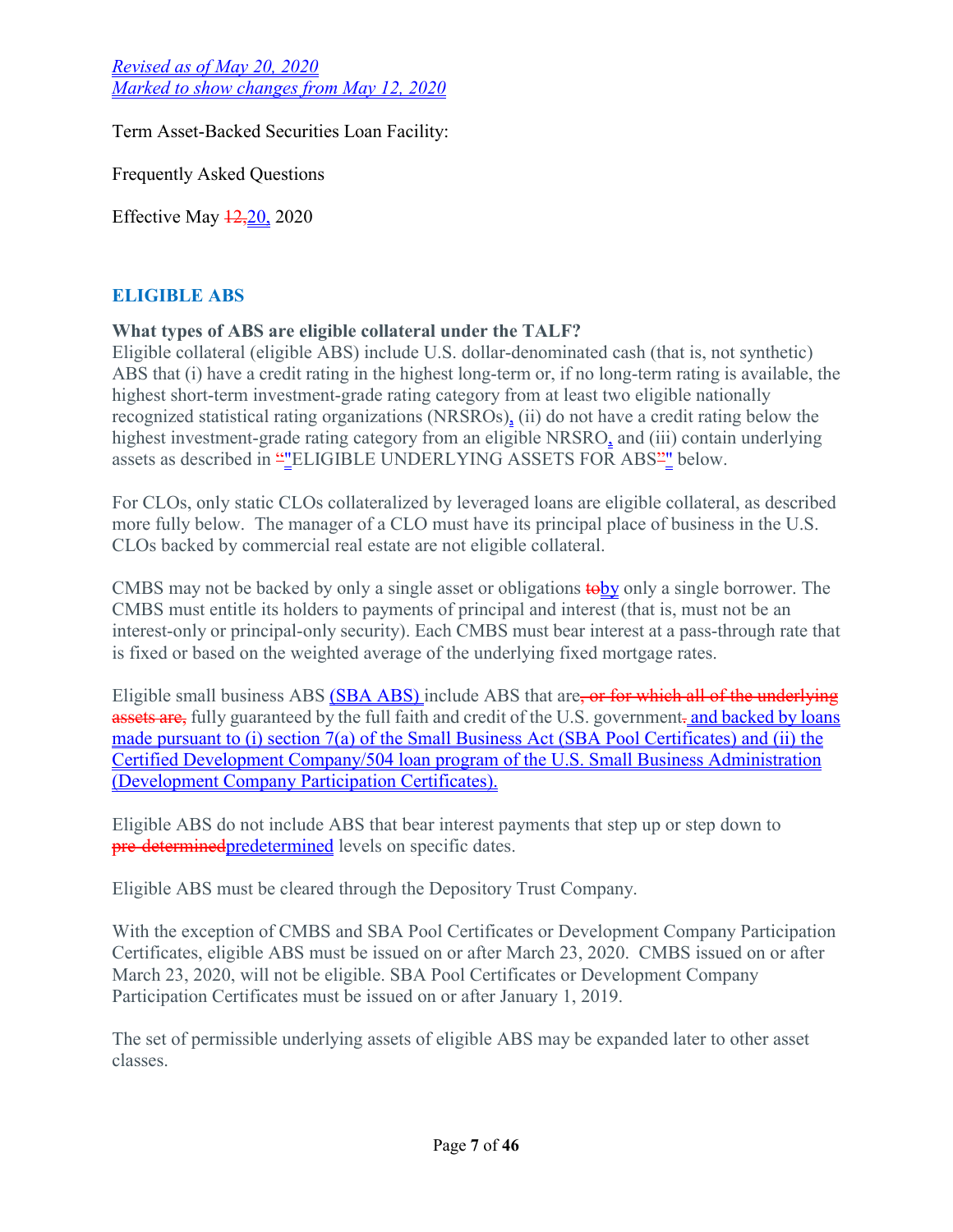Term Asset-Backed Securities Loan Facility:

Frequently Asked Questions

Effective May  $\frac{12,20}{2020}$ 

### **Will a floating-rate ABS that references LIBOR be eligible collateral for TALF loans?**

Yes. For the TALF, however, the Federal Reserve generally will expect any ABS benchmarked to [LIBOR to include adequate fallback language, such as that recommended by the Alternative](https://newyorkfedpublicsitescm.ws.frb.org/arrc/fallbacks-contract-language)  Reference Rates Committee or substantially similar fallback language.

#### **May investors borrow against ABS they already own?**

An investor may borrow against any eligible ABS. If eligible ABS are not issued on the same day the investor borrows from the TALF, the ABS must **behave been** acquired in **arms-an arm's** length secondary market transactionstransaction within 30 days prior to the relevant loan subscription date.

#### **Can a borrower exercise voting rights under an ABS that is used as eligible collateral?**

A TALF borrower must agree not to exercise, or refrain from exercising, any voting, consent or waiver rights, or any rights to direct, initiate, recommend or approve any action, under an ABS that is used as eligible collateral without the consent of the New York Fed.

#### **Is there a minimum or maximum maturity or average life limit for ABS that are eligible collateral for a TALF loan?**

There is no minimum maturity limit. If an ABS's maturity is shorter than the three-year TALF loan, the TALF loan will mature upon maturity of the ABS collateral for that loan. The average life for credit card, auto, equipment, floorplan, and premium finance ABS cannot be greater than five years. The average life for SBA Pool Certificates and private student loan ABS cannot be greater than seven years. The average life for Development Company Participation Certificates, CMBS, and CLOs cannot be greater than ten years.

#### **Are zero coupon ABS eligible as collateral for the TALF?** No, zero coupon ABS are not eligible as TALF collateral.

**Are privately placed ABS eligible collateral for a TALF loan, provided they meet all of the eligibility requirements?**  Yes.

**Would ABS be eligible collateral if the ABS issuance provides for prefunding or the retention of issuance proceeds in anticipation of application thereof to the purchase of additional receivables?** No.

**If the issuer of an ABS has an option to redeem such ABS prior to the maturity date (other than pursuant to a customary clean-up call), is the ABS eligible to secure a TALF loan?**  No, a borrower may not pledge a newly issued ABS with a redemption option exercisable prior to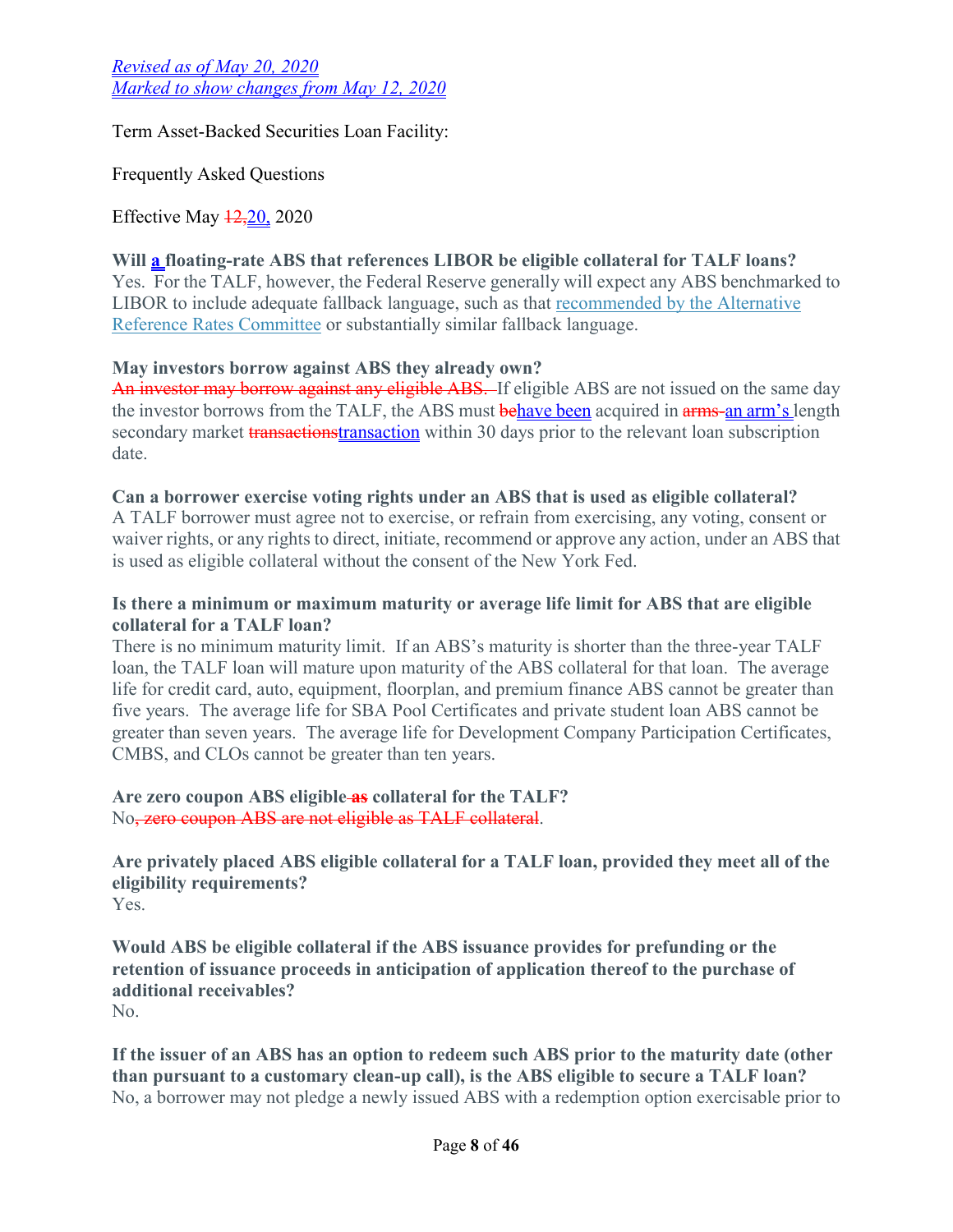Term Asset-Backed Securities Loan Facility:

Frequently Asked Questions

## Effective May  $\frac{12,20}{2020}$

three years after the disbursement date of any TALF loan secured by the pledge of such ABS, other than pursuant to a customary clean-up call. Additionally, a newly issued ABS shall not permit redemption options any time when such ABS is owned by the New York Fed or by the TALF SPV. For these purposes, a "veustomary clean-up call" with respect to a sponsor and its securitization refers to the clean-up call which is exercisable by the servicer or the depositor when the remaining balance of the assets or the liabilities of the issuer is not more than 10 percent (or a higher percentage customarily used by the sponsor in its securitizations that were offered before the TALF program was established) of the original balance of such assets or liabilities.

## **What is a static CLO?**

For purposes of the TALF, a static CLO is a CLO that does not include a period of reinvestment of collateral proceeds, including principal or interest proceeds and proceeds on the sale of defaulted underlying leveraged loans, unless such period of reinvestment begins at least three years after the disbursement date of any TALF loan secured by the pledge of such CLO.

Additionally, a static CLO shall not permit reinvestment of proceeds at any time when the senior-most tranche in priority of payment (or, if the CLO structure includes multiple senior tranches that are pari passu in priority of payment, one or more of such senior tranches) is owned by the New York Fed or by the TALF SPV.

For the avoidance of doubt, eligible CLOs may permit loans to be sold for cash at their par amount, plus accrued interest, to a sponsor where the cash proceeds are applied to amortize the CLO.

## **Are sales of defaulted underlying assets permissible for eligible CLOs?**

Yes, CLO managers are permitted to sell underlying loans that have defaulted in payment of principal and interest. However, proceeds of such sales may not be reinvested and must be used to amortize the CLO.

#### **What seniority is required for CMBS?**

CMBS must not have been junior to other securities with claims on the same pool of loans.

### **May CMBS that receive principal later (e.g., Class A-2) than the other most senior CMBS classes (e.g., Class A-1) but are otherwise pari passu with such other senior CMBS, qualify for TALF financing?**

Yes, the exclusion of ""junior" CMBS refers to subordination for credit support, not to a later position in the time tranche sequence.

## **Are junior triple-A rated ABS tranches eligible collateral under the TALF?**

Only ABS tranches that are not junior to any other class of securities backed by the same pool of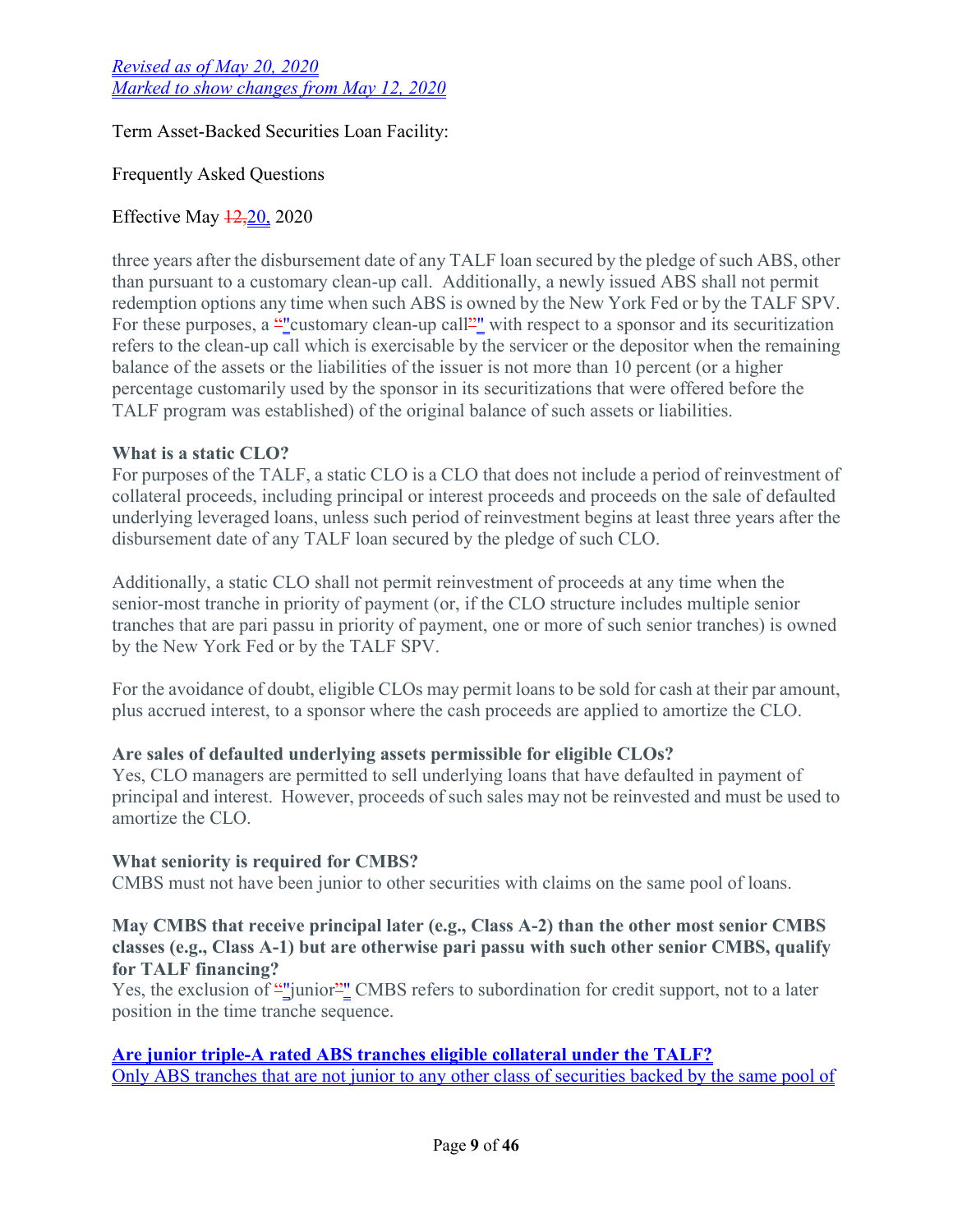Term Asset-Backed Securities Loan Facility:

Frequently Asked Questions

Effective May  $\frac{12,20}{20,2020}$ 

assets are eligible for TALF. For example, in typical CMBS structures this means that classes A-1, A-2, A-3 and A-4 are eligible, but junior triple-A tranches (i.e. classes A-M and A-J) are not.

#### **Are interest-only or principal-only ABS eligible collateral under the TALF?** All eligible ABS must entitle their holders to payments of principal and interest (that is, must not

be an interest-only or principal-only security).

## **What are the requirements relating to ABS issued prior to the TALF loan settlement date?**

A borrower may purchase an ABS issued prior to the TALF loan settlement date (including CMBS and CLOs) at any time up to, but not to exceed, 30 days before its desired subscription date, as long as the ABS purchase transaction has a settlement date on or before the desired TALF subscription date and subject to the other requirements specified in the MLSA and the FAQs. A borrower may acquire an ABS in multiple transactions as long as each transaction complies with the requirement in the prior sentence and has proceeds of at least \$1 million. In each case, the borrower's agreement to purchase the ABS must also be made on an arm's-length basis, as specified in the MLSA, and must be for a cash purchase price that does not reflect any economic arrangement other than the purchase of such ABS. Examples of economic arrangements that should not be reflected in the cash purchase price for the bond include financing or hedging arrangements. The New York Fed also must receive a copy of each sales confirmation for the borrower's purchase.

## **Are ABS issued by entities that have received specific support under section 4003(b)(1)-(3) of the CARES Act eligible ABS?**

No. Eligible ABS do not include ABS issued by or sponsored by (or, in the case of CLOs, with collateral managers which are) U.S. entities that have received specific support pursuant to section 4003(b)(1)-(3) of the Coronavirus Aid, Relief, and Economic Security Act of 2020 (Subtitle A of Title IV of the CARES Act). Section 4003(b)(1)-(3) authorizes the Treasury to make loans, loan guarantees, and other investments in support of certain eligible businesses.

## **Are ABS positions retained by a sponsor or affiliate to satisfy obligations under risk retention rules eligible collateral for TALF?**

No. TALF loans are non-recourse loans and cannot be used to finance ABS positions held to satisfy risk retention obligations.

# **ELIGIBLE UNDERLYING ASSETS FOR ABS**

# **To be eligible ABS, what are the types and characteristics of the underlying assets?**

All or substantially all of the credit exposures underlying the eligible ABS must  $(1)$  for newly issued ABS, except CLOs, be originated by U.S.-organized entities (including U.S. branches or agencies of foreign banks),  $(2ii)$  for CLOs, have a lead or a co-lead arranger that is a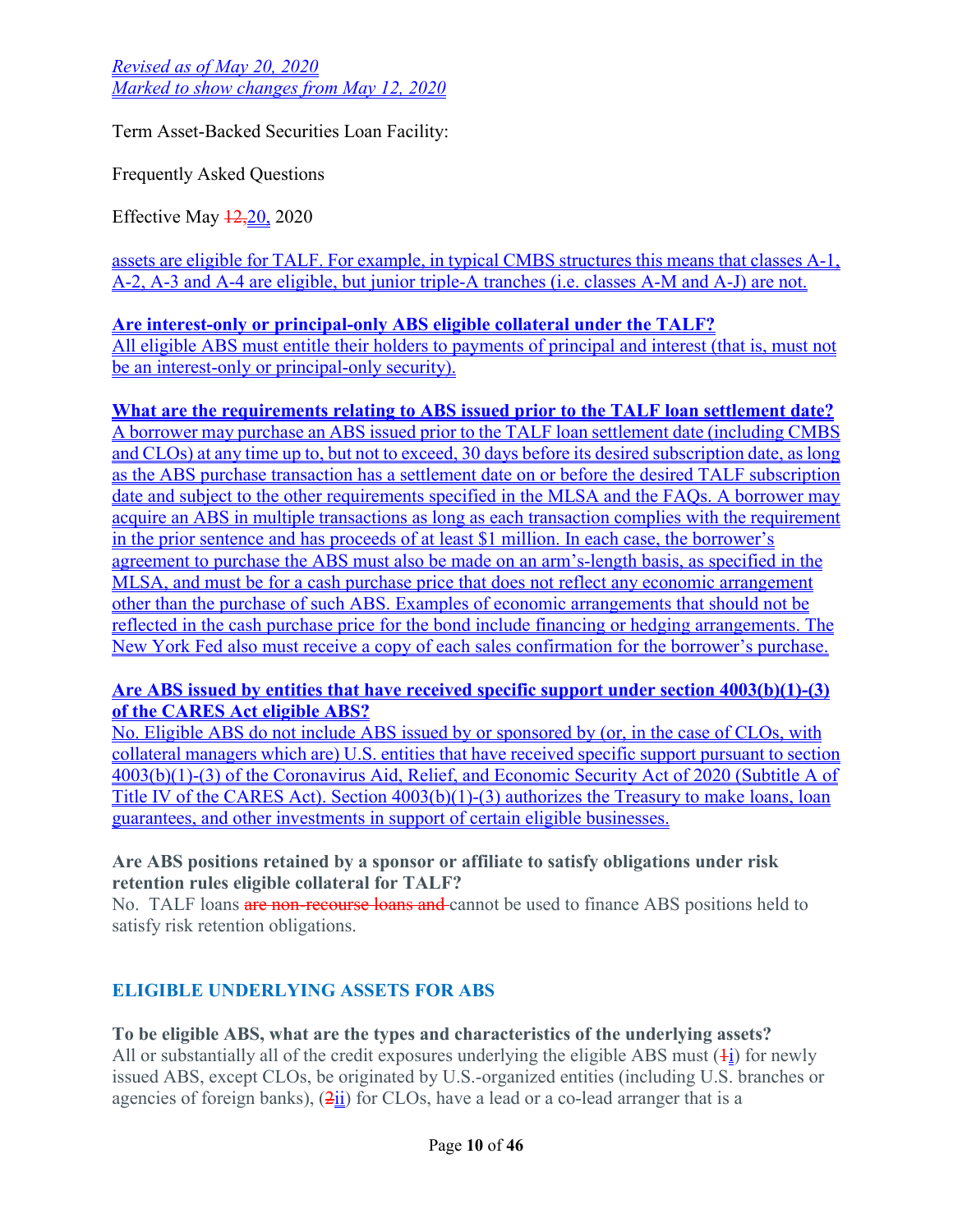Term Asset-Backed Securities Loan Facility:

## Frequently Asked Questions

## Effective May  $\frac{12,20}{2020}$

U.S.-organized entity (including a U.S. branch or agency of a foreign bank), and  $(3\frac{1}{11})$  for all ABS, (including CLOs and CMBS), be to U.S.-domiciled obligors or with respect to real property located in the United States or one of its territories. The underlying assets must not include exposures that are themselves cash ABS or synthetic ABS.

For credit card, auto lease, floorplan and equipment lease securitizations, the underlying exposures may include financial assets that represent an interest in or the right to payments or cash flows from another asset pool (intermediate securities) created in the normal course of business solely to facilitate the issuance of an ABS. In such cases, for purposes of determining whether the exposures underlying an ABS meet the eligibility requirements for TALF collateral, the assets underlying the intermediate securities are considered to be the underlying exposures of the ABS itself.

## Auto Receivables

Auto-related receivables will include retail loans and leases relating to cars, light trucks, motorcycles and other recreational vehicles; commercial and government fleet leases; and commercial loans secured by vehicles and the related fleet leases of such vehicles to rental car companies. Loans and leases relating to other recreational vehicles include loans and leases for all recreational vehicle types designed for consumer use that have collateralized ABS transactions in the past, such as recreational vehicles (RVs), boats, trailers and sports vehicles. Commercial, government and rental fleet ABS may include loans and/or leases related to any type of vehicle that have collateralized fleet securitizations in the past. Retail (non-fleet) leases to commercial obligors in amounts not to exceed 15 percent of the total pool of leases may also collateralize prime auto retail lease ABS.

All or substantially all of the assets underlying eligible auto loan ABS issued by a non-revolving trust must have been originated on or after January 1, 2019. Eligible auto ABS issued by an existing revolving (or master) trust must be issued to refinance existing auto ABS maturing prior to the TALF Termination Date and must be issued in amounts no greater than the amount of the maturing ABS, as discussed further in FAQs under the ""Master Trust Requirements"" section. In the case of a master trust established on or after March 23, 2020, all or substantially all of the assets underlying eligible auto loan ABS must have been originated on or after January 1, 2020.

## Credit Card Receivables

Eligible credit card receivables will include both consumer and corporate credit card receivables. Eligible credit card ABS issued by an existing revolving (or master) trust must be issued to refinance existing credit card ABS maturing prior to the TALF Termination Date and must be issued in amounts no greater than the amount of the maturing ABS, as discussed further in FAQs under the "*Master Trust Requirements*" section. In the case of a master trust established on or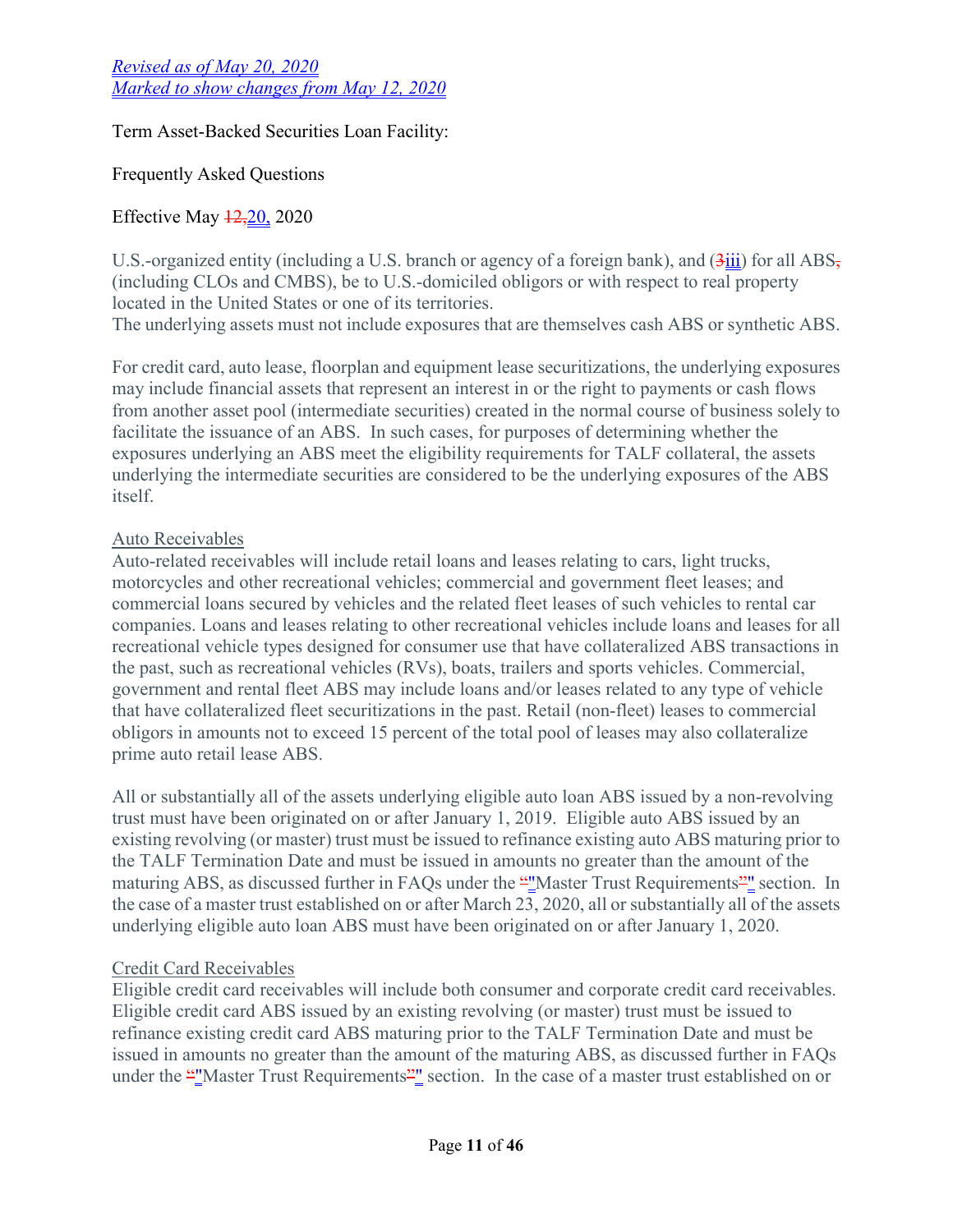## Term Asset-Backed Securities Loan Facility:

## Frequently Asked Questions

## Effective May  $\frac{12,20}{2020}$

after March 23, 2020, all or substantially all of the assets underlying eligible credit card ABS must have been originated on or after January 1, 2020.

## Student Loans

Student loan receivables include private student loans. All or substantially all of the assets underlying eligible student loan ABS must have had a first disbursement date on or after January 1, 2019. Private student loans that are for the purpose of refinancing existing private student loans or loans guaranteed by the federal government are eligible collateral if the refinanced loan disbursement date is on or after January 1, 2019.

### SBA Loans

U.S. Small Business Administration (SBA) loans include loans, debentures or pools originated under the SBA's  $7(a)$  loan and 504 loan programs, provided they are fully guaranteed as to principal and interest by the full faith and credit of the U.S. government and meet all other TALF eligibility requirements. There is no restriction on the dates of the underlying loans or debentures as long as the loans or debentures collateralize SBA Pool Certificates and Development Company Participation Certificates that were issued on or after January 1, 2019.

## Equipment Receivables

Eligible equipment-related receivables will include loans and leases relating to business, industrial, and farm equipment. Such equipment includes, but is not limited to, agricultural, construction, or manufacturing equipment; trucks other than light trucks; smaller ticket items such as communications, office, and medical equipment, computers, copiers and security systems, and equipment types (other than assets such as aircraft, shipping containers, ships, cell phone towers, locomotives, and railcars) that have collateralized equipment ABS in the past. The assets underlying an eligible equipment ABS may include a mixture of loans and leases on a mixture of types of equipment. All or substantially all of the assets underlying eligible equipment loan ABS must have been originated on or after January 1, 2019.

## Floorplan Receivables

Eligible receivables for auto floorplan ABS are revolving lines of credit used to finance dealer inventories of cars, light trucks and motorcycles. Other types of floorplan receivables may be included in an auto floorplan ABS, but only to the extent that such receivables do not exceed in the aggregate five percent of the total pool of receivables in that securitization. Eligible floorplan ABS issued by an existing revolving (or master) trust must be issued to refinance existing floorplan ABS maturing prior to the TALF Termination Date and must be issued in amounts no greater than the amount of the maturing ABS, as discussed further in FAQs under the ""Master Trust Requirements<sup>21</sup> section. In the case of a master trust established on or after March 23, 2020, all or substantially all of the assets underlying eligible floorplan ABS must have been originated on or after January 1, 2020.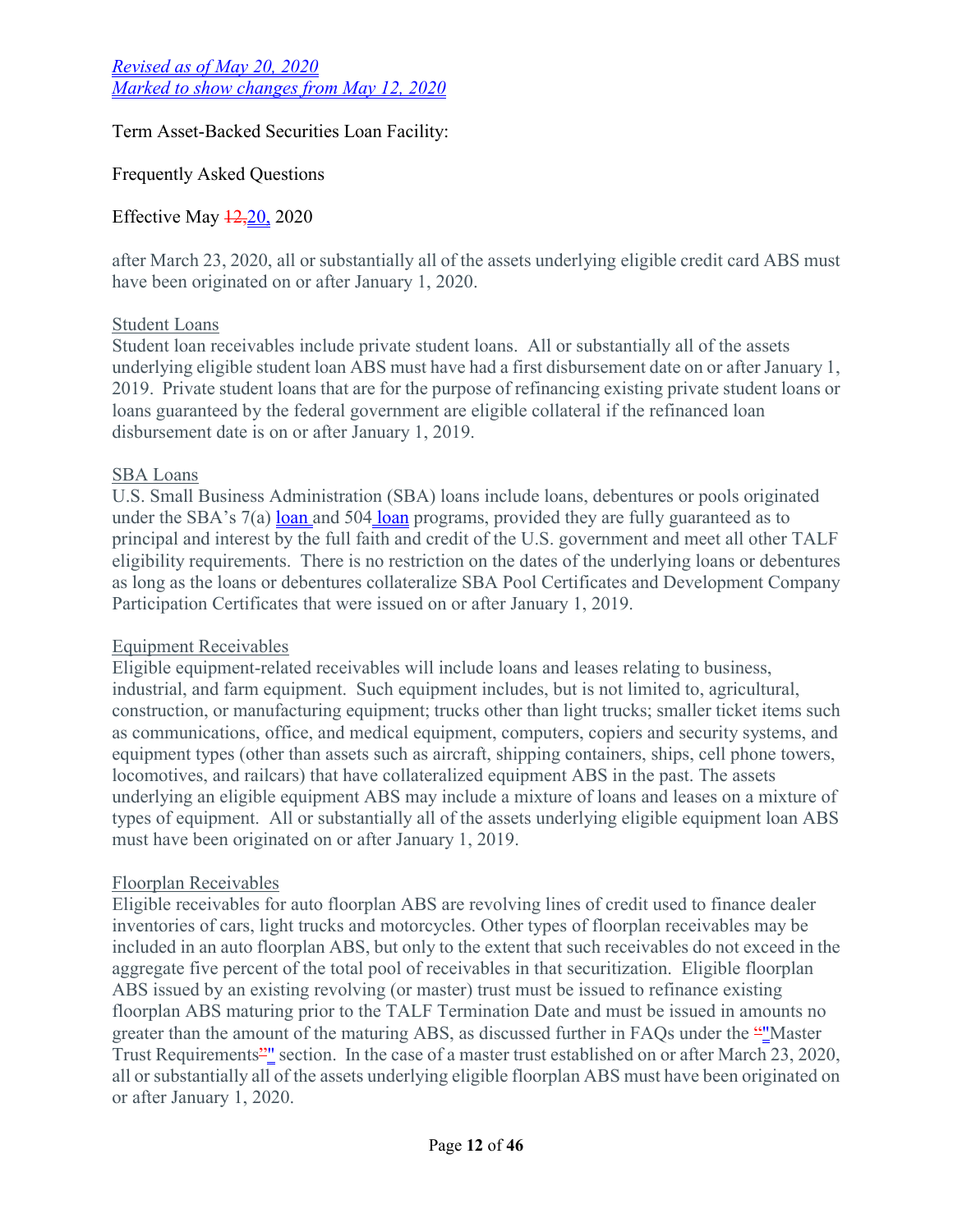Term Asset-Backed Securities Loan Facility:

Frequently Asked Questions

Effective May  $\frac{12,20}{2020}$ 

Eligible receivables for non-auto floorplan ABS are revolving lines of credit used to finance dealer inventories of items including, but not limited to, vehicles such as cars and trucks (subject to the limitations described below), recreational vehicles, motorcycles, trailers, boats and sports vehicles; agricultural, construction, or manufacturing equipment; manufactured housing; large appliances; and electronic equipment. The revolving lines of credit for non-auto floorplan ABS may be collateralized by a mixed type of inventory, including any type of inventory that has collateralized securitized floorplan loans in the past. Eligible floorplan loans for non-auto floorplan ABS may also include receivables arising under revolving or non-revolving asset-based lending facilities and loans secured by accounts receivable of the type that have been included in floorplan ABS issued in the past (ABL and AR receivables), subject to the limitations described in the next sentence. Receivables that finance cars and light trucks may be included in a non-auto floorplan ABS, but only to the extent that the car and light truck receivables, together with any ABL and AR receivables, do not exceed in the aggregate five percent of the total pool of receivables in that securitization.

## Premium Finance Receivables

Eligible premium finance receivables will include loans used to finance premiums for property and casualty insurance but will not include deferred payment obligations acquired from insurance companies. The issuer of the ABS must acquire ownership of each premium finance loan in its entirety (as opposed to merely a participation or beneficial interest). The securitization must include a back-up servicer obligated to service the loans upon the resignation or termination of the initial servicer. Eligible premium finance ABS issued by an existing revolving (or master) trust must be issued to refinance existing premium finance ABS maturing prior to the TALF Termination Date and must be issued in amounts no greater than the amount of the maturing ABS, as discussed further in FAQs under the ""Master Trust Requirements"" section. In the case of a master trust established on or after March 23, 2020, all or substantially all of the assets underlying eligible credit cardpremium finance ABS must have been originated on or after January 1, 2020.

## Leveraged Loans

Eligible leveraged loans underlying CLOs comprise broadly syndicated loans to large corporate borrowers and/or middle market loans. All or substantially all of the leveraged loans underlying CLOs must have been originated on or after January 1, 2019. Newly originated leveraged loans may include loans that have been refinanced on or after January 1, 2019. Loans with interest rates tied to LIBOR are generally expected to have adequate fallback language. Such LIBOR fallback language may be recommended by the Alternative Reference Rates Committeerecommended by the Alternative Reference Rates Committee or substantially similar fallback language (as prevailing in the relevant market when the loan was originated).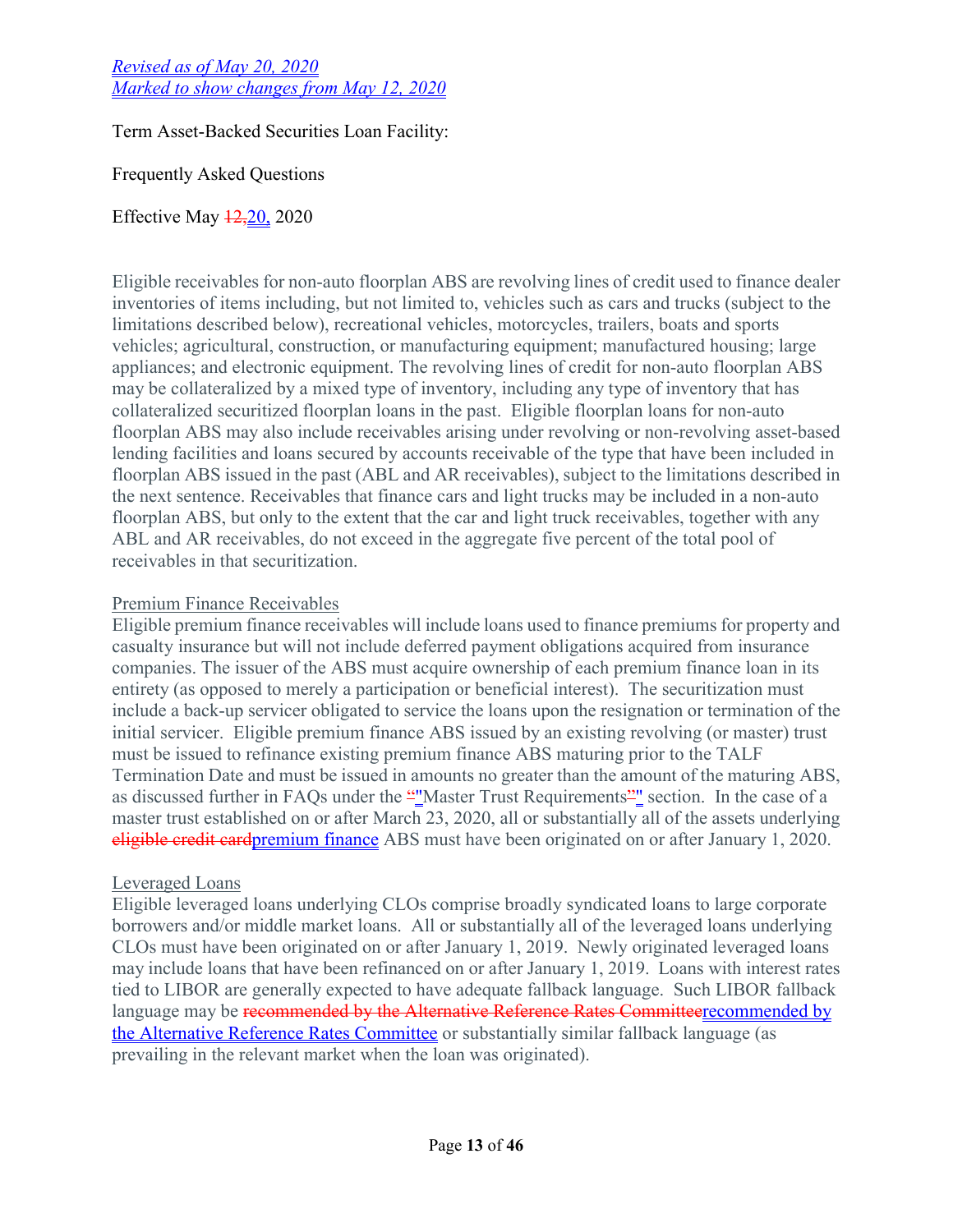Term Asset-Backed Securities Loan Facility:

Frequently Asked Questions

Effective May  $\frac{12,20}{2020}$ 

# **What additional criteria are applicable to eligible CLOs?**

For a CLO to be eligible, the underlying leveraged loans must be current on principal and interest, senior secured, and subject to the following additional portfolio limitations as of the subscription date:

- Maximum second lien loan concentration of 10 percent.
- Maximum debtor in possession (DIP) loan concentration of 7.5 percent.
- Maximum covenant lite loan concentration of 65 percent for broadly syndicated CLOs and 10 percent for middle market CLOs.
- Maximum single underlying obligor concentration of 4 percent.

Additionally, eligible CLOs must include at least one overcollateralization test redirecting cash flow from the equity and subordinated tranches of the securitization to the TALF-eligible senior tranche in the event of deterioration in the underlying loan portfolio.

## **What is the definition of a broadly syndicated CLO and a middle market CLO?**

A broadly syndicated CLO is a CLO that does not include leveraged loans of obligors with potential indebtedness of less than \$150,000,000 and permits no more than 10 percent of the portfolio to be comprised of leveraged loans to obligors with total potential indebtedness of \$150,000,000 to \$250,000,000.

A middle market CLO is a CLO that is composed of leveraged loans of obligors, all or substantially all of which have potential indebtedness of less than \$250,000,000 but does not permit the portfolio to include leveraged loans of obligors with EBITDA (as calculated in accordance with the underlying instrument) of less than \$10,000,000.

## **What is the definition of a covenant-lite loan?**

A covenant-lite loan is a senior secured loan that: (a) does not contain any financial covenants or (b) does not contain any maintenance covenants (i.e. financial covenants applicable during each reporting period whether or not a borrower has taken any specified action); provided that a loan described in clause (a) or (b) above that contains either a cross-default or cross-acceleration provision to, or is pari passu with, another loan of the underlying obligor that requires the underlying obligor to comply with (i) a maintenance covenant or (ii) one or more financial covenants that apply only upon the occurrence of certain actions of the underlying obligor will be deemed not to be a covenant-lite loan. For the avoidance of doubt, a loan that is capable of being described in clause (a) or (b) above only (x) until the expiration of a certain period of time after the initial issuance thereof or (y) for so long as there is no funded balance in respect thereof, in each case as set forth in the related underlying instruments, will be deemed not to be a covenant-lite loan.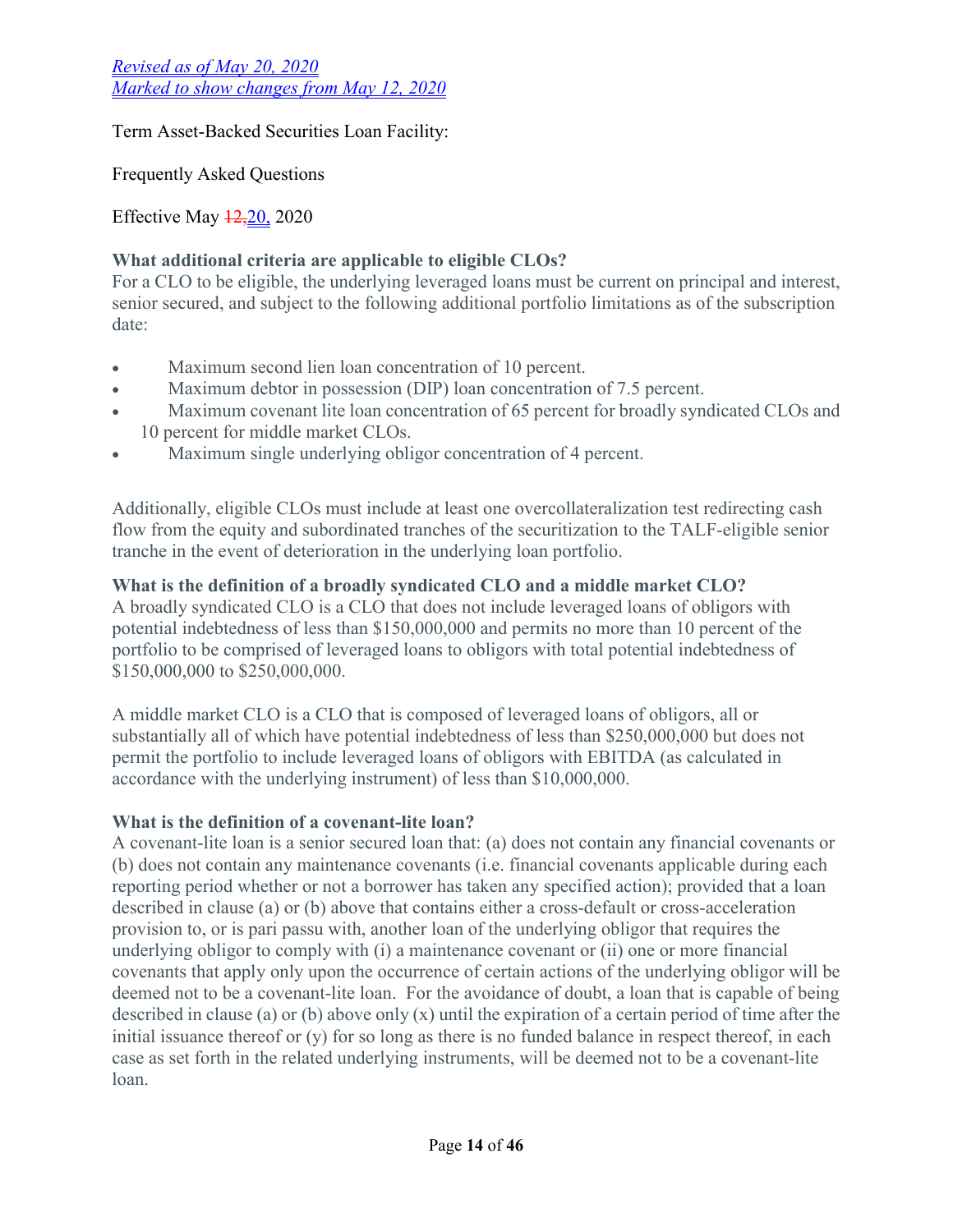Term Asset-Backed Securities Loan Facility:

Frequently Asked Questions

Effective May  $\frac{12,20}{20,2020}$ 

**Are SBA ABS whose underlying assets include SBA loans originated under the Paycheck Protection Program (PPP loans) eligible for the TALF?** Yes, SBA Pool Certificates and Development Company Participation Certificates that include PPP loans in the underlying collateral pool are eligible ABS.

**Are both operating and financing leases acceptable underlying receivables?** Yes.

### What does "<u></u>all or substantially all" mean in the context of determining whether the **underlying assets in a newly issued ABS (except for CLOs) are originated by U.S.-organized entities (including U.S. branches or agencies of foreign banks) and are made to U.S.-domiciled obligors?**

For newly issued ABS (except for CLOs), 95 percent or more of the dollar amount of the underlying assets in the ABS must be exposures that are  $(\frac{1}{1})$  originated by U.S.-organized entities (including U.S. branches or agencies of foreign banks), and  $(2ii)$  made to U.S.-domiciled obligors.

## What does <u>"</u>"all or substantially all<sup>2</sup>" mean in the context of determining whether the **underlying assets in a newly issued CLO are (1i) arranged by a lead or a co-lead that is a**  U.S.-organized entity (including a U.S. branch or agency of a foreign bank), and  $(2ii)$  made **to U.S.-domiciled obligors?**

For newly issued CLOs, 95 percent or more of the dollar amount of the underlying loans in the CLOs must be exposures that are  $(\frac{1}{1})$  arranged by a lead or a co-lead arranger that is a U.S.-organized entity (including a U.S. branch or agency of a foreign bank), and (2ii) made to U.S.-domiciled obligors.

## What does "I all or substantially all<sup>2"</sup> mean in the context of determining whether the **underlying assets in a CMBS are made to U.S.-domiciled obligors or with respect to real property located in the United States or one of its territories?**

For CMBS, 95 percent or more of the dollar amount of the underlying assets in the CMBS must be exposures that are made to U.S.-domiciled obligors or with respect to real property located in the United States or one of its territories.

## **Do U.S.-domiciled obligors of eligible collateral include those who are domiciled in a U.S. political subdivision or territory?**

Yes. U.S.-domiciled obligors are those domiciled in the United States, or a political subdivision or territory thereof.

What does <u>"all</u> or substantially all<sup>2</sup>" mean in the context of determining whether the assets **underlying an eligible ABS meet the date of origination criteria?**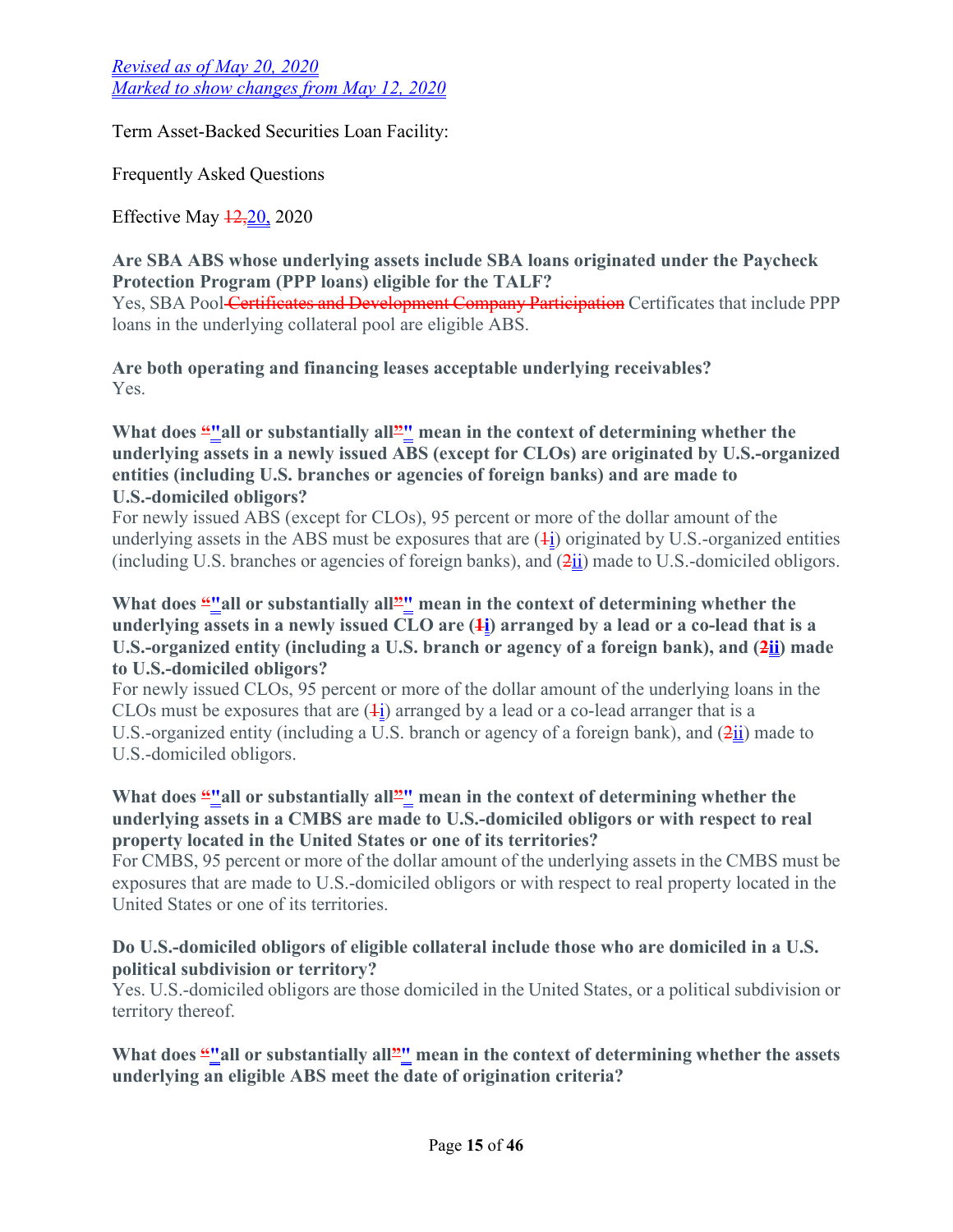Term Asset-Backed Securities Loan Facility:

Frequently Asked Questions

Effective May  $\frac{12,20}{2020}$ 

""All or substantially all"" in this context means 95 percent or more of the principal balance of the underlying assets in the ABS.

**How are subprime versus prime defined for auto loan, auto lease, and credit card ABS?** Auto loan and lease ABS are considered prime if the weighted average FICO score of the receivables is 680 or greater. Receivables without a FICO score are assigned the minimum FICO score of 300 for this calculation. Commercial receivables can be excluded from this calculation if historic cumulative net losses on these accounts have been the same or lower than those on receivables to individual obligors and this information is available in the prospectus or offering document. In addition, the percentage of commercial receivables in a trust must not exceed 10 percent. For auto deals where a weighted average FICO score is not disclosed, the subprime haircut schedule will apply.

Credit card ABS are considered prime if at least 70 percent or more of the receivables have a FICO score greater than 660. FICO scores must reflect performance data within the last 120 days. For credit card trusts where the percentage of receivables with a FICO score of greater than 660 is not disclosed, the subprime haircut schedule will apply.

## **How will a borrower know if an ABS is considered prime or subprime?**

Issuers will publish in the prospectus or offering document whether the deal is prime or subprime according to TALF criteria. If this is not published in the prospectus or offering document, the deal will be considered subprime. Such representations in the prospectus or offering document are material to the New York Fed's determination of the haircuts for TALF loans and are considered a component of the representation as to the accuracy of the prospectus or offering document.

For ABS issued on or after March 23, 2020 and before May 22, 2020, the prospectus or offering document need not specify whether the deal is prime or subprime according to TALF criteria. For more information about what documentation is required for ABS issued on or after March 23, 2020 and before May 22, 2020, refer to the FAQ below titled "What documentation is required for ABS issued on or after March 23, 2020 and before May 22, 2020?"

## **What additional requirements apply to the underlying assets in the CMBS pledged as eligible collateral under TALF?**

Asset Types: Each CMBS must evidence an interest in a trust fund consisting of fully-funded mortgage loans and not other CMBS, other securities or interest rate swap or cap instruments or other hedging instruments. A participation or other ownership interest in such a loan will be considered a mortgage loan and not a CMBS or other security if, following a loan default, the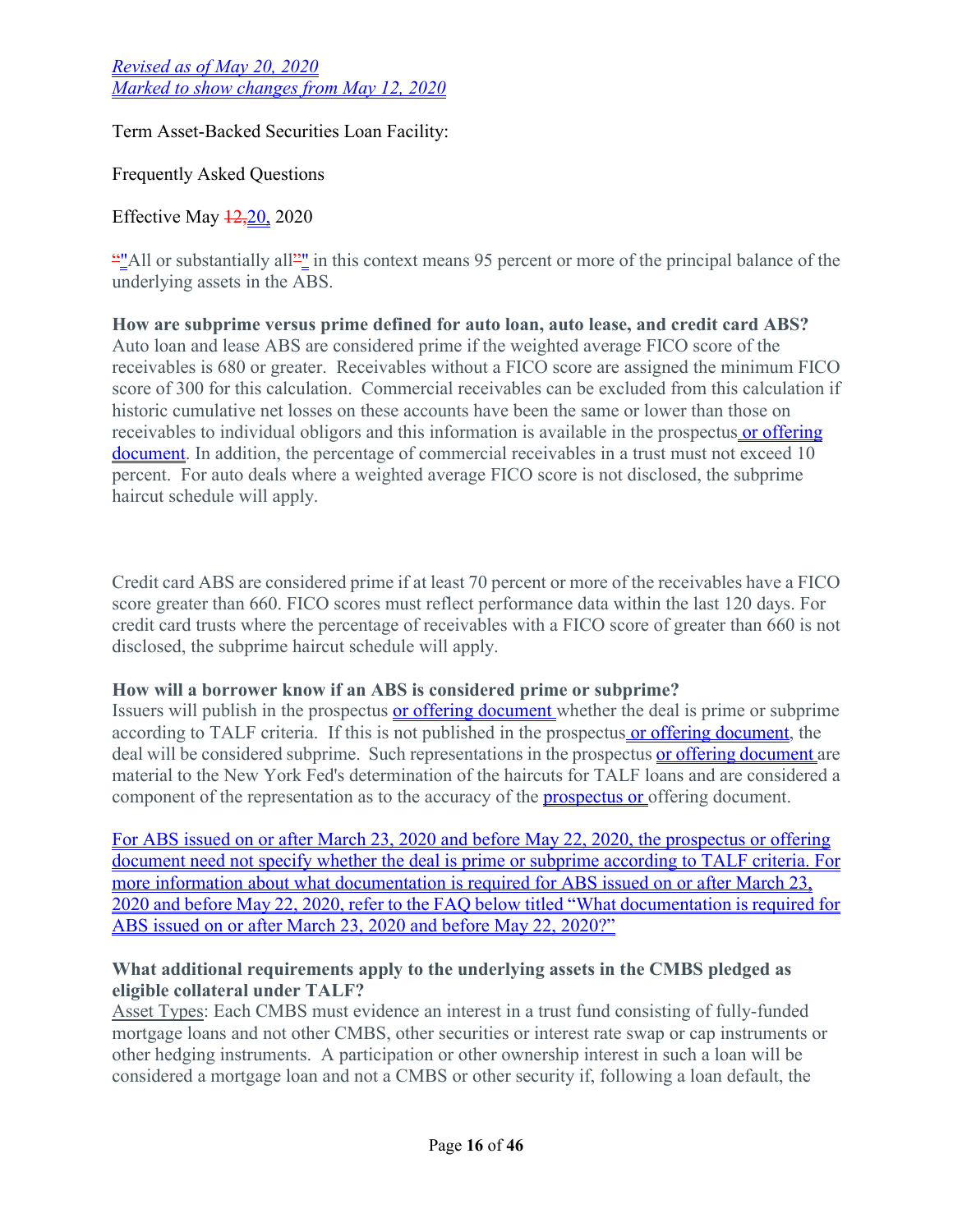Term Asset-Backed Securities Loan Facility:

Frequently Asked Questions

Effective May  $\frac{12,20}{2020}$ 

ownership interest is senior to or pari passu with all other interests in the same loan in right of payment of principal and interest.

Property Types: The security for each mortgage loan must include (or, if payments due under the loan have been defeased, the security for the loan or its predecessor must have previously included) a mortgage or similar instrument on a fee or leasehold interest in one or more income-generating commercial properties.

# **MASTER TRUST REQUIREMENTS**

## **Why are there no loan origination date restrictions for credit card ABS, floorplan ABS, premium finance ABS, and auto ABS issued to refinance a maturing ABS issued out of an existing master trust?**

Unlike other TALF-eligible ABS asset classes, which are backed by a fixed pool of underlying loans, credit card ABS, floorplan ABS, premium finance ABS, and some auto ABS are backed by dynamic pools of receivables that constantly change as consumers and businesses draw on and repay their credit lines or add new receivables. The pools include both seasoned and recently originated receivables. Due to the quick turnover and revolving nature of the underlying pools, refinancings of existing credit card ABS, floorplan ABS, premium finance ABS, and some auto ABS largely fund newly originated receivables, consistent with the policy goal of the TALF.

## **How is the date of origination of assets underlying an ABS determined in the case of revolving extension of credit arrangements?**

For underlying assets that are in the form of loans drawn under an existing arrangement to extend credit (e.g., draws under a floorplan line of credit or new fundings under a loan secured by leases to a rental car company), the origination date of the underlying asset is the date on which the loan was drawn or funded and not the date on which the arrangement for the extension of credit (e.g., the floorplan line of credit or the revolving loan arrangement) was put in place.

### **Does the requirement that eligible floorplan, credit card, premium finance, and auto ABS (issued by a master trust) be issued to refinance existing ABS maturing prior to the TALF Termination Date apply at the individual master trust level or at the sponsor level?** The refinancing limitation applies at the sponsor level rather than the individual master trust level. For example, if a sponsor has four master trusts with a total of \$20 billion in ABS maturing prior to the TALF Termination Date, the maximum amount of TALF-eligible ABS the issuer could issue prior to the TALF Termination Date is \$20 billion in the aggregate; it may issue that \$20 billion in ABS from one master trust or from multiple master trusts.

# **How are variable funding notes (VFNs) with commitment termination dates prior to the TALF Termination Date treated in the calculation of the amount of a sponsor's credit card,**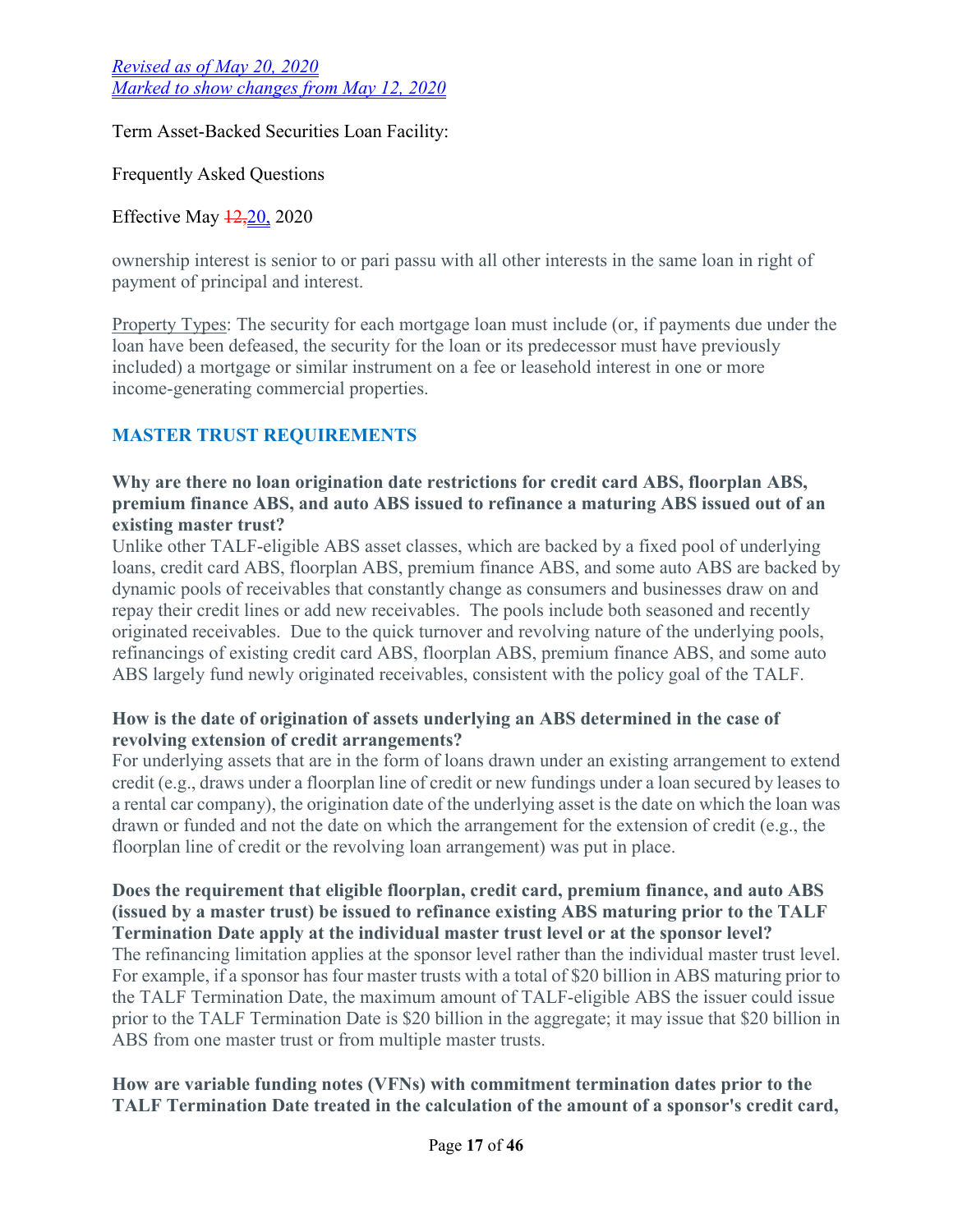Term Asset-Backed Securities Loan Facility:

Frequently Asked Questions

Effective May  $\frac{12,20}{2020}$ 

#### **floorplan, premium finance, or auto ABS (issued by a master trust) maturing prior to the TALF Termination Date?**

For TALF purposes, a VFN's maturity date is its commitment termination date and its amount is its maximum contractual principal balance, regardless of whether the VFN is renewed.

**How are VFNs that (1i) had commitment termination dates prior to the TALF Termination**  Date and  $(2ii)$  have controlled amortization periods prior to the TALF Termination Date **treated in the calculation of the amount of a sponsor's credit card, floorplan, premium finance, or auto ABS (issued by a master trust) maturing prior to the TALF Termination Date?**

For VFNs in controlled amortization periods, only the amount that amortizes prior to the TALF Termination Date counts toward the amount of an issuer's credit card, floorplan, premium finance, or auto ABS maturing prior to the TALF Termination Date.

#### **For non-VFN ABS with controlled amortization periods, what amount counts toward a sponsor's limit?**

For ABS with controlled amortization periods, only the amount that amortizes prior to the TALF Termination Date counts toward the limit.

### **Do ABS in controlled accumulation periods with bullet maturities after the TALF Termination Date count toward a sponsor's limit?**

No. For TALF purposes, non-VFN ABS maturities are defined as dates on which principal payments are due.

## **Must eligible ABS that refinance maturing ABS issued by a master trust be issued concurrently with the maturing ABS?**

No. Issuers may issue eligible ABS that refinance ABS that mature on or prior to the TALF Termination Date up to three months in advance; however, if the "maturing ABS" are VFNs, for purposes of calculating the amount of ABS that may be issued in advance of maturing ABS, only the funded amounts of VFNs may be considered. Issuers may also refinance ABS that matured or mature prior to the TALF Termination Date in bulk on any date after the maturity of such ABS (or up to three months in advance of the maturity subject to the qualifications described in the preceding sentence) up to the TALF Termination Date.

# **COLLATERAL REVIEW**

Further information will be forthcoming.

## **CREDIT RATINGS**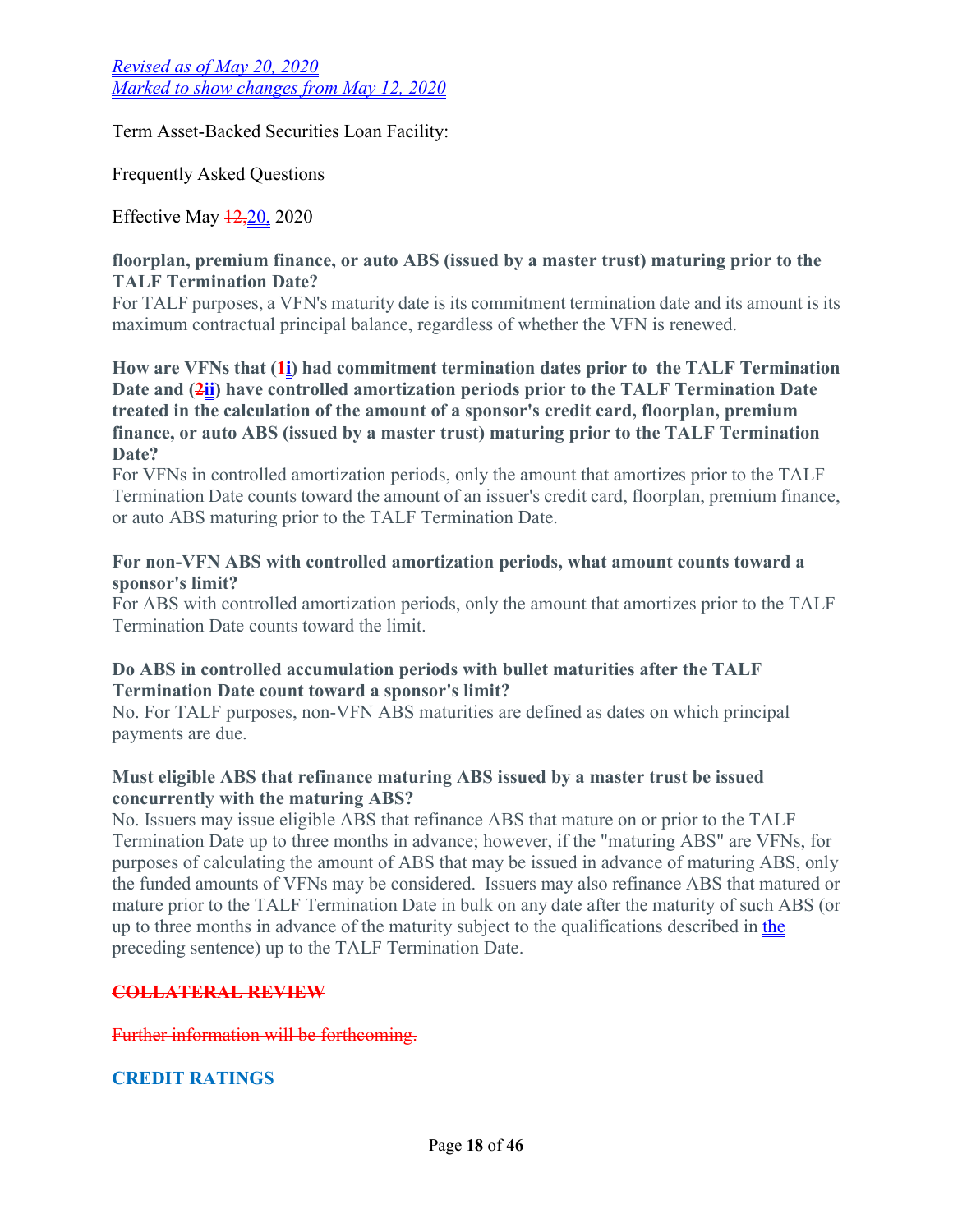Term Asset-Backed Securities Loan Facility:

Frequently Asked Questions

Effective May  $\frac{12,20}{2020}$ 

## **Which NRSROs are eligible rating agencies under the TALF?**

Currently, S&P GlobalFitch Ratings, Inc., Moody's Investors Service, Inc., and FitchS&P Global Ratings<del>, Inc.</del> are eligible NRSROs. The Federal Reserve may consider including other NRSROs under the TALF.

## **What happens if an ABS that was eligible for TALF financing is downgraded by an NRSRO?**

Nothing happens to existing TALF loans secured by that ABS, and borrowers are not required to post any additional margin. However, the ABS may not be used as collateral for any new TALF loans until it regains its status as eligible collateral. If a CMBS that is proposed to collateralize a loan request is downgraded or placed on review or watch for downgrade after the TALF loan subscription date but before the settlement date, that CMBS will not be deemed ineligible based solely on the downgrade. However, the New York Fed will incorporate any declines in value associated with this downgrade into its valuation of the security, which may affect the amount of TALF financing ultimately extended against the CMBS.

## **Are ABS that are rated in the highest investment grade rating category, but are on review or watch for downgrade, TALF eligible?**

No, eligible ABS cannot be on review or watch for downgrade, except as specifically described above.

## **Are triple-A credit ratings achieved using a third-party guarantee applicable for TALF eligibility?**

No, an eligible ABS must obtain the necessary highest investment grade ratings without the benefit of a third-party guarantee.

## **For ABS backed by SBA loans, are explicit credit ratings required?**

U.S. dollar-denominated cash ABS backed by loans, debentures, or pools under the SBA's 7(a) loan and 504 loan programs will be eligible as long as all of the underlying assets, or the ABS themselves, are fully guaranteed as to principal and interest by the full faith and credit of the U.S. government. These securities do not require an explicit credit rating.

#### **ISSUER CERTIFICATIONS, AUDITOR ASSURANCES AND SBA DOCUMENTATION FOR NEWLY ISSUED ABS**

Further information will be forthcoming regarding documentation requirements for new issue securities.

## **When must the final credit rating letters for newly issued ABS be received by the New York Fed?**

The issuer/sponsor must submit to nytalf $(\partial_n \eta)$ . frb.org the final credit rating letters from each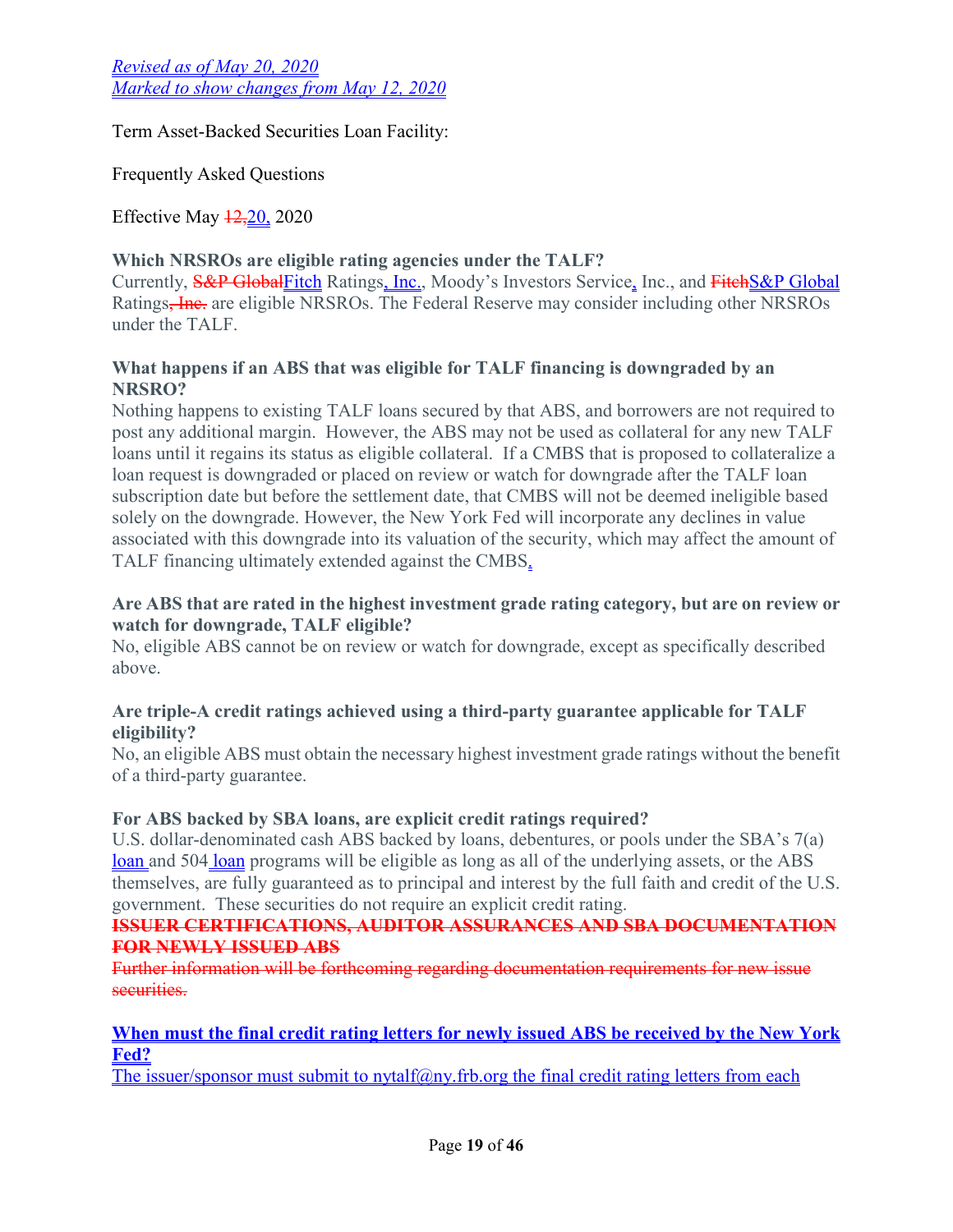Term Asset-Backed Securities Loan Facility:

Frequently Asked Questions

Effective May 12,20, 2020

eligible NRSRO that provides ratings for newly issued ABS no later than 10 a.m. (New York time) on the applicable TALF loan settlement date.

# **COLLATERAL REVIEW**

## **On what basis may ABS be rejected?**

The New York Fed will reject ABS that do not meet the collateral eligibility requirements. The New York Fed, in its sole discretion, may also reject an ABS, for any reason, even if the ABS meets the collateral eligibility requirements. In making such determination, the New York Fed may consider, among others, the credit quality, transparency, and simplicity of structure.

Additionally, the New York Fed will not fund a TALF loan if, in its judgment, a potential borrower is motivated to request a TALF loan due to the direct or indirect economic interest of such borrower, or any of its affiliates, in the underlying loans or leases, or products or services relating to such loans or leases, in the pool underlying the ABS, and such economic interest would impact the incentive of such borrower to independently assess the risk of investment in such ABS. To the extent that any potential TALF borrower has any concerns that it could be rejected on this basis, such borrower is encouraged to ask its TALF Agent to contact the New York Fed well in advance of its loan request.

### **Will ABS that have previously been pledged as TALF-eligible collateral continue to be TALF-eligible collateral at future subscriptions?**

So long as ABS that have previously been pledged as TALF-eligible collateral continue to satisfy all collateral eligibility requirements, they would be TALF-eligible collateral at future subscriptions. This statement is not an assurance that there will be no fluctuation in the value of the ABS that would change the amount of TALF financing advanced against the ABS. In all cases, the determination that an ABS meets the eligibility requirements of the TALF program continues to be the responsibility of the borrower and the TALF Agent.

As mentioned above, the New York Fed, in its sole discretion, may reject ABS, for any reason. For ABS that have previously been pledged as TALF-eligible collateral, issuers of such ABS will not be required to resubmit data that had been submitted previously in respect of future subscriptions.

## **What is the process for price validation for ABS purchased prior to the TALF loan settlement date?**

In order to validate the reasonableness of the price of ABS purchased prior to the TALF loan settlement date, the price reflected on the sales confirmation for such purchase will be compared to various market data sources as of the date of such transaction (trade date). The New York Fed may utilize the services of one or more agents to perform a valuation under various stress scenarios. The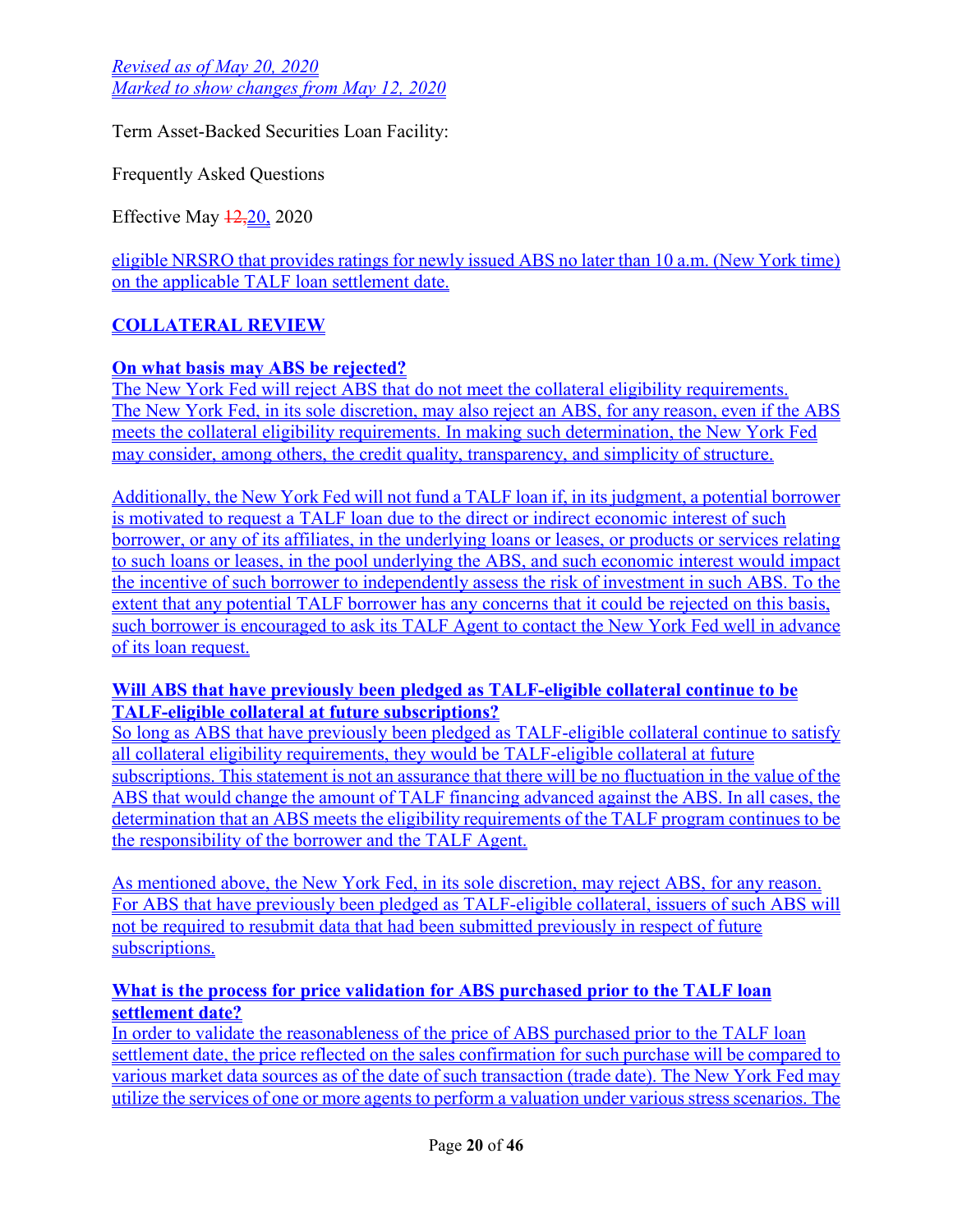Term Asset-Backed Securities Loan Facility:

Frequently Asked Questions

Effective May  $\frac{12,20}{2020}$ 

New York Fed reserves the right to determine a different price with respect to any purchase price that does not reflect then-prevailing market conditions and, in rare cases, may reject a loan request.

#### **HAIRCUTS**

#### **What is the haircut schedule for each asset type?**

Haircuts will vary across asset classes and securities' average lives, but not across borrowers. Collateral haircuts for ABS collateral are as follows:

#### **ABS Average Life (years)**

| <b>Sector</b>  | <b>Subsector</b>                                    | $0 - 11 - 22 - 33 - 44 - 55 - 66 - 7$ |  |  |  |  |
|----------------|-----------------------------------------------------|---------------------------------------|--|--|--|--|
| Auto           | Prime retail lease                                  | 10% 11% 12% 13% 14%                   |  |  |  |  |
| Auto           | Prime retail loan                                   | 6% 7% 8% 9% 10%                       |  |  |  |  |
| Auto           | Subprime retail loan                                | 9% 10% 11% 12% 13%                    |  |  |  |  |
| Auto           | Motorcycle/<br>other recreational vehicles          | 7% 8% 9% 10% 11%                      |  |  |  |  |
| Auto           | Commercial and government fleets 9% 10% 11% 12% 13% |                                       |  |  |  |  |
| Auto           | Rental fleets                                       | 12\% 13\% 14\% 15\% 16\%              |  |  |  |  |
| Credit Card    | Prime                                               | 5% 5% 6% 7% 8%                        |  |  |  |  |
| Credit Card    | Subprime                                            | 6% 7% 8% 9% 10%                       |  |  |  |  |
| Equipment      | Loans and Leases                                    | 5% 6% 7% 8% 9%                        |  |  |  |  |
| Floorplan      | Auto                                                | 12\% 13\% 14\% 15\% 16\%              |  |  |  |  |
| Floorplan      | Non-Auto                                            | 11% 12% 13% 14% 15%                   |  |  |  |  |
| Leveraged Loan | Static                                              | 20% 20% 20% 20% 20% 21% 22%           |  |  |  |  |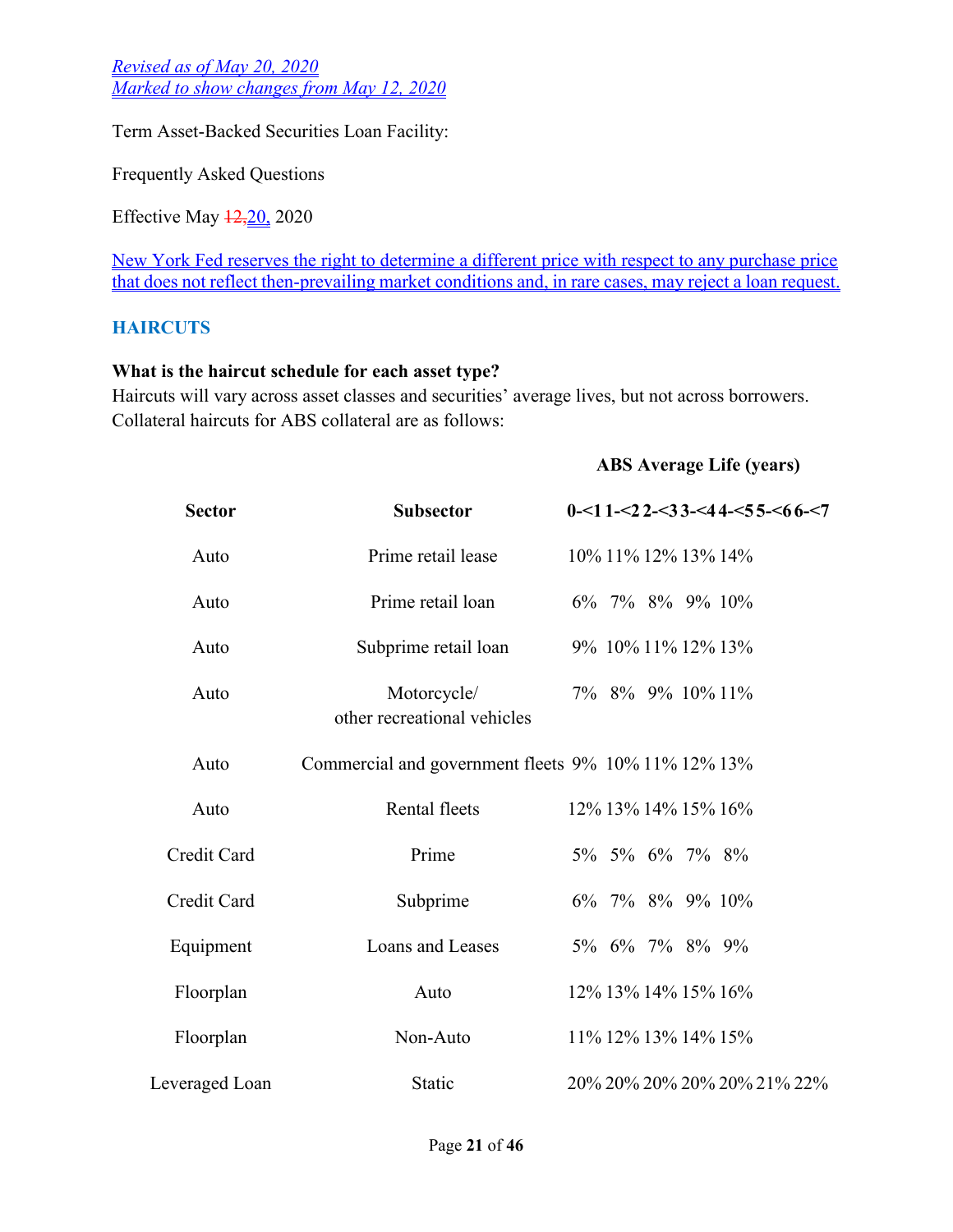Term Asset-Backed Securities Loan Facility:

Frequently Asked Questions

Effective May  $\frac{12,20}{2020}$ 

| Premium Finance             | Property and casualty |  | 5% 6% 7% 8% 9%                   |  |  |
|-----------------------------|-----------------------|--|----------------------------------|--|--|
| <b>Small Business</b>       | <b>SBA Loans</b>      |  | $5\%$ 5% 5% 5% 5% 6% 6%          |  |  |
| Student Loan                | Private               |  | 8\% 9\% 10\% 11\% 12\% 13\% 14\% |  |  |
| <b>Commercial Mortgages</b> | Legacy, Conduit       |  | 15% 15% 15% 15% 15% 16% 17%      |  |  |

For auto, credit card, equipment, floorplan, and premium finance ABS, the weighted average life must be five years or less. For ABS backed by SBA loans, haircuts will increase one percentage point for every two additional years (or portion thereof) of average life at or beyond five years.

For other new-issue eligible collateral, haircuts will increase by one percentage point for each additional year (or portion thereof) of average life beyond five years. For legacy CMBS with average lives beyond five years, base dollar haircuts will increase by one percentage point of par for each additional year (or portion thereof) of average life beyond five years. No securitization may have an average life beyond ten years.

Haircuts are subject to revision should market conditions change materially. Any such revisions will be made available [here.](https://newyorkfedpublicsitescm.ws.frb.org/markets/term-asset-backed-securities-loan-facility)

### **To what values will the haircuts be applied to determine the maximum loan amount for ABS?**

For all ABS, other than SBA ABS, the market value must be no greater than par. For such assets, the New York Fed will lend to each borrower an amount equal to the market value of the pledged collateral, minus a haircut. For SBA ABS with a market value above par, the New York Fed will lend an amount equal to the market value, subject to a cap of 105 percent of par value, minus a haircut, and the borrower will periodically prepay a portion of the loan. The prepayments will be calculated to adjust for the expected reversion of market value toward par value as such ABS mature.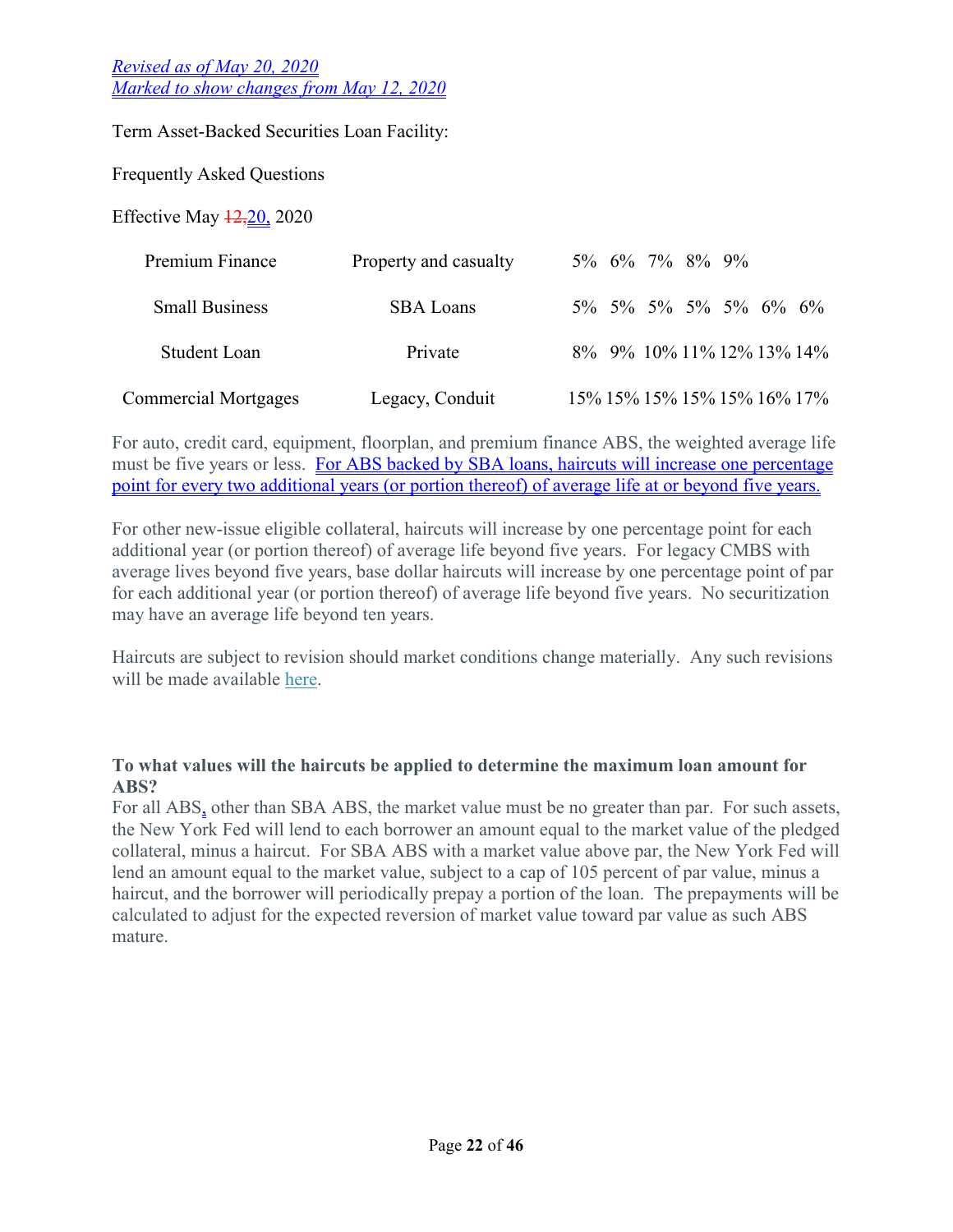Term Asset-Backed Securities Loan Facility:

Frequently Asked Questions

Effective May  $\frac{12,20}{2020}$ 

## **How is the loan amount determined for CMBS?**

The loan amount for each CMBS is equal to:  $(\frac{1}{1})$  the base value minus  $(2\text{ii})$  the base dollar haircut.

Base value is equal to the least of:  $(\frac{1}{1})$  the dollar purchase price on the applicable trade date,  $(\frac{2}{1})$ the market **pricevalue** as of the subscription date, and  $(3\text{iii})$  a value based on the New York Fed's collateral review, provided, however, that the base value shall not be greater than par.

Base dollar haircut is equal to:  $(4i)$  for CMBS with an average life of five years or less, 15 percent or  $(2\frac{1}{11})$  for CMBS with an average life greater than five years, 15 percent plus one percentage point for each additional year (or portion thereof) of average life beyond five years. No CMBS may have an average life beyond ten years.

If the base value is less than the base haircut, the CMBS is ineligible collateral for TALF.

For example, assuming a CMBS with a par value of 100, a seven-year weighted average life, and a base dollar haircut of 17 percent (15 percent + 2 percent) of par:

- If the base value is 75 percent of par, the loan amount is 58 (75-17) and the collateral haircut is 23 percent (17/75) of the applicable price.
- If the base value is 50 percent of par, the loan amount is 33 (50-17) and the collateral haircut is 34 percent (17/50) of the applicable price.
- If the base value is 16 percent of par, the collateral is not eligible for TALF.

Under this formulation, the size of the haircut increases with the size of the price's discount from par, reflecting a recognition that large discounts from par generally indicate credit concerns.

The New York Fed will review existing market conditions and may either modify the value or reject a TALF loan request that does not reflect then-prevailing market conditions, and may reject a TALF loan request if the requested loan amount is greater than a stress valuation.

# **How is the loan amount determined for ABS?**

The loan amount for an ABS issued on or after March 23, 2020 and purchased no more than 30 days before the proposed subscription date is equal to: (i) the base value minus (ii) the base dollar haircut.

A CMBS will not be eligible collateral if either its dollar purchase price on the applicable trade date or market price as of subscription date is less than its base dollar haircut.

Base value is equal to the least of: (i) the dollar purchase price on the applicable trade date, (ii) the market value as of the subscription date, and (iii) a value based on the New York Fed's review, provided, however, that, other than SBA ABS, the base value shall not be greater than par.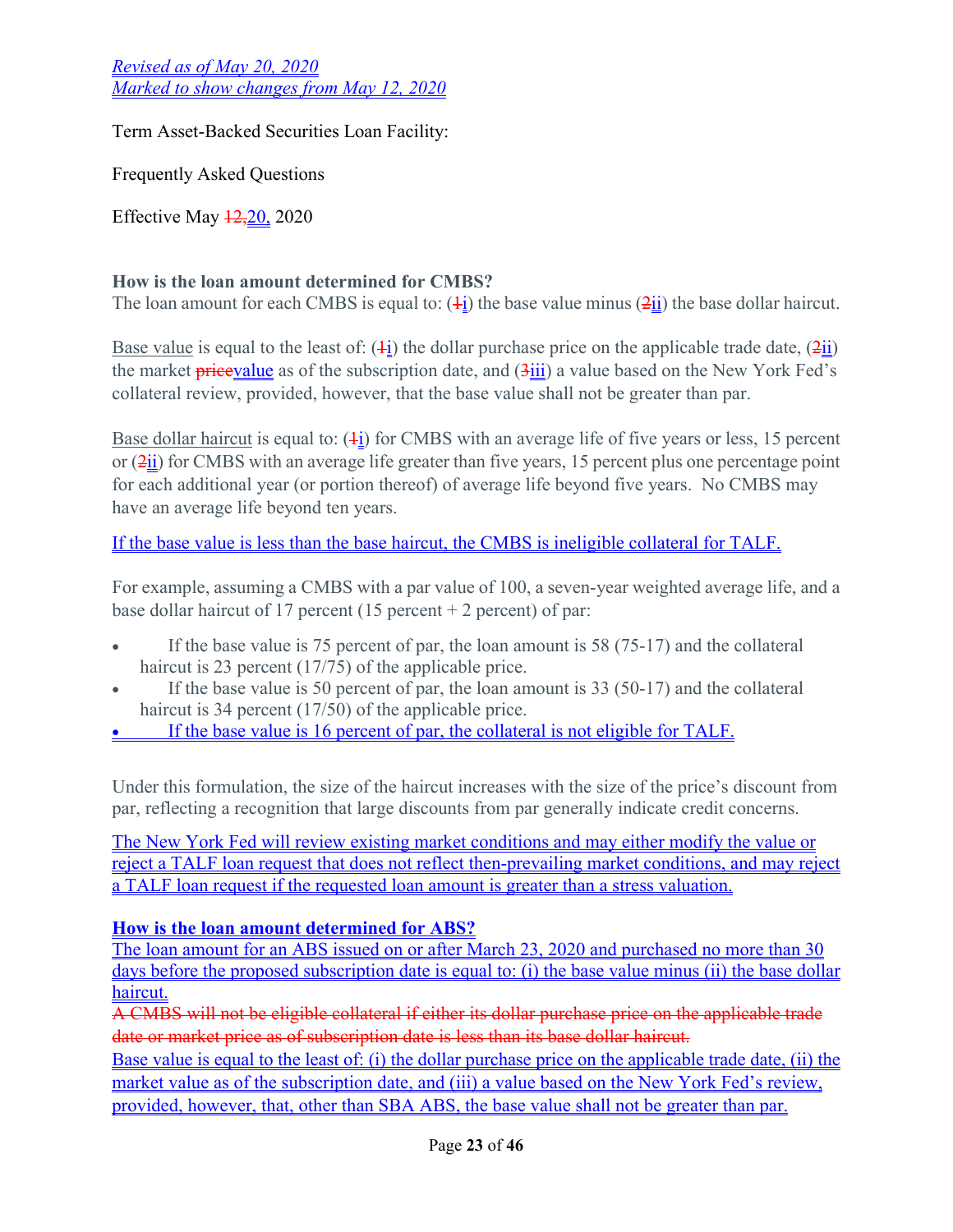Term Asset-Backed Securities Loan Facility:

Frequently Asked Questions

Effective May  $\frac{12,20}{2020}$ 

Base dollar haircut varies with the asset class and average life of the ABS, as indicated in the haircut schedule in the relevant FAQ.

If the base value is less than the base haircut, the ABS is not eligible collateral for TALF.

For example, assuming a private student loan ABS with a par value of 100, a seven-year weighted average life, and a base dollar haircut of 14 percent of par:

- If the base value is 75 percent of par, the loan amount is 61 (75-14) and the collateral haircut is 19 percent (14/75) of the applicable price.
- If the base value is 50 percent of par, the loan amount is 36 (50-14) and the collateral haircut is 28 percent (14/50) of the applicable price.
- If the base value is 12 percent of par, the collateral is not eligible for TALF.

Under this formulation, the size of the haircut increases with the size of the price's discount from par, reflecting a recognition that large discounts from par generally indicate credit concerns.

The New York Fed will review existing market **prices** conditions and may either modify the **pricevalue** or reject a TALF loan request that does not reflect then-prevailing market **prices** conditions, and may reject a TALF loan request if the requested loan amount is greater than a stress valuation.

# **AVERAGE LIFE**

## **How is average life defined?**

For ABS with bullet maturities, average life is determined by the expected principal payment date. For amortizing ABS, average life is defined as the weighted average life to maturity based on the prepayment assumptions and market conventions listed below. These prepayment assumptions may be updated periodically for future TALF subscriptions and may be adjusted on a deal-specific basis. For auto rental fleets, the average life is the length of any revolving period plus 6 months.

The average life of a CMBS will be calculated on the basis of  $(\pm i)$  the current composition of the mortgage pool, as reflected in recent servicer and trustee reports,  $(2ii)$  the entitlement of the CMBS to make distributions (including, if applicable, its position in a time-tranched sequence of classes),  $(3\frac{\text{iii}}{\text{iii}})$  the assumption that ""anticipated repayment dates"" are maturity dates, and  $(4\frac{\text{iv}}{\text{iv}})$  a 0% CPR and the absence of future defaults. For this purpose, loans in default or special servicing will be considered as if they had not defaulted, and previously-modified loans will be considered according to their terms as modified.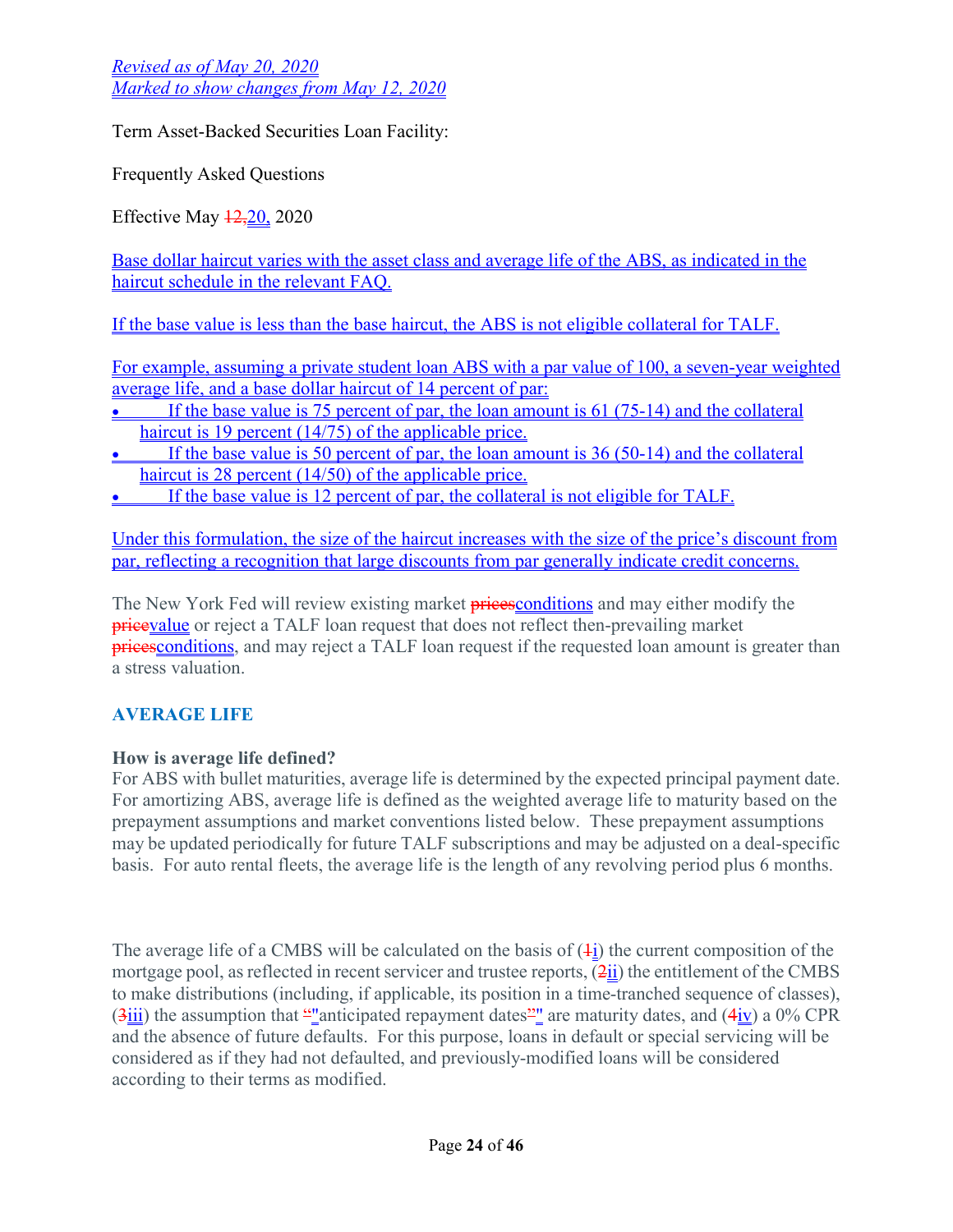Term Asset-Backed Securities Loan Facility:

Frequently Asked Questions

Effective May  $\frac{12,20}{20,2020}$ 

| <b>Sector</b>         | <b>Subsector</b>                           | <b>Prepayment Assumption</b> |
|-----------------------|--------------------------------------------|------------------------------|
| Auto                  | Prime retail lease                         | 100% of prepayment curve     |
| Auto                  | Prime retail loan                          | $1.3\%$ ABS                  |
| Auto                  | Subprime                                   | $1.5\%$ ABS                  |
| Auto                  | Motorcycle/other recreational vehicles     | $1.5\%$ ABS                  |
| Auto                  | Commercial and government fleets           | 100% of prepayment curve     |
| Equipment             | Loans and leases                           | 8% CPR                       |
| Leveraged Loan        | Broadly syndicated and middle market loans | 10% CPR                      |
| <b>Small Business</b> | SBA $7(a)$ loans $7(a)$                    | 14% CPR                      |
| <b>Small Business</b> | SBA 504 loans-504                          | 7% CPR                       |
| <b>Student Loan</b>   | <b>Student Loan-Private</b>                | 8% CPR                       |

CPR (Conditional Prepayment Rate) represents the proportion of the principal of a pool of loans that is assumed to be paid off prematurely in each period. ABS (Absolute Prepayment Speed) represents the percentage of the original number of loans that prepay during a given period.

#### **Where will a newly issued ABS's average life be published?**

The issuer is expected to publish the security's average life in the prospectus or offering document. For amortizing assets the issuer should calculate the weighted average life to maturity based on the above prepayment assumptions and make a representation in the prospectus or offering document that the weighted average life to maturity for each triple A-rated tranche was calculated in accordance with the TALF prepayment assumptions. In addition, issuers are encouraged to base weighted average life to maturity calculations on a loan-by-loan analysis. However, if the analysis is based on representative pools, the pools must fairly and accurately model the actual characteristics of collateral underlying TALF-eligible securities.

Issuers should understand that such representations of weighted average life to maturity in the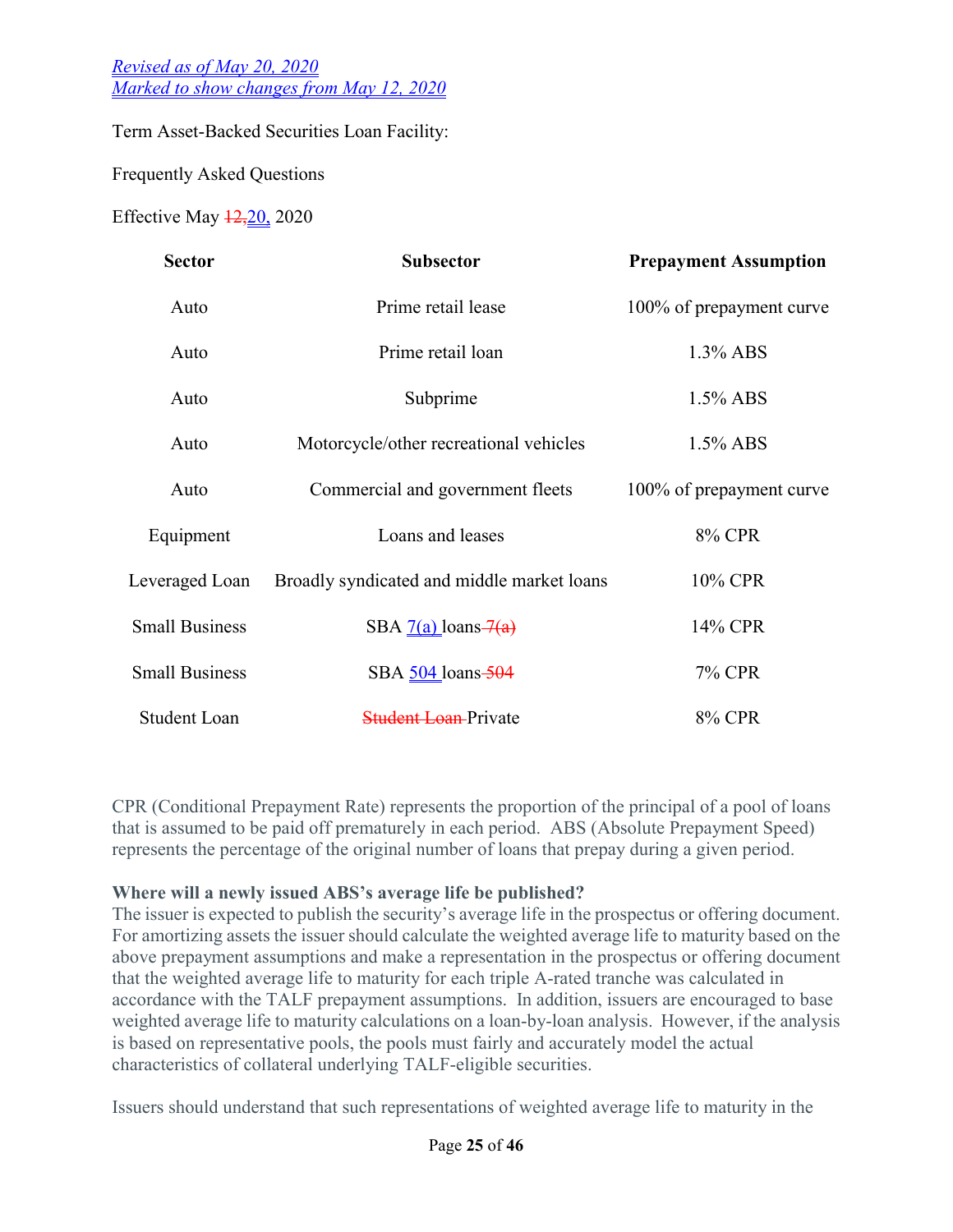Term Asset-Backed Securities Loan Facility:

Frequently Asked Questions

## Effective May  $\frac{12,20}{20,2020}$

prospectus or offering document are material to the New York Fed's determination of the haircuts for TALF loans and the representation as to accuracy of the prospectus or offering document contained in the issuer certificationIssuer and Sponsor Certification would be breached if the weighted average life calculations incorrectly apply the prepayment assumptions listed above or are based on assumptions that are not representative of the actual collateral characteristics underlying TALF-eligible securities.

For ABS issued on or after March 23, 2020 and before May 22, 2020, the prospectus or offering document is not expected to contain the weighted average life calculations based on the prepayment assumptions prescribed in this FAQ. For more information about what documentation is required for ABS issued on or after March 23, 2020 and before May 22, 2020, refer to the FAQ below titled "What documentation is required for ABS issued on or after March 23, 2020 and before May 22, 2020?"

#### **How will a newly issued ABS's average life be calculated if the ABS is pledged subsequent to its issuance date?**

For an ABS that is transferred to the TALF SPV's custodian as TALF collateral on a date subsequent to the date the security was issued, the following formulas will be used:

Adjusted Average Life for bullet maturities = Original Average Life –  $[1 X ((Upcoming TALF$ Loan Closing Settlement Date – Original Closing Date of Security)/360)]

Adjusted Average Life for amortizing assets = Original Average Life  $-[1/2 X (Upcoming TALF$ Loan Closing Settlement Date – Original Closing Date of Security (360)]

Except for SBA Pool Certificates, the Original Average Life is the average life reported in the final prospectus or offering document. The Original Average Life for SBA Pool Certificates is the average life reported in the undertaking.

## **INTEREST RATES**

## **What interest rates are offered under the TALF?**

The TALF loan rate is determined by the type of collateral securing the loan. For CLOs, the interest rate will be 150 basis points over the 30-day average Secured Overnight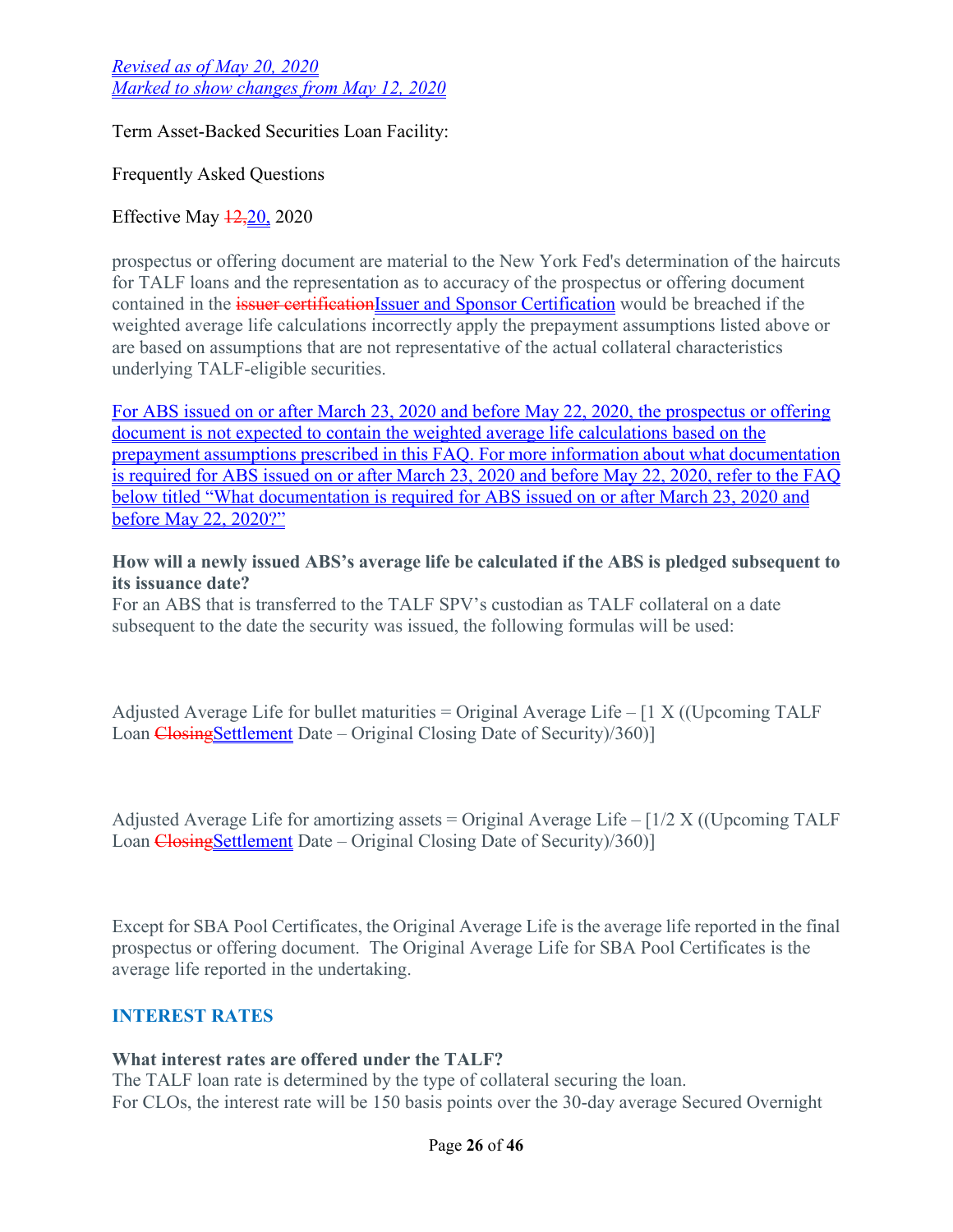Term Asset-Backed Securities Loan Facility:

Frequently Asked Questions

Effective May  $\frac{12,20}{2020}$ 

Financing rate (30-day average SOFR). Interest on TALF loans financing ABS (other than CLOs) shall be payable monthly; interest on TALF loans financing CLOs shall be payable quarterly rather than monthly.

For SBA Pool Certificates (7(a) loans), the interest rate will be the top of the federal funds target range plus 75 basis points.

For Development Company Participation Certificates (504 loans), the interest rate will be 75 basis points over the 3-year fed funds overnight index swap (OIS) rate. For all other eligible ABS, the interest rate will be 125 basis points over the 2-year OIS rate for securities with a weighted average life less than two years, or 125 basis points over the 3-year OIS rate for securities with a weighted average life of two years or greater. Interest rates will be set one day prior to the subscription date.

| <b>Sector</b>          | <b>Subsector</b><br><b>Fixed 3 year loan</b><br>(Average Life, in years) |                                             | <b>Floating</b>                             |                                    |  |
|------------------------|--------------------------------------------------------------------------|---------------------------------------------|---------------------------------------------|------------------------------------|--|
|                        |                                                                          | $1 - 2$                                     | $>=2$                                       |                                    |  |
| Auto                   |                                                                          | 2-year OIS<br>rate<br>$+125$ bps $+125$ bps | $3$ -year OIS N/A<br>rate                   |                                    |  |
| Commercial<br>Mortgage |                                                                          | rate<br>$+125$ bps                          | 2-year OIS 3-year OIS<br>rate<br>$+125$ bps | N/A                                |  |
| Credit Card            |                                                                          | rate<br>$+125$ bps                          | 2-year OIS 3-year OIS<br>rate<br>$+125$ bps | N/A                                |  |
| Equipment              |                                                                          | 2-year OIS<br>rate<br>$+125$ bps            | 3-year OIS<br>rate<br>$+125$ bps            | N/A                                |  |
| Floorplan              |                                                                          | 2-year OIS<br>rate<br>$+125$ bps            | 3-year OIS<br>rate<br>$+125$ bps            | N/A                                |  |
| Leveraged Loan         |                                                                          | N/A                                         | N/A                                         | 30-day average $SOFR + 150$<br>bps |  |
| Premium Finance        |                                                                          | rate<br>$+125$ bps                          | 2-year OIS 3-year OIS<br>rate<br>$+125$ bps | N/A                                |  |

Page **27** of **46**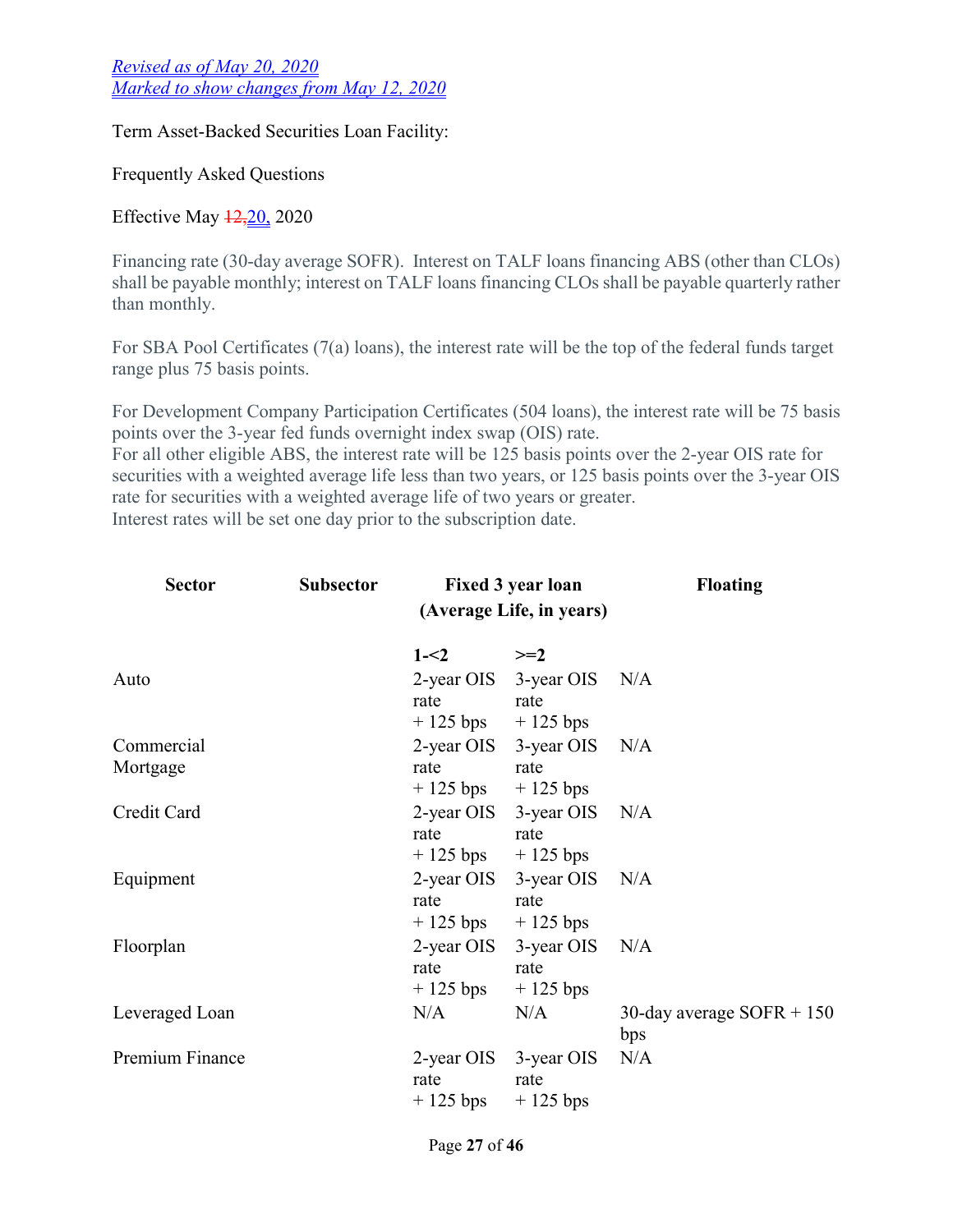Term Asset-Backed Securities Loan Facility:

Frequently Asked Questions

Effective May  $\frac{12,20}{20,2020}$ 

| <b>Small Business</b> | SBA $7(a)$ loans                | N/A                                           | N/A                          | Top of Fed Funds Range $+75$ |
|-----------------------|---------------------------------|-----------------------------------------------|------------------------------|------------------------------|
|                       | 7(a)                            |                                               |                              | bps                          |
| <b>Small Business</b> | SBA 504 loans<br><del>504</del> | 3-year OIS rate<br>$+75$ bps                  |                              | N/A                          |
| Student Loan          | Private                         |                                               | 2-year OIS $3$ -year OIS N/A |                              |
|                       |                                 | rate<br>$+125 \text{ bps}$ $+125 \text{ bps}$ | rate                         |                              |

Interest rates are subject to revision should market conditions change materially. Any such revisions will be made available [here](https://newyorkfedpublicsitescm.ws.frb.org/markets/term-asset-backed-securities-loan-facility).

#### **Where can the 30-day average SOFR be obtained?**

The 30-day average SOFR is published every business day by the New York Fed. It can be found [here](https://apps.newyorkfed.org/markets/autorates/sofr-avg-ind).

#### **Will the interest rate spread and haircuts change from month to month?**

The Federal Reserve will periodically review and, if appropriate, adjust the TALF interest rate spread and haircuts for new loans, consistent with the policy objectives of the TALF.

#### **Why are the spreads on the loans backed by collateral benefitting from government guarantees lower?**

The lower credit risk of these ABS merits a lower risk premium on the TALF loans.

#### **What fees are associated with the TALF?**

On each loan's settlement date, the borrower must pay to the TALF SPV's settlement account an administrative fee equal to 10 basis points of the loan amount which will cover the fees associated with the facility.

## **OPERATIONAL MECHANICS**

#### **How does an entity participate in the TALF program?**

An eligible borrower must be a customer of a TALF Agent and will be required to have executed a customer agreement authorizing the TALF Agent, among other things, to execute the MLSA as agent for the borrower and to perform all actions required on their behalf. The MLSA will provide further details on the requirements that apply to the entities seeking to borrow under the TALF.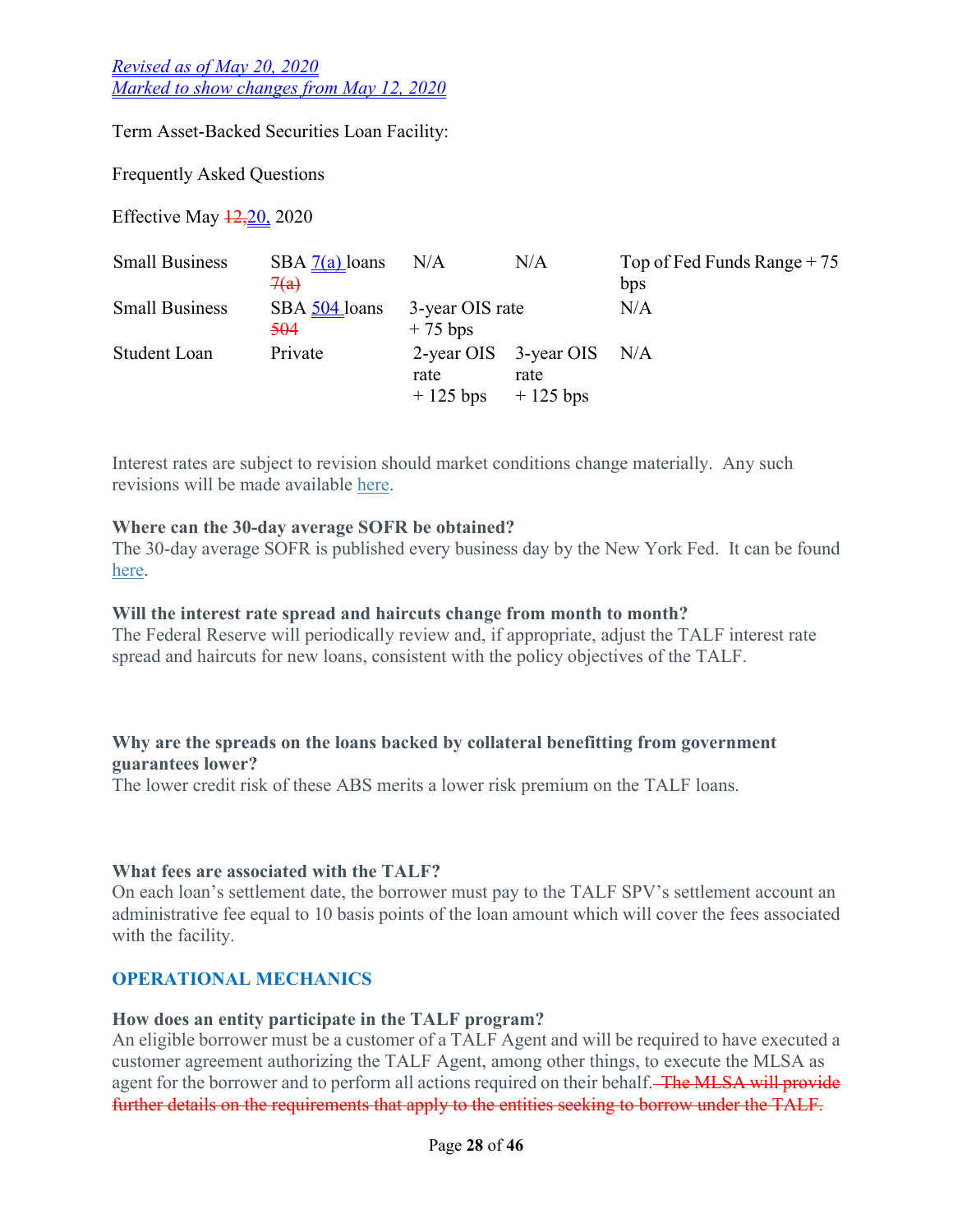Term Asset-Backed Securities Loan Facility:

Frequently Asked Questions

Effective May 12,20, 2020

## **Will there be a separate lending facility for each ABS asset class?**

No. Borrowers with eligible ABS of all asset types will receive loans from the same TALF facility. The MLSA provides further details on the requirements that apply to the entities seeking to borrow under the TALF.

### **Will there be a separate lending facility for each ABS asset class?**

No. Borrowers with eligible ABS of all asset types will receive loans from the same TALF facility. **Collateral Monitors and Other Agents**

Further information on collateral monitors and other agents (besides TALF Agents) will be forthcoming. Information on TALF Agents is provided below in the section "TALF AGENTS."

### **Issuer Considerations**

Further information will be forthcoming

## **What information will issuers be required to deliver in connection with ABS that will be issued on the TALF loan settlement date?**

Sponsors or issuers of proposed ABS must provide to the New York Fed, no later than 5 p.m. (New York time) three weeks in advance of the applicable TALF subscription date, all data on the ABS or its underlying exposures that the issuer has provided to any NRSRO. A sponsor or issuer must deliver such information to [nytalf@ny.frb.org](mailto:nytalf@ny.frb.org). The New York Fed reserves the right to request further information from the sponsor or issuer in connection with performing its review and requires the sponsor and issuer to promptly provide any additional data provided to any NRSRO to [nytalf@ny.frb.org.](mailto:nytalf@ny.frb.org)

The sponsor or issuer must also provide a written waiver or consent (in a form acceptable to the New York Fed) to every NRSRO to which such sponsor or issuer provided data on the ABS or its underlying exposures, permitting such NRSRO to share its view of the credit quality of the ABS and its underlying exposures with the New York Fed. A copy of such written waiver or consent must be delivered to [nytalf@ny.frb.org](mailto:nytalf@ny.frb.org) no later than 5 p.m. (New York time) three weeks in advance of the applicable subscription date. The requirement to provide such written waiver or consent applies regardless of whether any such NRSRO is a TALF-eligible rating agency or whether such NRSRO actually issues a rating on the ABS.

## **What constitutes "data" provided to the NRSROs for purposes of the delivery requirement specified in the FAQ above?**

Data includes any information prepared by or on behalf of the sponsor or issuer specifically for presentation to the applicable NRSROs, commonly known as the "rating agency book," plus any information provided by or on behalf of the sponsor or issuer to the applicable NRSROs relating to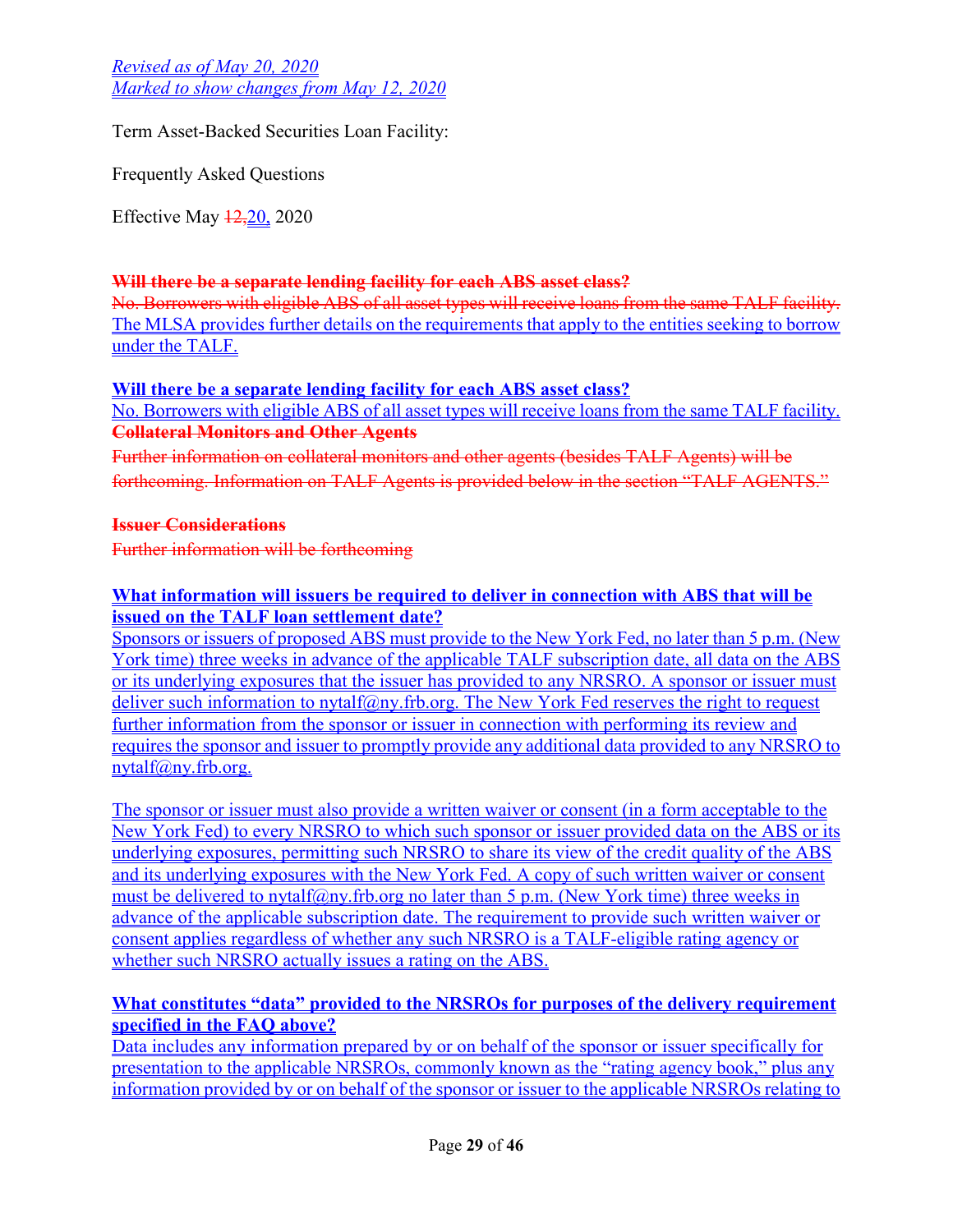Term Asset-Backed Securities Loan Facility:

Frequently Asked Questions

Effective May  $\frac{12,20}{2020}$ 

(i) the underlying assets of the ABS, including information relating to its historical performance and the relevant characteristics of the collateral relating to eligibility criteria, (ii) the structure of the ABS, including any term sheets, cash flow projections, structural diagrams or draft offering documents provided to the NRSROs, and (iii) the issuer, sponsor, servicer or originators. Data does not include transaction documentation other than term sheets and offering documents.

## **What constitutes "additional data" provided to the NRSROs for purposes of the delivery requirement specified in the FAQ above?**

Additional data includes any information prepared by or on behalf of the sponsor or issuer that is delivered to an NRSRO subsequent to the initial delivery deadline that provides additional information on any of the matters described in the FAQ above, including without limitation, any information, updates or changes relating to the collateral pool, the structure of the ABS or the issuer, sponsor, servicer or originators.

## **Does "data" provided to the NRSROs include oral communications?**

Data does not include oral communications, but it is the New York Fed's understanding that material information relating to the matters described above would be communicated in writing to the NRSROs.

## **Does "data" provided to the NRSROs include emails?**

The New York Fed does not expect to be copied on every communication with the NRSROs, however, if emails contain substantive information with respect to the matters described in the FAQs above, such emails should be considered to be data for purposes of the delivery requirements.

## **What communications should issuers expect to receive after submitting "data" to the New York Fed?**

If the New York Fed becomes aware of any factors that could adversely affect the eligibility of an ABS, the New York Fed will communicate with the issuer as soon as practicable. The issuer will be given an opportunity to discuss details and clarify potential areas of concern with the New York Fed.

### **Do issuers need to publish a final ("black") prospectus by the subscription date, or can borrowers subscribe for a loan based on the preliminary ("red") prospectus, and deliver the final prospectus at a later date?**

On the applicable TALF loan subscription date, the TALF Agent must provide to the New York Fed (via [nytalf@ny.frb.org\)](mailto:nytalf@ny.frb.org) the CUSIP numbers with prospectuses/offering documents of all collateral expected to be pledged against the TALF loans. If the CUSIP number corresponds to a new issuance, the prospectus/offering documents submitted on the subscription date may be preliminary ("red"), but the final ("black") prospectus/offering documents must be provided to the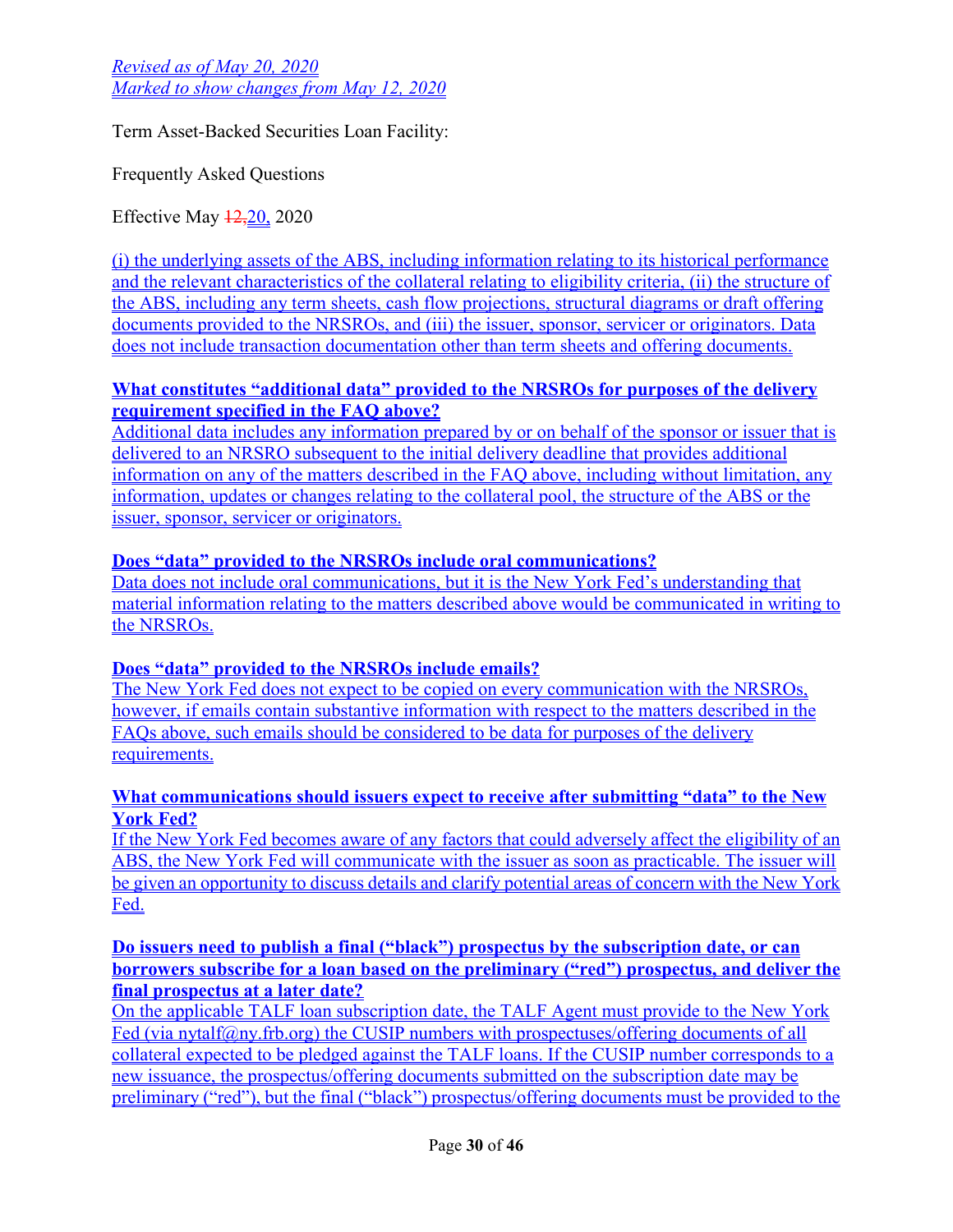Term Asset-Backed Securities Loan Facility:

Frequently Asked Questions

Effective May 12,20, 2020

New York Fed no later than 12:00 p.m. (New York time) three business days prior to the applicable TALF loan settlement date. Prospectuses/offering documents are not required for SBA Pool Certificates.

# **COLLATERAL MONITORS AND OTHER AGENTS**

### **How will the New York Fed include minority-, women-, and veteran-owned business entities in supporting the TALF?**

The New York Fed is committed to the fair inclusion and utilization of minority-, women-, and veteran-owned business entities as it responds to the economic effects of the pandemic. In supporting the TALF, the New York Fed will consider expanding the pool of TALF Agents to include a wider range of entities and will seek opportunities to consider a broader set of firms for various roles supporting the TALF as short-term vendor relationships are revisited in the coming months.

## **Which third-parties are providing services to the TALF?**

Initially, Pacific Investment Management Company LLC will be the collateral monitor and The Bank of New York Mellon will be the TALF custodian. These are short-term engagements. Following the launch of the facility, when sourcing a vendor is less time sensitive, the New York Fed will revisit these relationships.

The New York Fed may also use the services of additional collateral monitors or other agents in connection with TALF.

# **FOR NEWLY-ISSUED ABS: ISSUER AND SPONSOR CERTIFICATION, SPONSOR INDEMNITY UNDERTAKING, AND AUDITOR ASSURANCES**

### **What information must the issuer and sponsor include in the prospectus or offering document of a newly-issued ABS in order to represent that the ABS is eligible collateral for a TALF loan?**

In addition to information required by applicable laws, the issuer and the sponsor (as described below) must ensure that the information included in the prospectus or offering document includes a signed certification indicating, among other items, that (i) the ABS is "eligible collateral" and (ii) the sponsor (or, if the sponsor is a special purpose vehicle, the sponsor's direct or indirect ultimate parent) has executed and delivered an indemnity undertaking to the TALF SPV and the New York Fed indemnifying them from any losses they may suffer if such certifications are untrue. The form of certification and indemnity are available [here.](https://newyorkfedpublicsitescm.ws.frb.org/medialibrary/media/markets/talfdocs/talf-issuer-sponsor-certification.pdf)

This FAQ is not applicable to SBA ABS.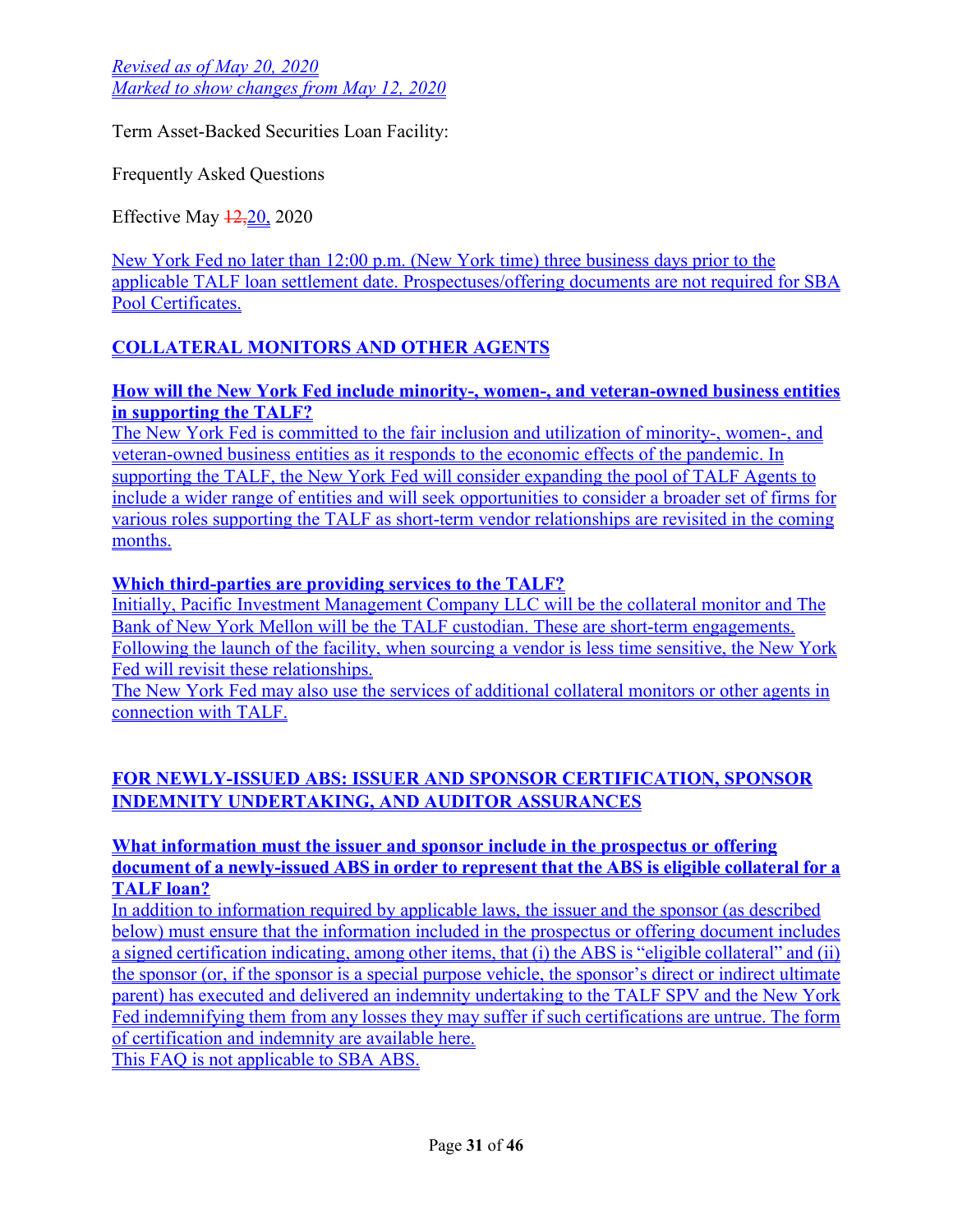Term Asset-Backed Securities Loan Facility:

Frequently Asked Questions

Effective May 12,20, 2020

**What entity is the "issuer" that must sign the Issuer and Sponsor Certification?** The "issuer" for purposes of the issuer and sponsor certification, in both public and private offerings of TALF eligible ABS, will be the legal entity that issues the ABS.

## **What entity is the "sponsor" that must sign the Issuer and Sponsor Certification and the Sponsor Indemnity Undertaking?**

The "sponsor" for purposes of the issuer and sponsor certification and sponsor indemnity undertaking, in both public and private offerings for TALF eligible ABS, will be the legal entity that is the sponsor of the ABS issuance. The sponsor is the entity that organizes and initiates an ABS transaction by selling or transferring assets, either directly or indirectly, including through an affiliate, to the issuing entity. For CLOs, the collateral manager shall be the "sponsor" for these purposes even if the collateral manager is not the "sponsor" for purposes of the risk retention rules. If the sponsor is a special purpose vehicle, the sponsor's direct or indirect ultimate parent must also execute the certification and indemnity undertaking.

## **What documentation is required for SBA Pool Certificates and Development Company Participation Certificates?**

With respect to SBA Pool Certificates, no issuer certification, indemnity or offering document is required. However, an SBA-approved pool assembler must execute an [undertaking](https://newyorkfedpublicsitescm.ws.frb.org/medialibrary/media/markets/talfdocs/talf-sba-undertaking.pdf) in connection with each SBA Pool Certificate CUSIP addressed to the TALF SPV and the New York Fed. Such pool assembler may be either the entity that assembled the pool, or the pool assembler that is the seller in a TALF-financed transaction. For pools assembled jointly between two or more pool assemblers, any one of them may execute the undertaking. An undertaking must be delivered to the New York Fed (via [nytalf@ny.frb.org\)](mailto:nytalf@ny.frb.org) for each CUSIP no later than four business days prior to the TALF loan settlement date in order for a borrower to pledge that CUSIP as collateral for a TALF loan. Without an undertaking, the CUSIP cannot be used as collateral for a TALF loan regardless of whether it meets other TALF eligibility requirements.

With respect to Development Company Participation Certificates, no issuer certification, indemnity or undertaking is required. However, offering documents that either contain the security's weighted average life or include a supplement disclosing the security's weighted average life must be delivered to the New York Fed (via [nytalf@ny.frb.org\)](mailto:nytalf@ny.frb.org) on the TALF loan subscription date. If the CUSIP number corresponds to a new issuance, the offering document(s) submitted on subscription date may be preliminary, but the final offering document(s) must be provided to the New York Fed no later than 12 p.m. (New York time) three business days prior to the applicable TALF loan settlement date.

**How can a borrower confirm whether a CUSIP is an SBA ABS eligible under the TALF?** Borrowers may consult with the SBA ([www.sba.gov\)](https://www.sba.gov/) to confirm whether a CUSIP is an SBA Pool Certificate or a Development Company Participation Certificate.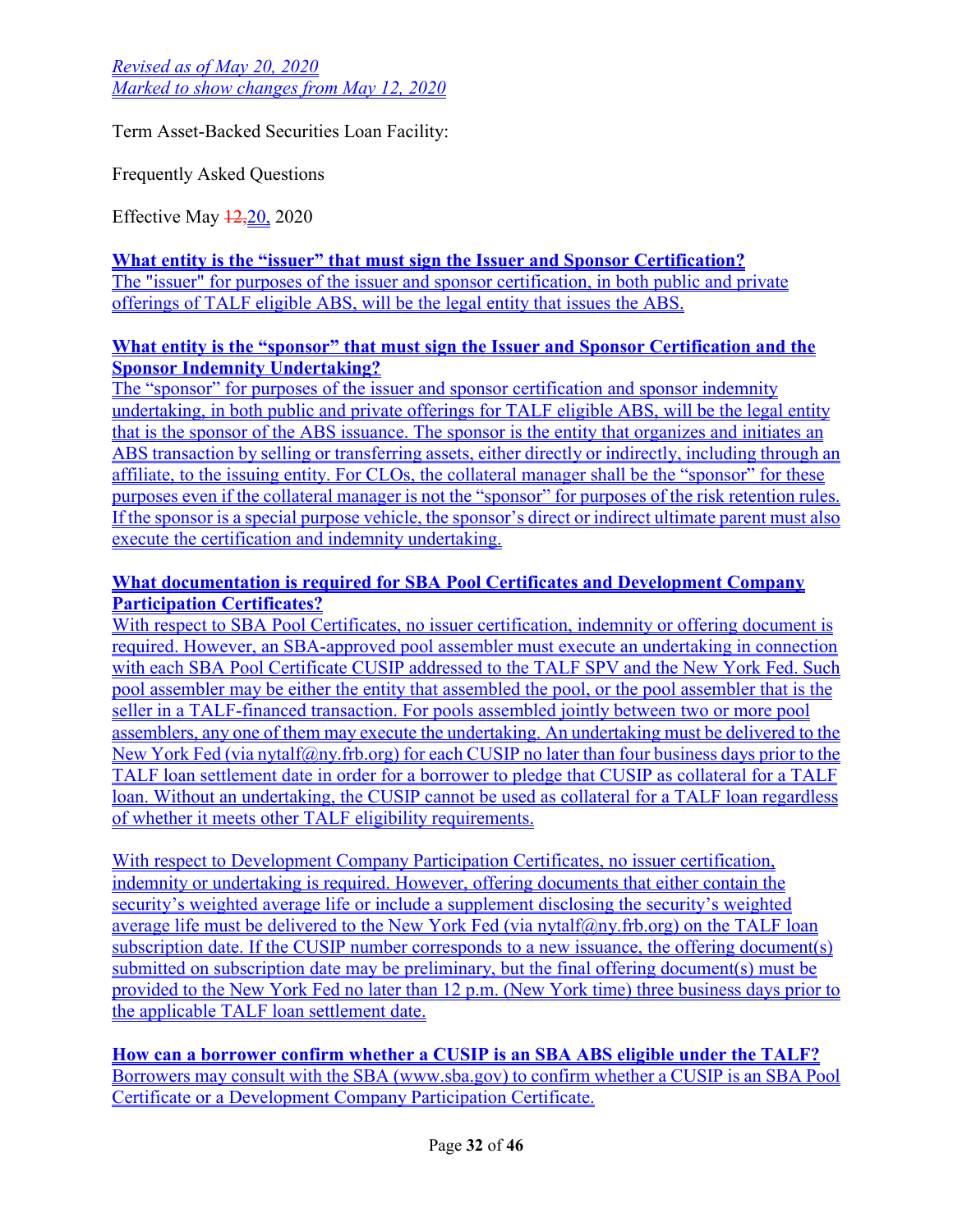Term Asset-Backed Securities Loan Facility:

Frequently Asked Questions

Effective May 12,20, 2020

## **What level of assurance will be required from an accounting firm regarding collateral eligibility?**

As a condition of the disbursement of the TALF loan to be secured by a newly-issued ABS, an accounting firm retained by the issuer must provide to the New York Fed: (i) an [auditor attestation](https://newyorkfedpublicsitescm.ws.frb.org/medialibrary/media/markets/talfdocs/talf-auditor-attestation.pdf), providing an opinion on the assertion of management of the issuer and sponsor that the ABS is [TALF eligible \(Auditor Attestation\) or \(ii\) in the case of CLOs, a report on agreed upon](https://newyorkfedpublicsitescm.ws.frb.org/medialibrary/media/markets/talfdocs/talf-aup-clo.pdf)  procedures (AUP Report (TALF)) with respect to factual matters related to various TALF eligibility criteria for leveraged loans. The New York Fed acknowledges the sufficiency of the procedures set forth in the AUP Report (TALF) for its purposes. If available, as a condition of the disbursement of the TALF loan, the accounting firm must also provide to the New York Fed a copy of the report on agreed upon procedures that it delivers to the sponsor and the underwriter or initial purchaser, including any updates to such report, in connection with the CLOs (AUP Report (Industry)).

The accounting firm providing the Auditor Attestation, the AUP Report (TALF) and, if available, the AUP Report (Industry) must be a nationally recognized certified public accounting firm that is registered with the Public Company Accounting Oversight Board. The Auditor Attestation or AUP Report (TALF) (as applicable) and, if available, the AUP Report (Industry) must be submitted to the New York Fed (via [nytalf@ny.frb.org\)](mailto:nytalf@ny.frb.org) no later than 5 p.m. (New York time) on the same day the issuer furnishes them on Form ABS-15G. This FAQ is not applicable to SBA ABS.

### **What documentation is required for ABS issued on or after March 23, 2020 and before May 22, 2020?**

With respect to ABS issued on or after March 23, 2020 and before May 22, 2020, the following documentation must be submitted to the New York Fed: (i) an [Issuer and Sponsor Certification,](https://newyorkfedpublicsitescm.ws.frb.org/medialibrary/media/markets/talfdocs/talf-issuer-sponsor-certification.pdf) (ii) a [Sponsor Indemnity Undertaking](https://newyorkfedpublicsitescm.ws.frb.org/medialibrary/media/markets/talfdocs/talf-issuer-sponsor-certification.pdf), and (iii) an [Auditor Attestation](https://newyorkfedpublicsitescm.ws.frb.org/medialibrary/media/markets/talfdocs/talf-auditor-attestation.pdf) or an [AUP Report \(TALF\)](https://newyorkfedpublicsitescm.ws.frb.org/medialibrary/media/markets/talfdocs/talf-aup-clo.pdf) (as applicable) and, if available, an AUP Report (Industry). The forms are substantially similar to the forms required for ABS that will be issued on the TALF loan settlement date. The issuer and the sponsor may rely on a previously issued certification made at the time of ABS issuance and conduct additional due diligence, as appropriate, to certify that the ABS is TALF-eligible as of the date of the certification required above.

Additionally, the sponsor or issuer must submit to the New York Fed all data submitted to the NRSROs, a copy of the final prospectus or offering document, and all other data that the issuer has considered to analyze and certify collateral eligibility criteria (including recent trustee and servicer reports). The sponsor or issuer must also provide a written waiver or consent (in a form acceptable to the New York Fed) to every NRSRO to which such sponsor or issuer provided data on the ABS or its underlying exposures, permitting such NRSRO to share its view of the credit quality of the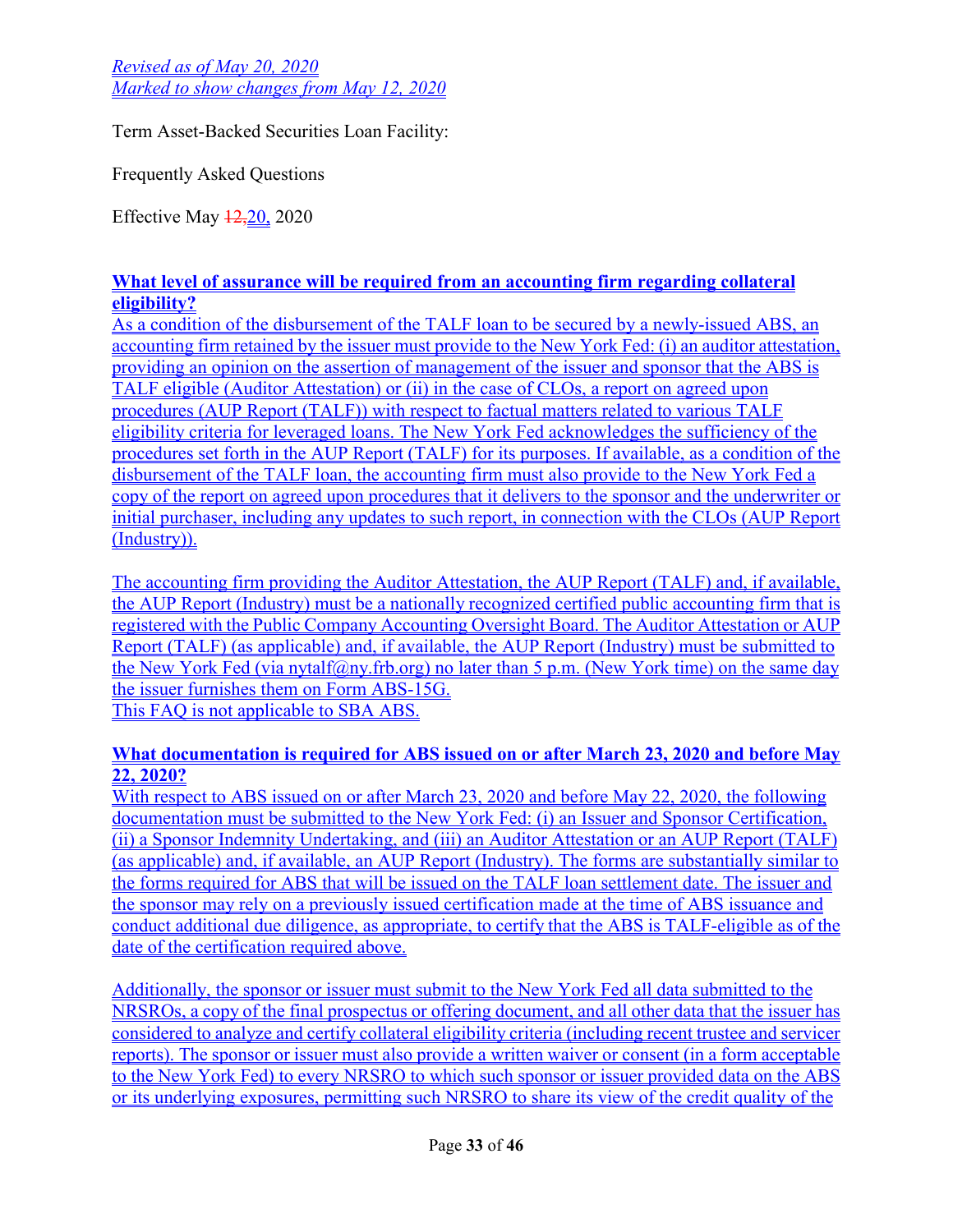Term Asset-Backed Securities Loan Facility:

Frequently Asked Questions

Effective May 12,20, 2020

ABS and its underlying exposures with the New York Fed. The requirement to provide such written waiver or consent applies regardless of whether any such NRSRO is a TALF-eligible rating agency or whether such NRSRO has actually issued a rating on the ABS.

For the avoidance of doubt, the final prospectus or offering document need not specify whether the deal is prime or subprime or include the weighted average life calculations based on the prepayment assumptions prescribed in the FAQs above.

All documentation described above must be submitted to the New York Fed (via [nytalf@ny.frb.org](mailto:nytalf@ny.frb.org)) no later than 3:00 p.m. (New York time) on June 30, 2020.

#### **For newly-issued ABS, should the assertions made in the Issuer and Sponsor Certification be made as of the date ABS is priced, or can such assertions be made as of an earlier date? When must Auditor Attestations be made?**

The assertions as to TALF eligibility of the ABS made by the issuer and sponsor may be made earlier than the date of the final ("black") prospectus or offering document. The Auditor Attestation and the AUP Report (TALF) shall be made as of the same date that the issuer and sponsor make their assertions in the Issuer and Sponsor Certification. The Issuer and Sponsor Certification must be included in the final prospectus or offering document. A form of (or, if available, a signed copy of) the Issuer and Sponsor Certification must be included in the preliminary ("red") prospectus or offering document. The Sponsor Indemnity Undertaking, the Auditor Attestation or the AUP Report (TALF) (as applicable) and, if available, the AUP Report (Industry), must all be submitted to the New York Fed only once per CUSIP no later than 5 p.m. (New York time) on the same day the issuer furnishes the Auditor Attestation or the AUP Report (TALF) (as applicable) and, if available, the AUP Report (Industry) on Form ABS-15G.

### **If an issuer prices its newly-issued ABS earlier than two business days prior to the subscription date, when does the issuer need to submit the various documents required by the MLSA and the FAQs in order for a loan request to be considered for acceptance at subsequent subscription dates?**

The issuer must submit, or cause to be submitted, all documents required to be delivered with respect to such collateral within the time frames specified in the MLSA or the FAQs as if loan requests were being made with respect to such collateral on the subscription date immediately following the date on which such ABS was priced, including, without limitation, the rating agency letters, the offering documents (including the Issuer and Sponsor Certification), the Sponsor Indemnity Undertaking, the Auditor Attestation or AUP Reports (TALF) (as applicable) and, if available, the AUP Report (Industry).

However, a loan request with respect to such ABS will not be accepted for financing on the subscription date that immediately follows the date on which such ABS was priced two business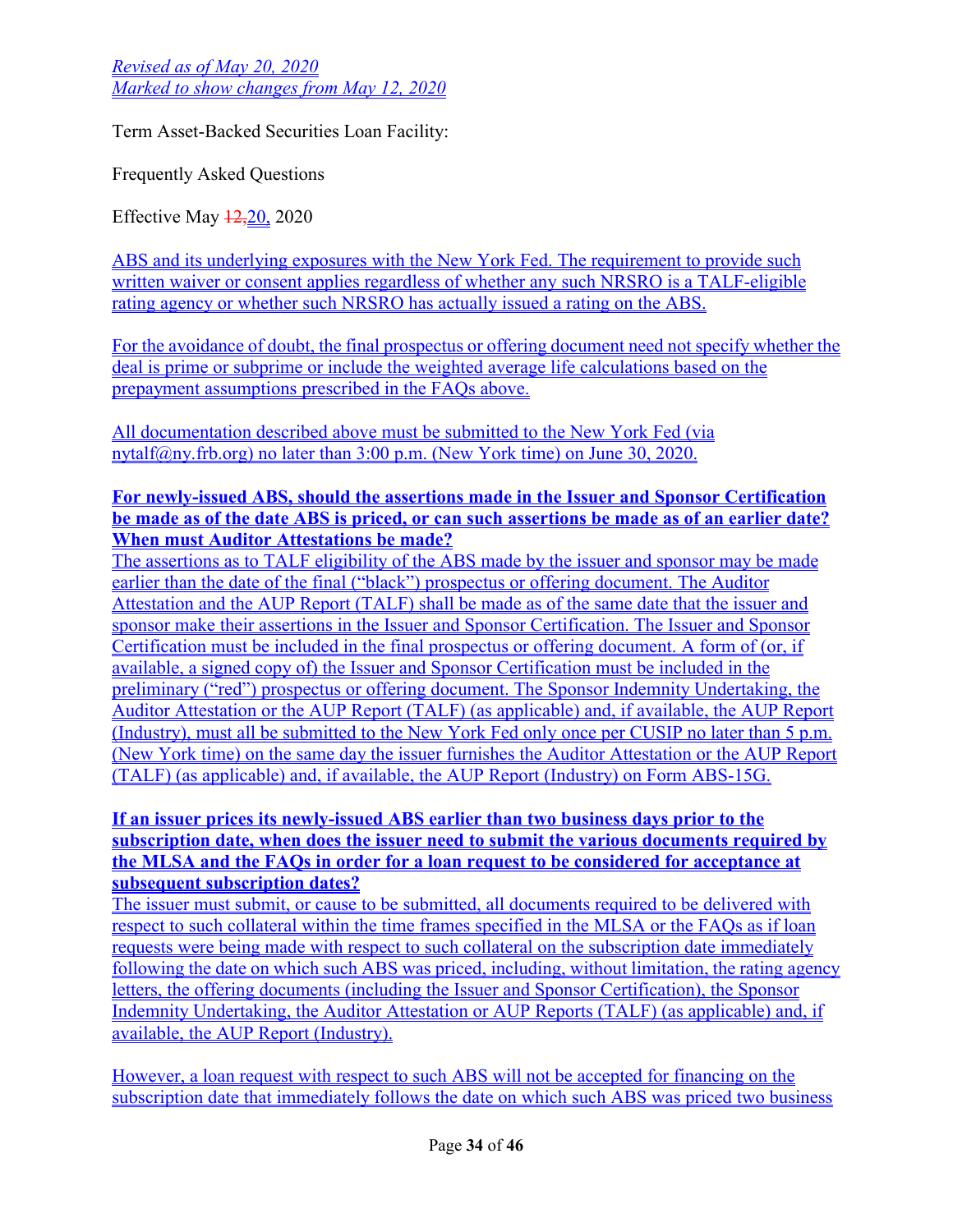Term Asset-Backed Securities Loan Facility:

Frequently Asked Questions

Effective May 12,20, 2020

days prior to the subscription date. If such ABS is eligible collateral, a loan request with respect to such collateral may be accepted at subsequent subscription dates. This FAQ is not applicable to SBA ABS.

**LOAN SUBSCRIPTION AND CLOSING**

Further information will be forthcoming.

**TALF AGENTS**

## **How frequently will TALF subscriptions be offered?**

There will be approximately two TALF loan subscription dates per month, and each will be open to all eligible asset classes.

**What is the date upon which the New York Fed will set the initial benchmark rates for a TALF subscription?** The New York Fed will set the initial benchmark rates for a TALF subscription one business day prior to subscription date.

#### **What is the TALF loan process from subscription to settlement?**

On the TALF loan subscription date, the TALF Agent must submit each [loan request](https://newyorkfedpublicsitescm.ws.frb.org/medialibrary/media/markets/talfdocs/talf-request-form-and-instructions.xlsx) no later than the time specified by the New York Fed on its website. On the loan settlement date, the TALF Agent will deliver the eligible ABS collateral, administrative fee and applicable margin to the TALF SPV's settlement account at the TALF custodian.

## **How will the process work if a newly issued ABS closes on the same day as the TALF loan settlement date?**

The borrower of a TALF loan must identify the counterparty expected to deliver the newly issued ABS to be pledged as collateral at the time of the loan subscription. When the borrower's TALF Agent who submitted the loan request receives the confirmation of the loan and its details from the TALF custodian two business days prior to the loan settlement date, the TALF Agent can extract the pertinent information to generate and forward a trade confirmation to the borrower's delivering counterparty. The delivering counterparty can be the lead underwriter or co-manager of the newly issued ABS, other syndicate member, or the TALF Agent of the borrower.

The borrower must always remit the margin to its TALF Agent who submitted the loan request. If the TALF Agent is not the delivering counterparty, the TALF Agent will forward the margin to the TALF SPV's account at the TALF custodian in order for the issuer to receive the full purchase price of the security issue. The delivering counterparty will deliver the ABS collateral to the TALF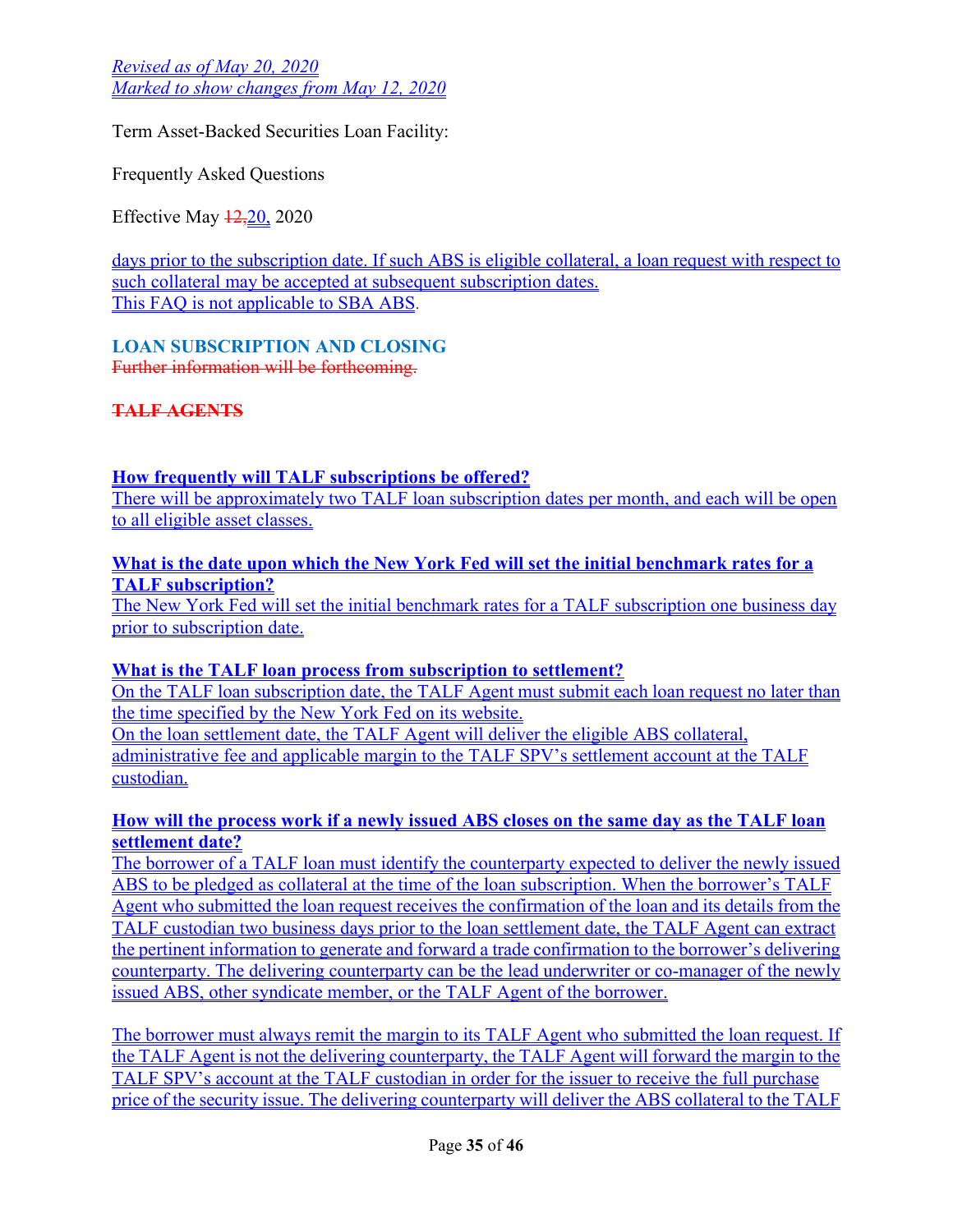Term Asset-Backed Securities Loan Facility:

Frequently Asked Questions

Effective May 12,20, 2020

custodian against payment. Upon settlement, the TALF custodian will reflect the loan and collateral pledged on its books and records.

**Will there be a limit on how many loans a borrower may request?** No. An eligible borrower may request an unlimited number of loans at each subscription date.

## **May borrowers request loans through multiple TALF Agents?**

Yes. If a borrower requests loans through multiple TALF Agents, it must deliver the collateral for each loan through the respective TALF Agent, unless the collateral is a new issuance delivered by the underwriter/other syndicate desk.

**What is the minimum TALF loan amount?** A borrower must request a minimum of \$5 million for each loan.

## **Is there a maximum TALF loan amount?**

No.

## **May a borrower revise its original loan request?**

The borrower's original loan request, submitted via its TALF Agent on the subscription date, may subsequently be adjusted only if the borrower is allocated less than the expected amount of a newly issued ABS.

**In the isolated and unlikely occurrence that a borrower is deemed ineligible between the subscription date and the settlement date, is a TALF Agent that acts as underwriter and agent for the borrower allowed to finance the failed subscription by borrowing under the TALF facility?**

Yes, in the unlikely event that a borrower is deemed ineligible between the subscription date and the settlement date, the borrower's TALF Agent may borrow, under the TALF facility, provided that: (i) the amount borrowed is equal to the loan amount that the ineligible borrower requested; and (ii) the borrowing is not used for a transaction underwritten by the TALF Agent that contains assets that the TALF Agent, any of its affiliates, or any entity under direct or indirect control of the TALF Agent, originated. The TALF Agent must indicate its intent to borrow within two hours of receiving notification regarding a borrower's ineligibility. In such circumstances, the TALF Agent will not be required to submit a conflicts of interest plan to the New York Fed.

## **The MLSA requires the TALF Agent to deliver on behalf of the borrower, among other things, a sales confirmation. What form of sales confirmation is acceptable?**

A Rule 10b-10 confirmation is satisfactory. Other written sales confirmations, including e-mail confirmations that contain the required pricing information and are customarily provided by many broker-dealers prior to mailing of a Rule 10b-10 confirmation, will also be acceptable.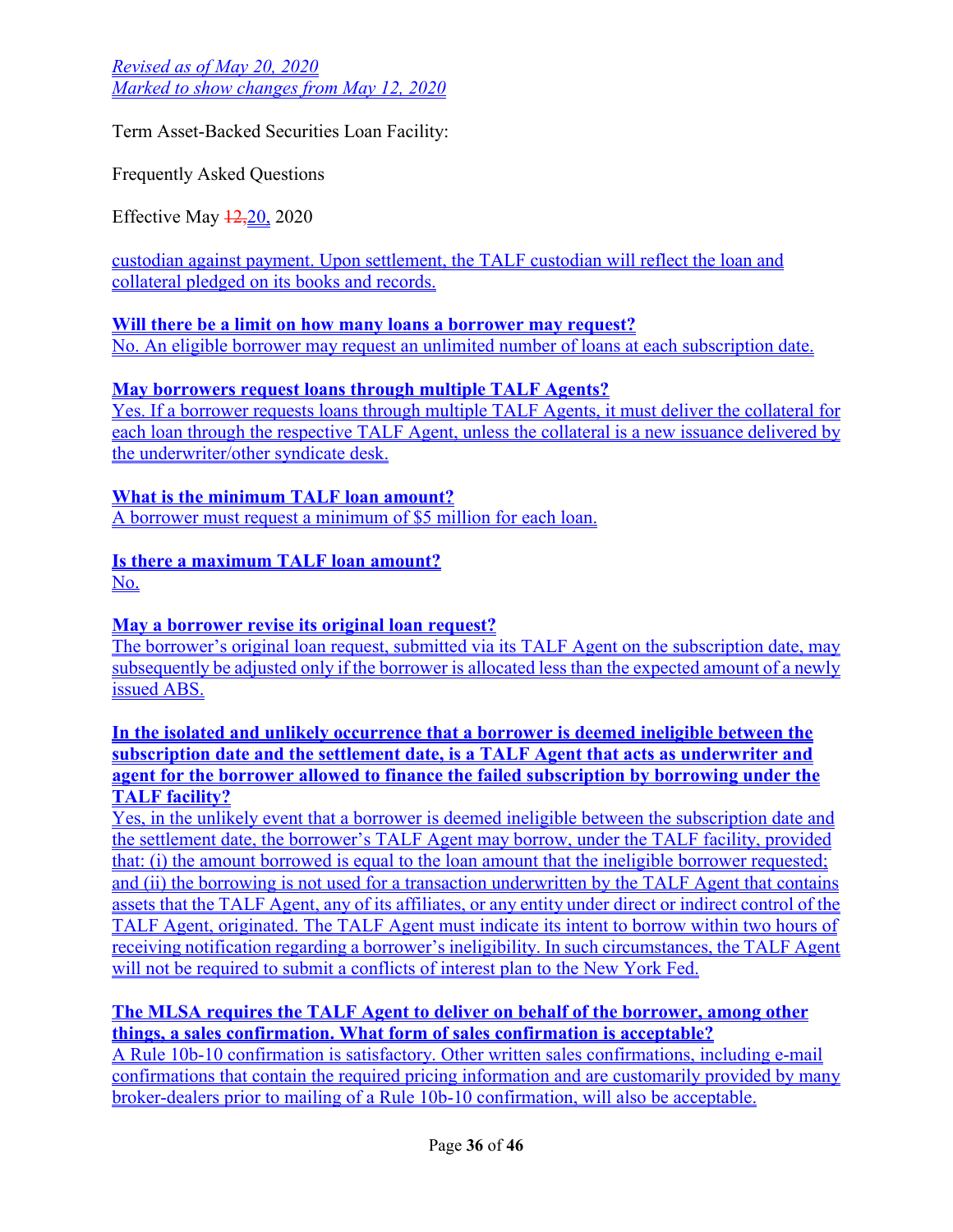Term Asset-Backed Securities Loan Facility:

Frequently Asked Questions

Effective May 12,20, 2020

The sales confirmation price should be entered on each borrower loan request to not exceed the eighth decimal point. The eight decimal point value should be a truncated value. Sales confirms should not be submitted in an image format.

## **Must an eligible borrower own newly issued ABS it plans to pledge as collateral for a TALF loan at the time it subscribes for the loan?**

An eligible borrower need not own the ABS on the subscription date. However, in order for the TALF Agent to perform their due diligence, the borrower must inform the TALF Agent by the subscription date of the CUSIP of the ABS it intends to deliver as collateral on the loan settlement date. If the borrower is allocated less than expected of the new ABS issue, the TALF Agent must submit a revised loan request no later than noon (New York time) on the fourth business day prior to the loan settlement date so that an adjustment may be made to the margin and administrative fee prior to the loan settlement date.

## **Is there a penalty if an investor fails to provide a security on settlement date?**

No, although the New York Fed expects the ABS collateral identified by CUSIP in the confirmation sent to the TALF Agent by the TALF custodian to be delivered on the loan settlement date. Should any portion of expected ABS collateral not be received on settlement date, that portion of the loan will be cancelled and the administrative fee will not be refunded.

## **May a borrower pledge more than one security as collateral for a single loan?**

No. A borrower may pledge only a single eligible ABS as collateral for a single TALF loan. In the case of SBA Pool Certificates, however, a borrower may pledge more than one security as collateral, provided that, each Certificate falls into a weighted average life range such that the same haircut percentage is applied to each Certificate and the frequency of the interest rate reset on each Certificate is the same (e.g., monthly or quarterly). Each SBA Pool Certificate must have proceeds of at least \$1 million.

# **POST-CLOSING ISSUES**

**What is the maturity of a TALF loan?** Each TALF loan will have a three-year maturity.

**If the ABS matures after the TALF loan matures, is the borrower responsible for selling the collateral and repaying the loan at the end of the loan's maturity? (For example, if an ABS matures in four years and the TALF loan matures in three years, is the borrower responsible for selling the collateral and repaying the loan at the end of the third year?)** The TALF loan must be repaid upon the TALF loan's maturity. The borrower may: (i) repay the TALF loan with same day funds, at which time the TALF SPV will deliver the collateral free of payment; or (ii) arrange for the sale of the collateral and instruct the TALF SPV to deliver the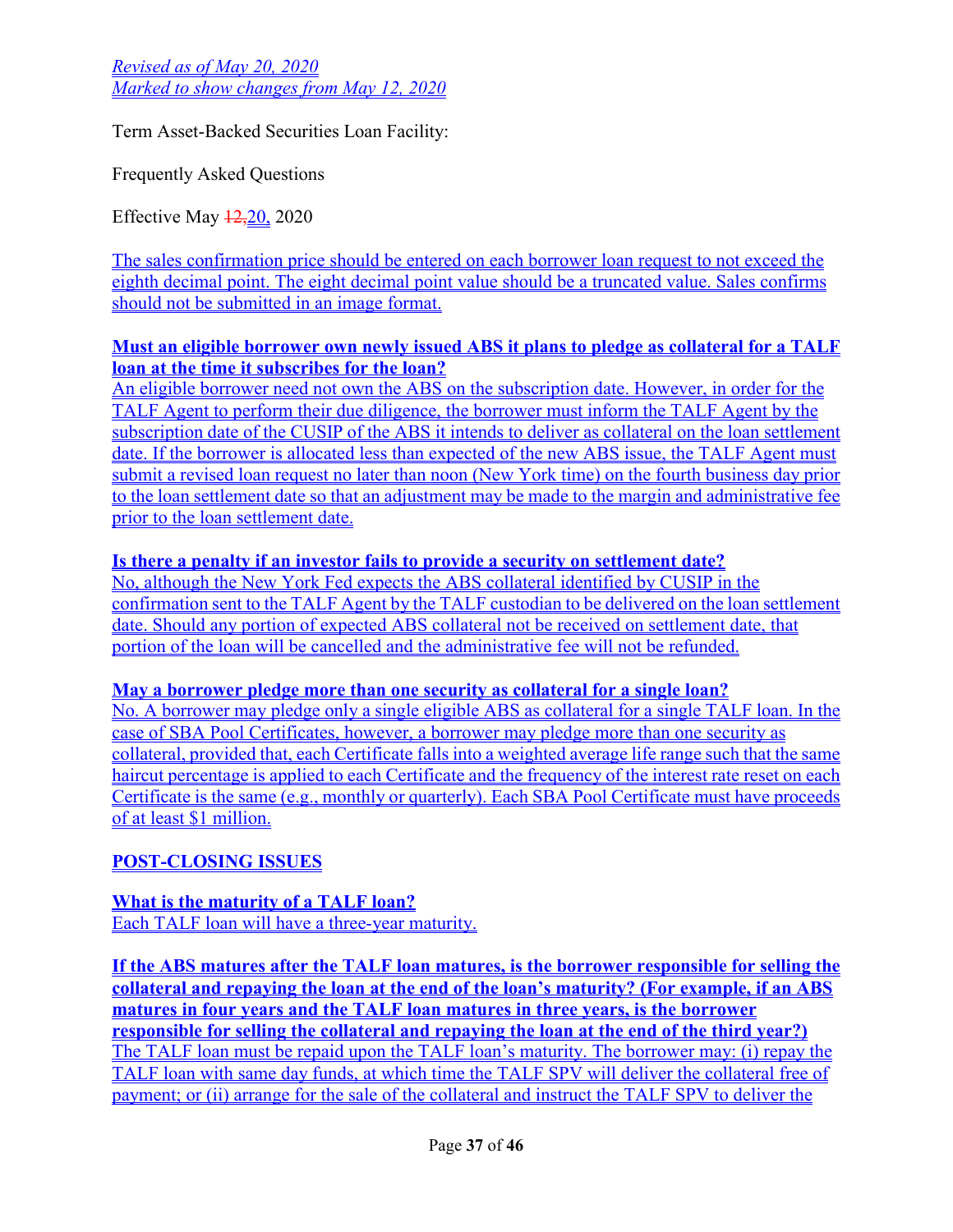Term Asset-Backed Securities Loan Facility:

Frequently Asked Questions

Effective May 12,20, 2020

pledged ABS to the counterparty versus payment in an amount sufficient for the repayment of the TALF loan.

If the sale proceeds amount are insufficient to repay the TALF loan in full, including accrued interest, the borrower first must deliver same day funds to TALF SPV to make up any shortfall, before the TALF SPV will deliver the pledged ABS versus payment.

Any excess sale proceeds will be remitted back to the borrower.

At the maturity of the TALF loan, a borrower may surrender the collateral to the TALF SPV, in lieu of repaying the outstanding principal or interest on a TALF loan, by delivering a Collateral Surrender and Acceptance Notice (in the form provided in the MLSA) with respect to such TALF loan by the maturity date.

## **Will prepayment of the TALF loan be permitted?**

Yes. A borrower may prepay a TALF loan by delivering a [Prepayment Notice](https://newyorkfedpublicsitescm.ws.frb.org/medialibrary/media/markets/talfdocs/talf-mlsa-appendix5) in full or in part subject to the terms and procedures set forth in the MLSA including the restrictions on permitted repayment dates. If a borrower makes a partial prepayment, collateral securing its TALF loan will be released on a pro-rata basis, taking into consideration minimum ABS denominations.

**Are there any penalties associated with prepayment of a TALF loan?** No.

**May a borrower substitute collateral during the term of its TALF loan?** No.

### **If the ABS collateral supporting a TALF loan is sold, can the TALF loan be transferred with that collateral?**

A borrower may assign all of its obligations with respect to a TALF loan to another eligible borrower in accordance with the terms and procedures set forth in the MLSA and with the prior consent of the New York Fed by delivering an [Assignment and Assumption](https://newyorkfedpublicsitescm.ws.frb.org/medialibrary/media/markets/talfdocs/talf-mlsa-appendix3b), provided that, the collateral is eligible collateral as of the date of the assumption. The New York Fed will review the eligibility of the assignee as a borrower at the time of the transfer and confirm that the assignee has executed all the requisite documentation for the facility.

No assignments will be consented to after September 30, 2020, unless extended by the Board and the Treasury.

**How are principal payments on eligible collateral allocated between the borrower and repayment of principal on the TALF loan?**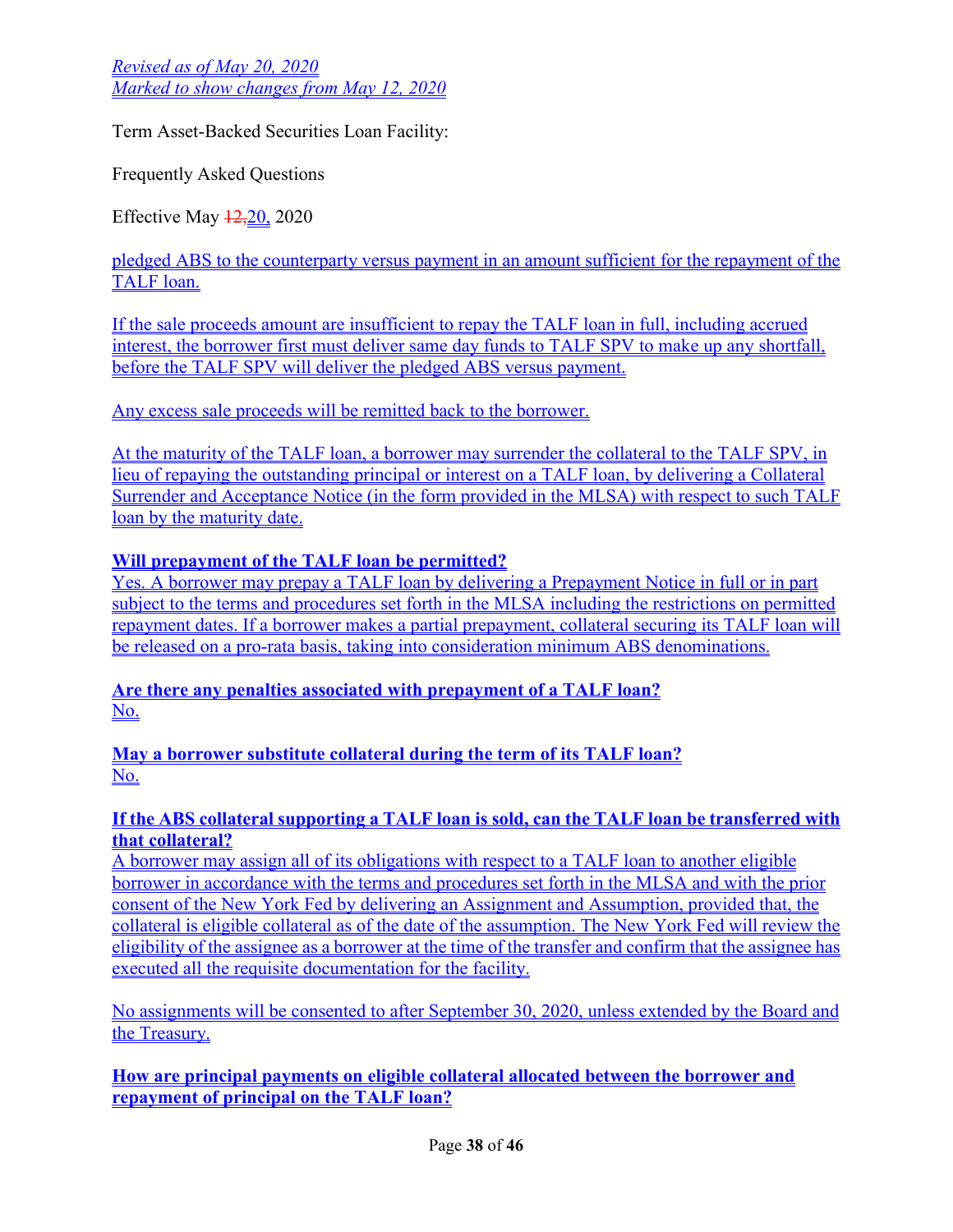Term Asset-Backed Securities Loan Facility:

Frequently Asked Questions

Effective May 12,20, 2020

Unless otherwise provided in the MLSA, any remittance of principal on eligible collateral must be used immediately to reduce the principal amount of the TALF loan in proportion to the haircut. For example, if the original haircut was 10 percent, 90 percent of any remittance of principal on the ABS must immediately be paid to the TALF SPV.

### **If a TALF-financed ABS incurs a principal loss, would the loss be allocated between the borrower's haircut and the TALF loan?**

No. The borrower is responsible for all interest and principal payments on a TALF loan. If the borrower does not make these payments, the New York Fed will enforce its rights to the collateral and the borrower will forfeit its haircut amount.

### **Are there other events that may affect the portion of current cash flow on ABS collateral that is applied to a borrower's TALF loan obligations?**

Yes. If one or more specified circumstances exist with respect to a particular ABS pledged as collateral for a TALF loan, then all cash flow received on such ABS while the circumstance exists must be applied to the payment of the accrued interest on and outstanding principal amount of the TALF loan. The specified circumstances consist of:

- in the case of any ABS with a revolving (or master) trust, the occurrence of an early amortization event (or an event by another name, such as early redemption event, that has the same effect), if principal payments on such ABS commence because of such occurrence or, if principal payments have already commenced due to the termination of the revolving period, the amount of such principal payments is adjusted because of such occurrence;
- **•** in the case of any ABS, the occurrence and continuation of an event or circumstance that constitutes an event of default under the governing agreements for such ABS (to the extent the event or circumstance is not waived in accordance with those governing agreements); and
- additionally, in the case of any CMBS, the depletion of credit support for such CMBS, a circumstance that will be deemed to exist if (and for as long as) the aggregate outstanding principal balance of the classes of securities that provide credit support to such CMBS, minus the aggregate amount of "appraisal reduction amounts" in effect with respect to the assets that back such CMBS, is less than or equal to zero.

## **What happens if a borrower does not repay its TALF loan?**

In lieu of repaying the outstanding principal or interest on a TALF loan, a borrower may surrender the collateral to the New York Fed by delivering a Collateral Surrender and Acceptance Notice (in the form provided in the MLSA) with respect to the TALF loan. If a borrower fails to deliver the Collateral Surrender and Acceptance Notice by the maturity date, the New York Fed may exercise full recourse rights against the borrower and require it to repay the TALF loan.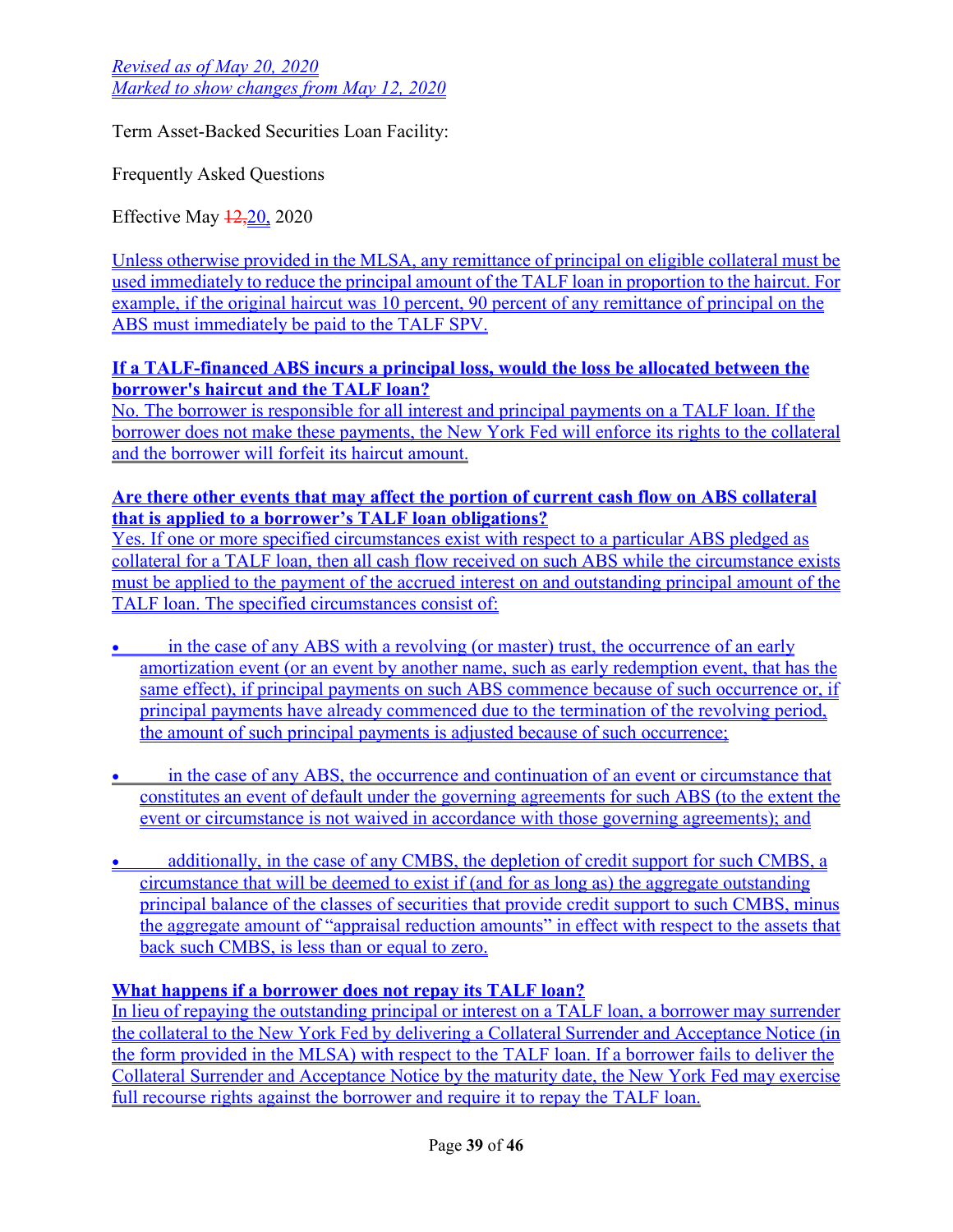Term Asset-Backed Securities Loan Facility:

Frequently Asked Questions

Effective May  $\frac{12,20}{2020}$ 

## **Is there a grace period associated with a borrower's obligation to pay interest on a TALF loan?**

Yes, a borrower has a grace period of 30 days to pay interest on a TALF loan if the net interest on the pledged ABS is not sufficient to cover the interest payment associated with the TALF loan. After the grace period, if the loan remains delinquent, the New York Fed will enforce its rights to the TALF loan collateral. Where the insufficiency relates solely to a timing difference between the interest payments on the pledged ABS and the interest on the TALF loan (and the pledged ABS continue to pay in accordance with their terms), that timing differential is not considered a delinquency.

**When a borrower elects to surrender the collateral in satisfaction of a TALF loan, can it do so by surrendering specific collateral or is the entire pool of collateral surrendered?** All of the ABS that secures an individual TALF loan must be surrendered. A borrower that desires to effect a collateral surrender must make a request through its TALF Agent by submitting a Collateral Surrender and Acceptance Notice (in the form provided in the MLSA).

# **TALF AGENT RISK MANAGEMENT AND COMPLIANCE**

## **What is a TALF Agent?**

A TALF Agent is a financial institution that is a party to the MLSA from time to time, individually and as agent for its borrower. The TALF Agents' role in supporting the TALF is to serve as agents on behalf of their customers, the TALF borrowers.

To expedite the implementation of the TALF, TALF Agents will initially consist of the **Primary** DealersPrimary Dealers. The Federal Reserve will consider increasing the number of institutions that may be **TALF AgentsTALF Agents**, subject to adequate due diligence and compliance work.

## **What is the TALF Agent's role?**

The MLSA specifies a TALF Agent's roles and responsibilities, including the agency functions to be performed on behalf of its customers. Among other duties, the TALF Agent shall:

- Collect from its customers the amount of each borrower's loan requests, the CUSIPs of the ABS the borrower expects to deliver and pledge against the loan and the prospectuses and/or offering documents of the newly issued ABS expected to be pledged;
- Submit aggregate loan request amounts on behalf of its customers in the form and manner specified by the New York Fed;
- On the subscription date, submit a file to the custodian containing a detailed breakdown of the loan requests, which will, among other things, include the identity of the individual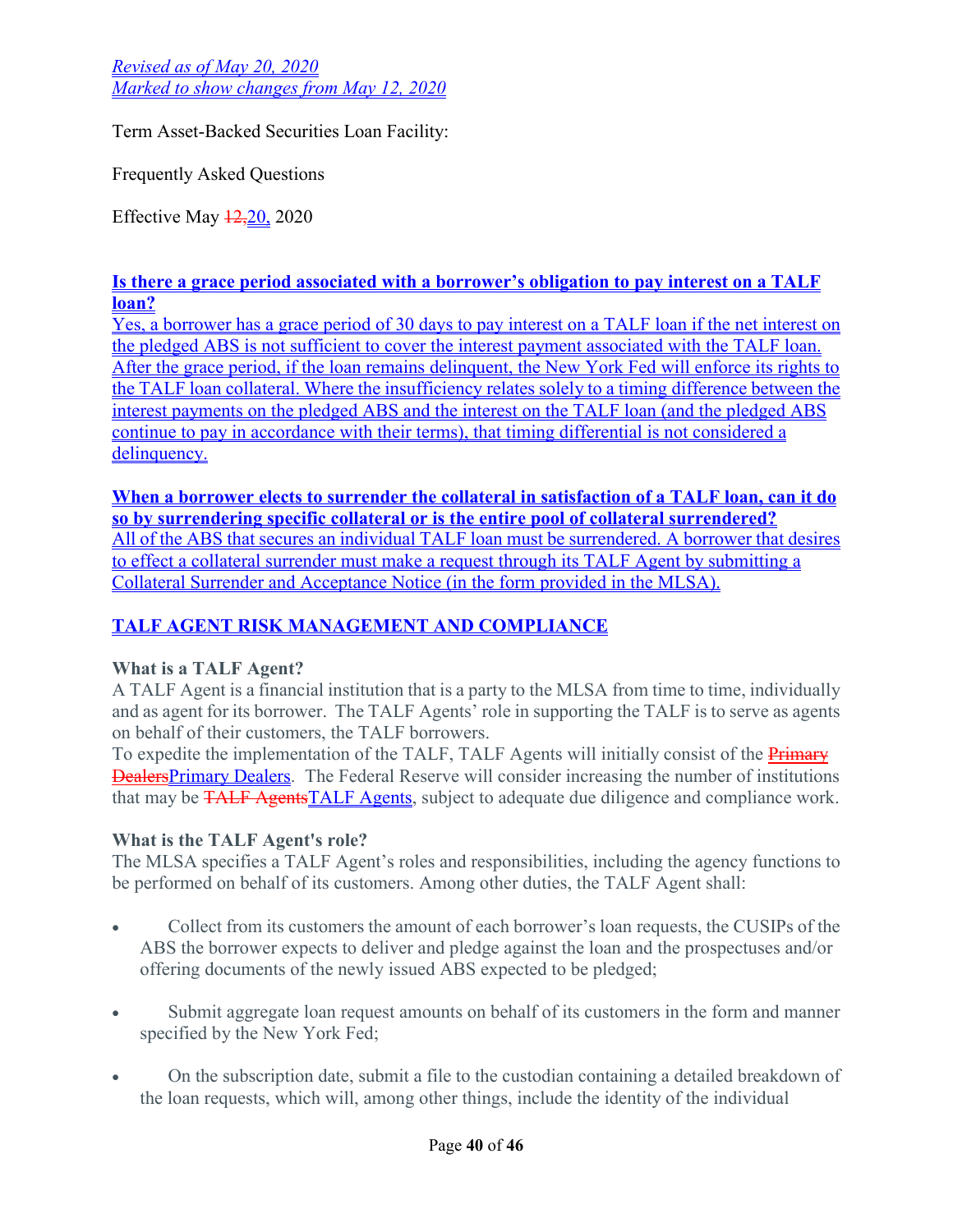Term Asset-Backed Securities Loan Facility:

Frequently Asked Questions

Effective May  $\frac{12,20}{2020}$ 

borrowers, the amount of each borrower's loan request and the material information collected above;

- Work with its customers to resolve any discrepancies identified by the custodian;
- Collect from its customers and deliver to the custodian the administrative fee and any applicable margin required to be delivered to the custodian on the loan settlement date;
- Periodically receive from the custodian the portion of the distributions on the collateral that are to be paid to its customers and disburse such payments in accordance with the instruction of its customers and provide any applicable tax report to its customers; and
- Receive, or forward, notices on behalf of its customers. Further information will be provided on matters relating to TALF Agents.
- Conduct know-your-customer due diligence on its customers so as to be able to identify, verify, and review information needed to satisfy TALF Agent's obligations under the MLSA regarding borrower eligibility, and implement policies and procedures to identify, manage, and mitigate potential conflicts of interest associated with its TALF Agent responsibilities.

## **What additional responsibilities does a TALF Agent that is an underwriter of an issue of asset-backed securities have under section 10.1(d) of the MLSA?**

While TALF Agents generally do not have responsibility for the accuracy of disclosure contained in the offering materials, section 10.1(d) of the MLSA makes an exception for TALF Agents acting as underwriters. Under section 10.1(d), a TALF Agent that acts as underwriter for an ABS issue represents that no information contained in the ABS' offering materials furnished by it is untrue as to any material fact, or omits any material fact. The intention is that the underwriter's representation under section 10.1(d) of the MLSA as to the offering materials, taken together with the "reasonable care" standard of liability under section 17.0, would impose a duty as to this disclosure coextensive with the underwriter's legal obligations under the federal securities laws. If, on the date offering materials were delivered to the New York Fed, the issuance and distribution of the securities have been completed so that the TALF Agent is no longer acting as underwriter of the issuance, section 10.1(d) imposes no incremental duty on the TALF Agent to "bring down" the underwriter's due diligence to such date.

**What constitutes "reasonable care" on the part of a TALF Agent in confirming the accuracy of the representation as to eligibility of collateral for TALF loans?** The TALF Agent is expected to have reviewed the relevant offering materials (including the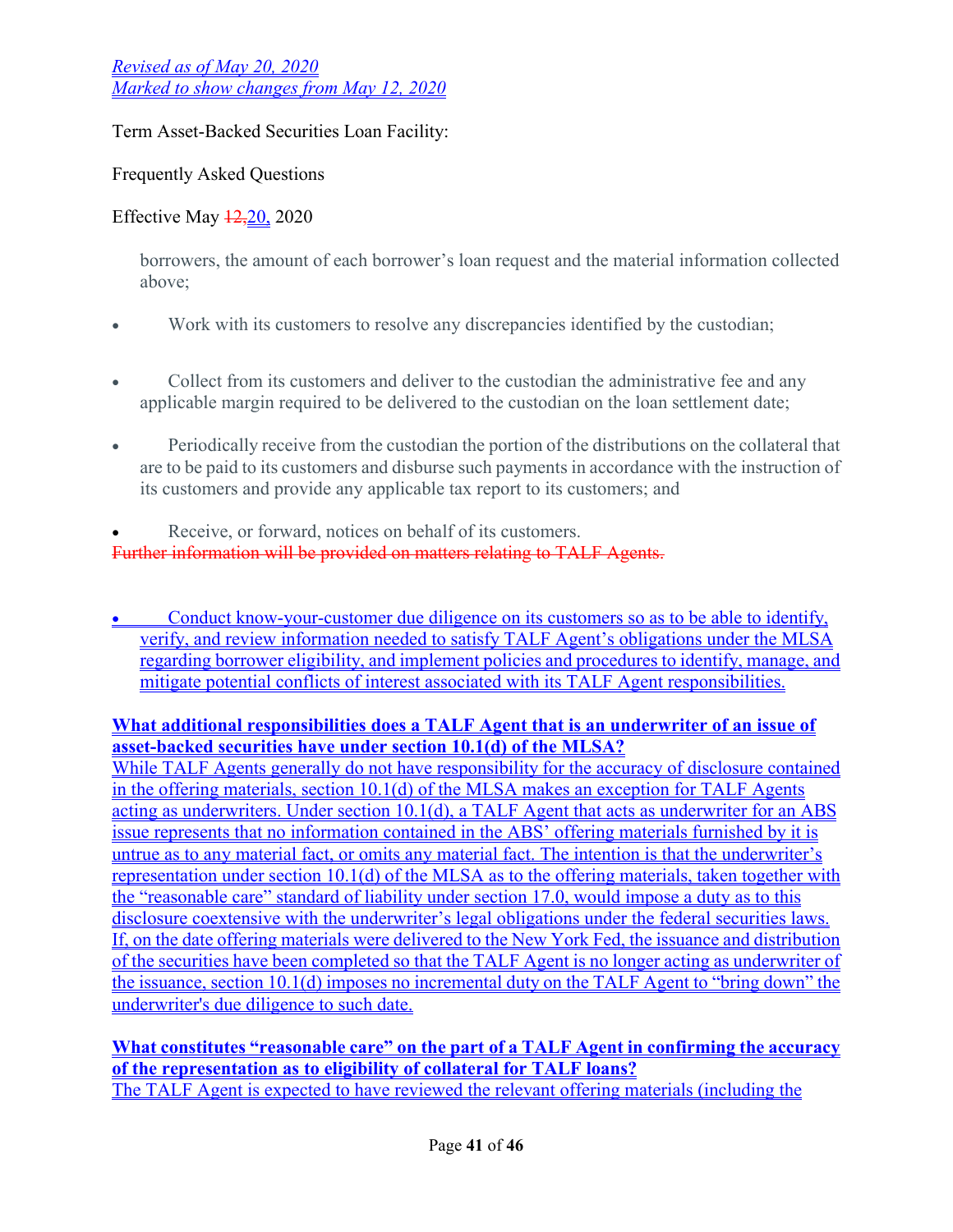Term Asset-Backed Securities Loan Facility:

Frequently Asked Questions

Effective May 12,20, 2020

certifications contained therein) and, except in the case of SBA collateral (as defined in the MLSA), separately confirmed that the ratings currently applicable to the collateral meet the eligibility criteria.

### **What are the tax reporting and withholding responsibilities of TALF Agents that participate in the TALF?**

The TALF Agents are responsible for managing any tax withholding and reporting obligations for their customers. TALF Agents should consult with tax counsel to understand the tax implications and requirements of TALF Agents for the specific tasks performed on behalf of customers in connection with TALF.

**What information will the TALF Agent receive from the TALF custodian to assist in reconciling and distributing aggregate monthly interest payments to investors?**

With each payment distribution, the TALF Agent will receive information regarding the gross principal, interest and other distribution amounts paid on the ABS collateral, as well as the principal, interest and other distribution amounts to be remitted to the borrower. Should an interest deficiency exist, the net interest and/or principal will be used to offset that deficiency, in which case the TALF Agent will be informed.

#### **Are there any bankruptcy protections for the borrower if the TALF Agent should declare bankruptcy following its receipt of principal and interest from the custodian, but prior to disbursement to the borrower?**

Once funds or collateral are transferred by the TALF custodian to a TALF Agent or at the direction of the TALF Agent, none of the TALF custodian, the New York Fed, or the TALF SPV has any obligation to account for whether the funds or collateral are transferred to the borrower.

**Will the Securities and Exchange Commission (SEC) be providing an exemption from section 11(d)(1) of the Securities Exchange Act of 1934 to permit TALF Agents to arrange TALF financing from the New York Fed on new issues for which they may be underwriters?** The SEC has granted a limited exemption from the prohibition on arranging certain credit under section 11(d)(1) for those TALF Agents arranging TALF financing from the New York Fed on new issues of non-exempted securities where such dealers may have been within the preceding 30 days a "member of a selling syndicate or group" in respect of the distribution of the new issue. This exemption is limited to the arranging prohibitions of section 11(d)(1) and does not relieve TALF Agents from any applicable limitations on direct extensions of credit by them. Please refer to the SEC's [order](https://www.sec.gov/rules/exorders/2020/34-88884.pdf) on this matter.

# **OTHER CONSIDERATIONS**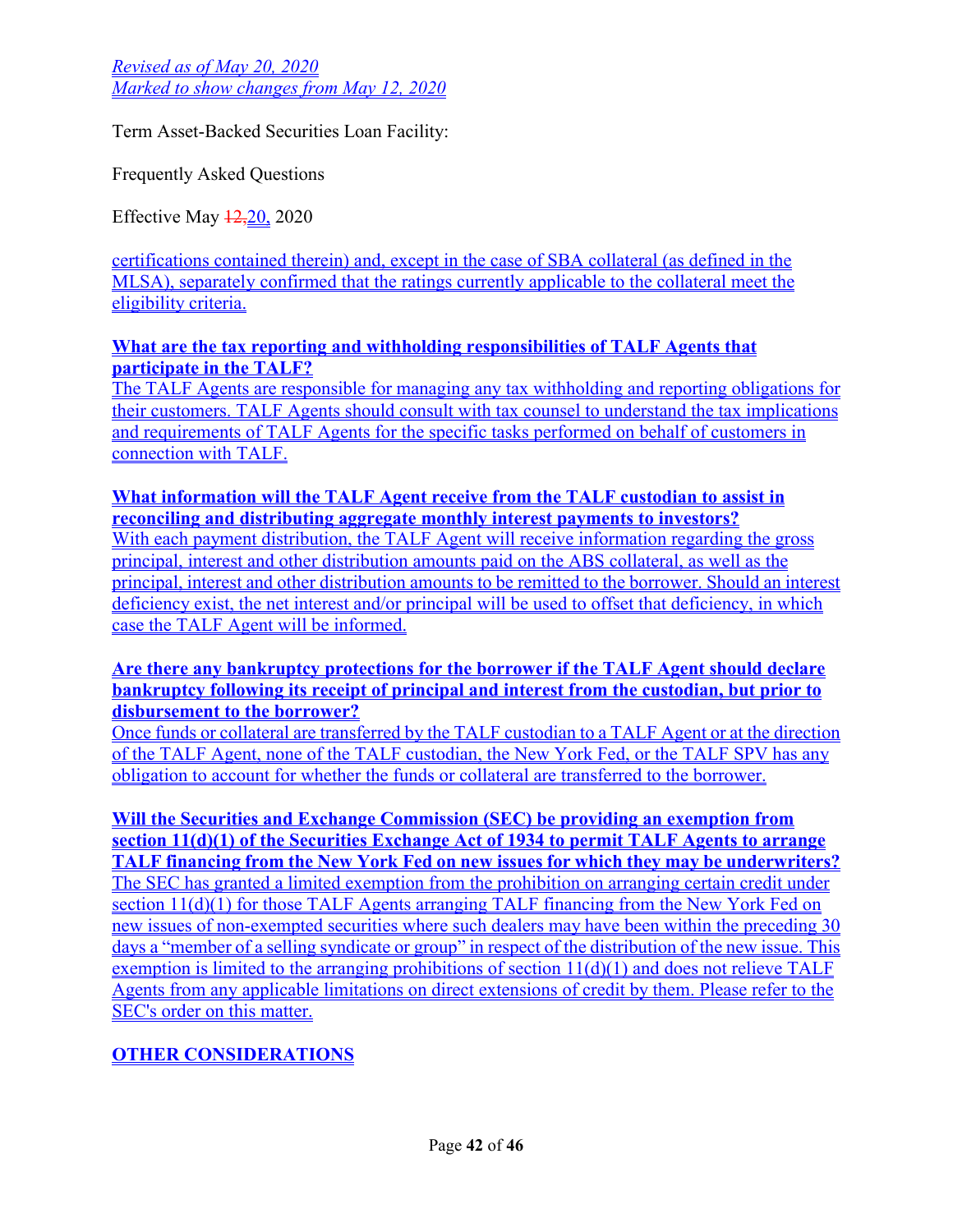Term Asset-Backed Securities Loan Facility:

Frequently Asked Questions

Effective May 12,20, 2020

## **What measures are in place to protect the TALF against credit losses and fraud?**

The Federal Reserve and the Treasury have structured the TALF to minimize credit risk for the U.S. Government to the greatest extent possible, consistent with achieving the program's purpose of encouraging lending to consumers and businesses. Examples of the structural features of the TALF that minimize credit risk include the following: (i) investors are required to supply risk capital in the form of haircuts; (ii) the TALF haircut methodology is risk sensitive across asset class and maturity; (iii) the TALF only accepts collateral that has a credit rating in the highest long-term or, if no long-term rating is available, the highest short-term investment-grade rating category from at least two eligible NRSROs and does not have a credit rating below the highest investment-grade rating category from an eligible NRSRO; and (iv) the New York Fed and its collateral monitor perform a review of all proposed and pledged TALF-eligible ABS.

The New York Fed has also put in place a number of measures designed to detect and prevent potential fraudulent activity associated with the TALF. Under the TALF program, TALF Agents are required to subject all prospective borrowers to their AML and customer due diligence programs to demonstrate that they "know their customer" and to review and identify information that should be escalated to the New York Fed for further consideration, including information bearing on whether a prospective borrower satisfies eligibility criteria, as well as information about the prospective borrower of an adverse or negative nature that may bear on the appropriateness of its participation in TALF. The New York Fed also requires TALF Agents to adhere to policies regarding the identification and management of potential conflicts of interest. In addition, a collateral eligibility assurance program places responsibilities on multiple parties to provide certifications, assurance, and information to serve as a basis for making well-informed and accurate eligibility determinations. The New York Fed has also established a 24-hour telephone and internet-based hotline for anonymously reporting of fraudulent conduct or activity associated [with the TALF. The hotline can be reached at 877-52-FRBNY \(877-523-7269\) or NY Fed](https://secure.ethicspoint.com/domain/media/en/gui/58813/index.html) Integrity Hotline.

With respect to newly-issued ABS, the issuer and sponsor must provide a certification that the ABS is TALF eligible, and that there are no untrue statements of material fact or omission of material fact made in the prospectus or offering document or in the information provided to any NRSRO. If the collateral is found to be ineligible, the New York Fed has the right of indemnity against the sponsor for all damage, loss, liability, and expense in connection with any misrepresentation or breach of warranty related to collateral eligibility. Additionally, if a borrower who has participated in the TALF program is found to have been ineligible at the time of the loan or is found to have breached certain representations related to the eligibility of the collateral, the applicable loan becomes full recourse and payable upon demand. Moreover, as indicated above, TALF Agents are required to apply their "know your customer" program to each borrower and comply with additional due diligence requirements, such as "looking through" to Material